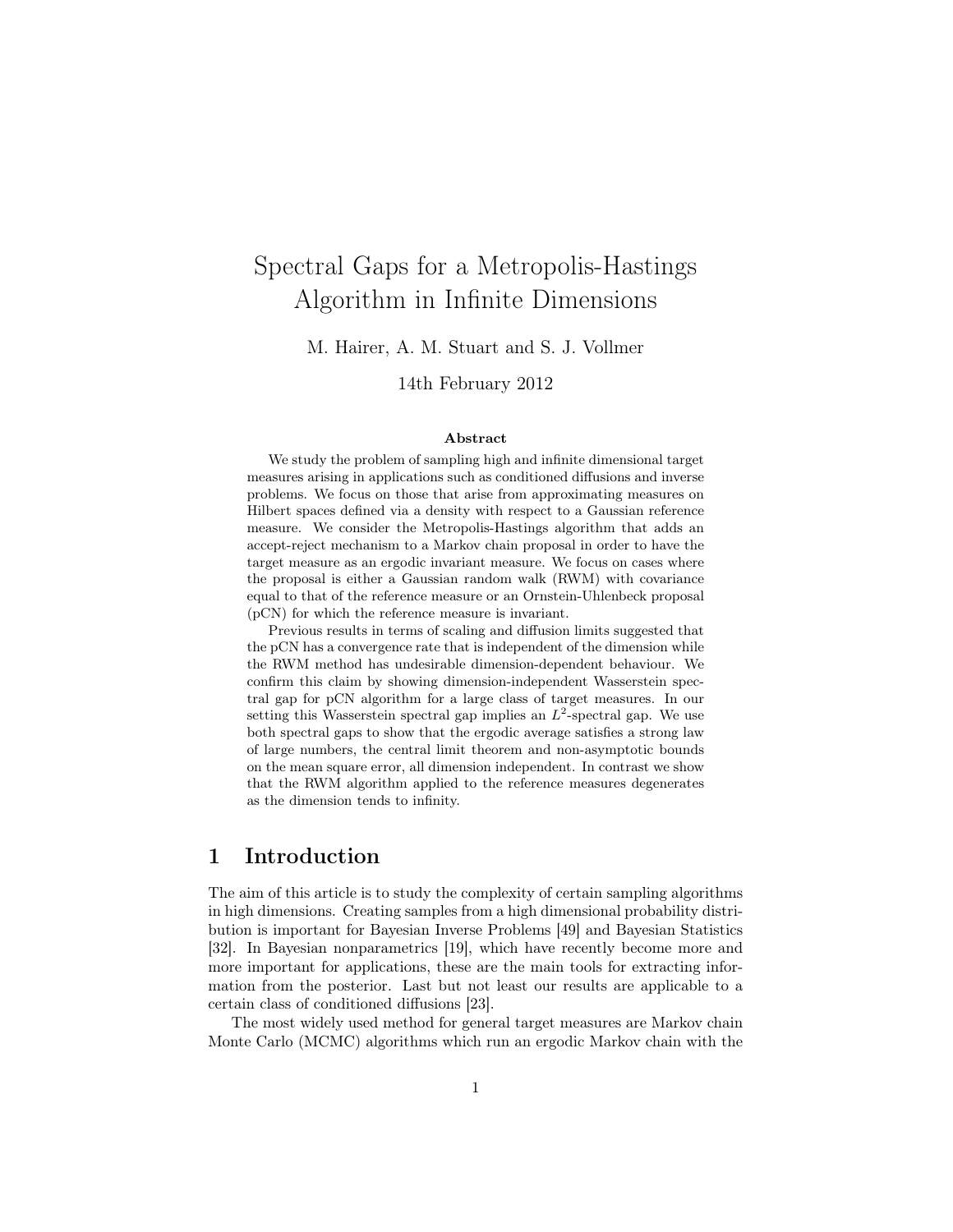target measure as the invariant measure. Under certain conditions the empirical average of a function  $f$  (observable) applied to the steps of the Markov chain converges to the expectation of this function with respect to the target measure. The computational cost of such an algorithm is the product of the cost of one step and the number of steps necessary for a certain level of accuracy. While in most applications the cost of one step grows with dimensionality, a major result of this article is to show that under certain conditions an upper bound on the number of steps which are necessary is independent of the dimension.

For ease of presentation we work on a separable Hilbert space  $(\mathcal{H}, \|\cdot\|)$ equipped with a mean-zero Gaussian reference measure  $\gamma$  with covariance operator C. Let  $\{\varphi_n\}_{n\in\mathbb{N}}$  be an orthonormal base of eigenvectors of C corresponding to eigenvalues  $\{\lambda_n^2\}_{n\in\mathbb{N}}$ . Thus  $\gamma$  can be written as its Karhunen-Loeve Expansion  $(c.f. [1])$ 

$$
\gamma = \mathcal{L}(\sum_{i=1}^{\infty} \lambda_i e_i \xi_i), \quad \text{where } \xi_i \stackrel{\text{i.i.d}}{\sim} \mathcal{N}(0, 1)
$$

where  $\mathcal{L}(\cdot)$  denotes the law of a random variable. The target measure  $\mu$  is assumed to have a density with respect to  $\gamma$  of the form

$$
\mu = M \exp(-\Phi(x))\gamma. \tag{1.1}
$$

Gaussian measures have the property that there are always many Hilbert spaces which satisfy  $\gamma(H) = 1$ . We will assume that  $\Phi : \mathcal{H} \to R$  is Lipschitz and that the reference measure  $\gamma$  has the property that  $\gamma(H) = 1$ . For Bayesian problems this amounts to the choice of prior; for conditioned diffusions it restricts the class of admissible target measures. With  $P_m$  the projection onto the first m basis elements we consider the following m-dimensional approximations to  $\gamma$  and  $\mu$ 

$$
\gamma_m = \mathcal{L}(\sum_{i=1}^m \lambda_i e_i \xi_i)
$$
  
\n
$$
\mu_m = M_m \exp(-\Phi(P_m x)) \gamma_m.
$$
\n(1.2)

The approximation error, namely the difference between  $\mu$  and  $\mu_m$ , is already well studied ([15, 10] for example) an can be estimated in terms of the closeness between  $\Phi \circ P_m$  and  $\Phi$ .

In this article we consider Metropolis-Hastings MCMC methods ([36] and [24]). For an overview of other MCMC methods, which have been developed and analyzed, consult [43, 33]. The idea of the Metropolis-Hastings algorithm is to add an independent accept-reject mechanism to a Markov chain proposal in order to have the target measure as an ergodic invariant measure. We denote by  $Q(x, dy)$  the transition kernel of the underlying Markov chain and with  $\alpha(x, y)$ the acceptance probability for a proposed move from  $x$  to  $y$ . The transition kernel of the Metropolis-Hastings algorithm reads

$$
\mathcal{P}(x, dz) = Q(x, dz)\alpha(x, z) + \delta_x(dz) \int (1 - \alpha(x, u))Q(x, du)
$$
 (1.3)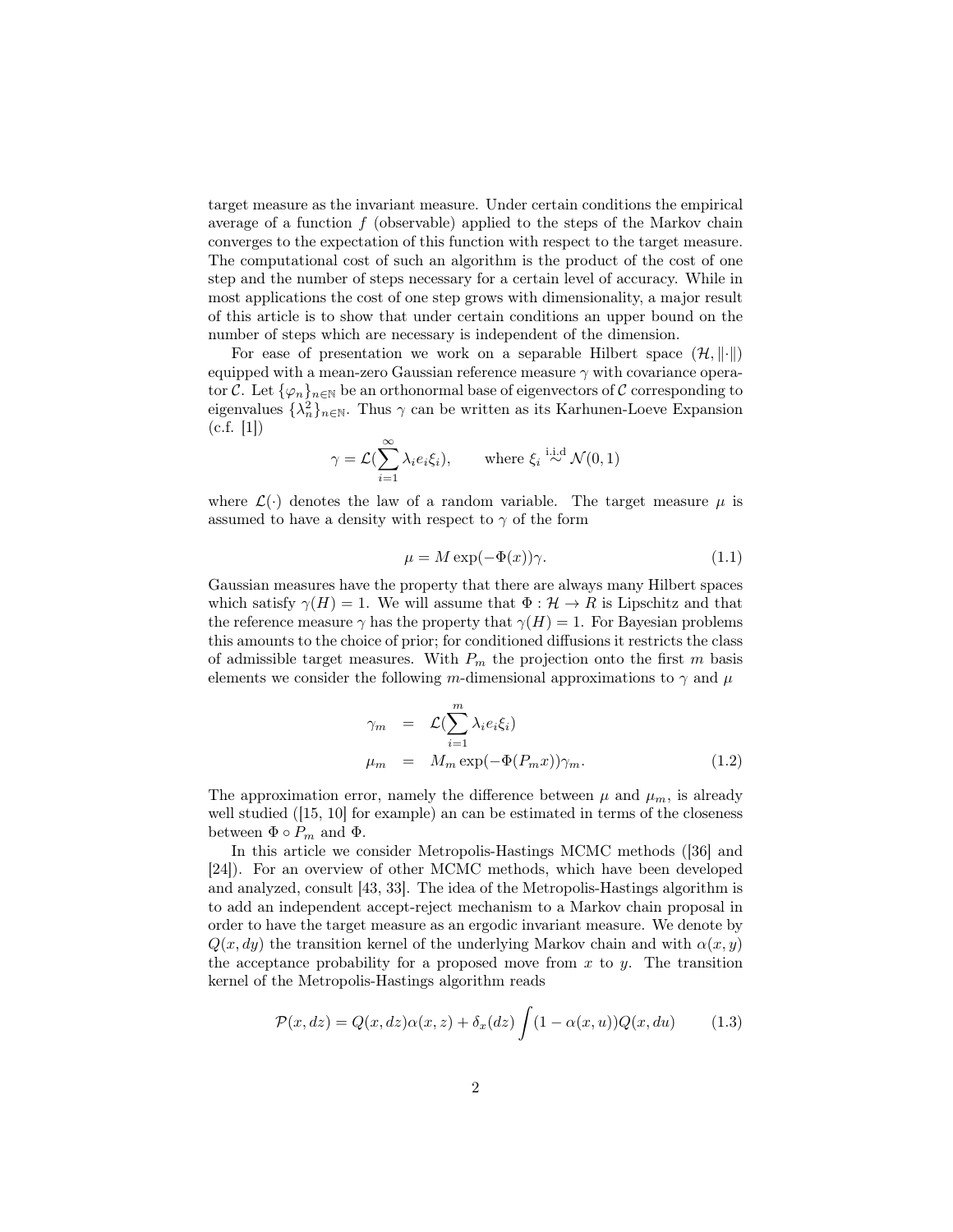where  $\alpha(x, y)$  is chosen such that  $\mathcal{P}(x, dy)$  is reversible with respect to  $\mu$ . According to [50], one considers  $\nu = \mu(dx)Q(x, dy)$  and  $\nu^T = \mu(dy)Q(y, dx)$  on a subset where they are mutually absolutely continuous and there one takes  $\alpha(x, y) = 1 \wedge r(x, y)$  with  $r = \frac{d\nu^T}{d\nu}$ ; on the complement of this subset  $\alpha(x, y) = 0$ . A common proposal kernel corresponds to the random walk

$$
Q(x, dy) = \mathcal{L}(x + \sqrt{2\delta}\xi)
$$

with  $\xi \sim \gamma_m$  which leads to the acceptance probability

$$
\alpha(x,y) = 1 \wedge \left( \Phi(x) - \Phi(y) + \frac{1}{2} \langle x, \mathcal{C}x \rangle - \frac{1}{2} \langle y, \mathcal{C}y \rangle \right). \tag{1.4}
$$

Notice that the quadratic forms  $\frac{1}{2}\langle x, Cx \rangle$  and  $\frac{1}{2}\langle y, Cy \rangle$  are almost surely infinite in  $H$  since they correspond to the Cameron-Martin norm of x and y respectively. For this reason the RWM algorithm is not defined on the infinite dimensional Hilbert space  $\mathcal{H}$  (see [11] for a discussion) and we will study it only on m−dimensional approximating spaces. Furthermore, it is intuitive that the algorithms we study will degenerate in some way as the dimension  $m$  increases. In this article we will demonstrate that the RWM can be considerably improved upon by using the preconditioned Crank-Nicolson (pCN), which is a well-defined algorithm on  $H$ , and corresponds to

$$
Q(x, dy) = \mathcal{L}((1 - 2\delta)^{\frac{1}{2}}x + \sqrt{2\delta}\xi)
$$
 (1.5)

$$
\alpha(x, y) = 1 \wedge \exp(\Phi(x) - \Phi(y)) \tag{1.6}
$$

with  $\xi \sim \gamma$ . The pCN was introduced in [5]. Numerical experiments in [11] demonstrate its favorable properties in comparison with the RWM algorithm. Notice that, in contrast to RWM, the acceptance probability is well-defined on Hilbert space and this fact gives an intuitive explanation for the theoretical results we derive in this paper in which we develop a theory which explains the superiority of pCN over RWM. Our main positive results about pCN can be summarised as (rigorous statement in Theorems 2.14, 2.15, 4.2 and 4.4):

Claim. Suppose  $\Phi$  and its local Lipschitz constant both satisfy a growth assumption at infinity. Then the pCN algorithm applied to  $\mu(\mu_m)$ 

- 1. has a unique invariant measure  $\mu$   $(\mu_m)$ ;
- 2. has a Wasserstein spectral gap uniformly in  $m$ ;
	- (a) has an  $L^2$ -spectral gap  $1 \beta$  uniform in m;

The corresponding sample average  $S_n(f) = \frac{1}{n} \sum_{n=1}^{n}$  $\sum_{i=1} f(X_i)$ 

4 satisfies a strong law of large numbers and a central limit theorem (CLT) for a class of locally Lipschitz functionals for every initial condition;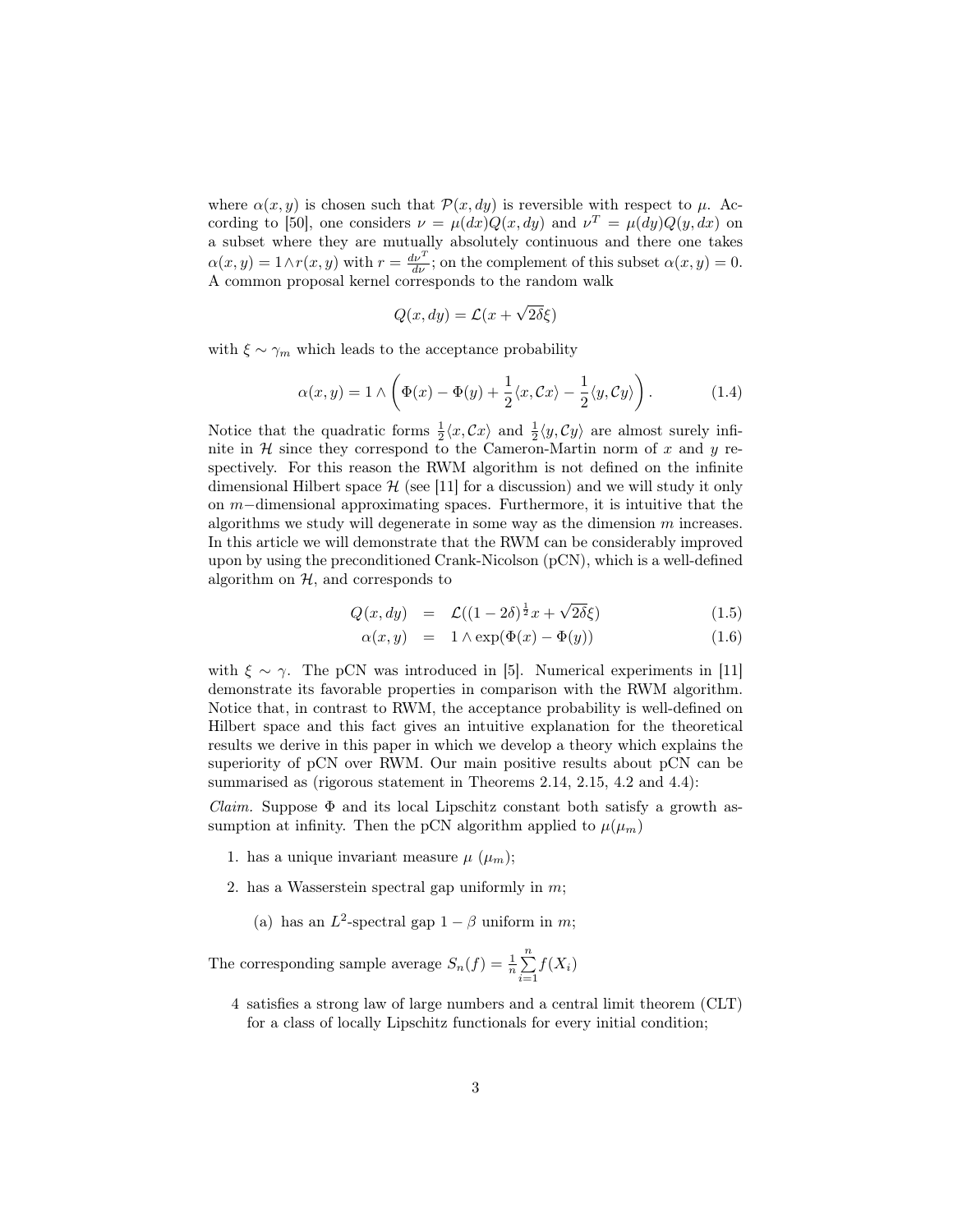- 5 For  $f \in L^2_{\mu}$   $(L^2_{\mu_m})$   $S_n$  satisfies a CLT for  $\mu$   $(\mu_m)$ -almost every initial condition with asymptotic variance uniformly bounded in m;
- 6 There is an explicit bound on the mean square error (MSE) between  $S_n(f)$ and  $\mu(f)$  for certain initial distributions  $\nu$ .

These positive results about pCN clearly apply for  $\Phi = 0$ , which corresponds to the target measure  $\gamma$  and  $\gamma_m$  respectively; in this case the acceptance probability of pCN is always one, and the theorems mentioned are simply statements about a discretely sampled Ornstien-Uhlenbeck (OU) process on  $H$  in this case. On the other hand the RWM algorithm applied to the target measure  $\gamma_m$  has an  $L^2_\mu$  spectral that converges to 0 as  $m \to \infty$  as fast as any negative power of m see Theorem 2.17.

While it is a major contribution of this article to verify 1,2,4 and the negative result for the RWM, 3,5 and 6 are consequences of verifying conditions of known results.

In addition to the significance of the results themselves for the understanding of MCMC methods, we would also like to highlight the techniques of proof that we use. We use recently developed tools for the study of Markov chains on infinite dimensional spaces [22] that, for many problems, improve significantly on the machinery that has been used for the study of MCMC methods to date. The weak Harris theorem makes a Wasserstein spectral verifiable in practice and for reversible Markov processes it even implies an  $L^2$ -spectral gap. Previous results have been formulated in terms of the following three main types of convergence:

- 1. For a metric d on the space of measures the convergence rate is given as the decay rate of  $d(\nu \mathcal{P}^n, \mu)$ , where  $\nu$  is the initial distribution of the Markov chain. The most prominent examples here are convergence in a (weighted) total variation and in a Wasserstein distance.
- 2. For the Markov operator  $P$  the convergence rate is given as the operator norm of  $P$  on a space of functions from  $H$  to  $\mathbb R$  modulo constants. The most prominent example here is the  $L^2$ -spectral gap.
- 3. The (asymptotic) convergence rate of  $S_n(f) = \sum_{i=1}^n f(X_i)$  to  $\mu(f)$  for a class of functions f in form of a CLT or a MSE bound.

Between these notions of convergence, there are many fruitful relations, see e.g. [46]. All these convergence types have been used to study MCMC algorithms.

The first systematic approach to prove  $L^2$ -spectral gaps for Markov chains was developed in [31] using the conductance concept due to Cheeger ([9]). These results were extended and applied to the Metropolis-Hastings algorithm with uniform proposal and a log-concave target distribution on a bounded convex subset of  $\mathbb{R}^n$  in [34]. The consequences of a spectral gap for the ergodic average in terms of a CLT and the MSE have been investigated in [26, 12] and [46] respectively and were first brought up in the MCMC literature in [18, 8].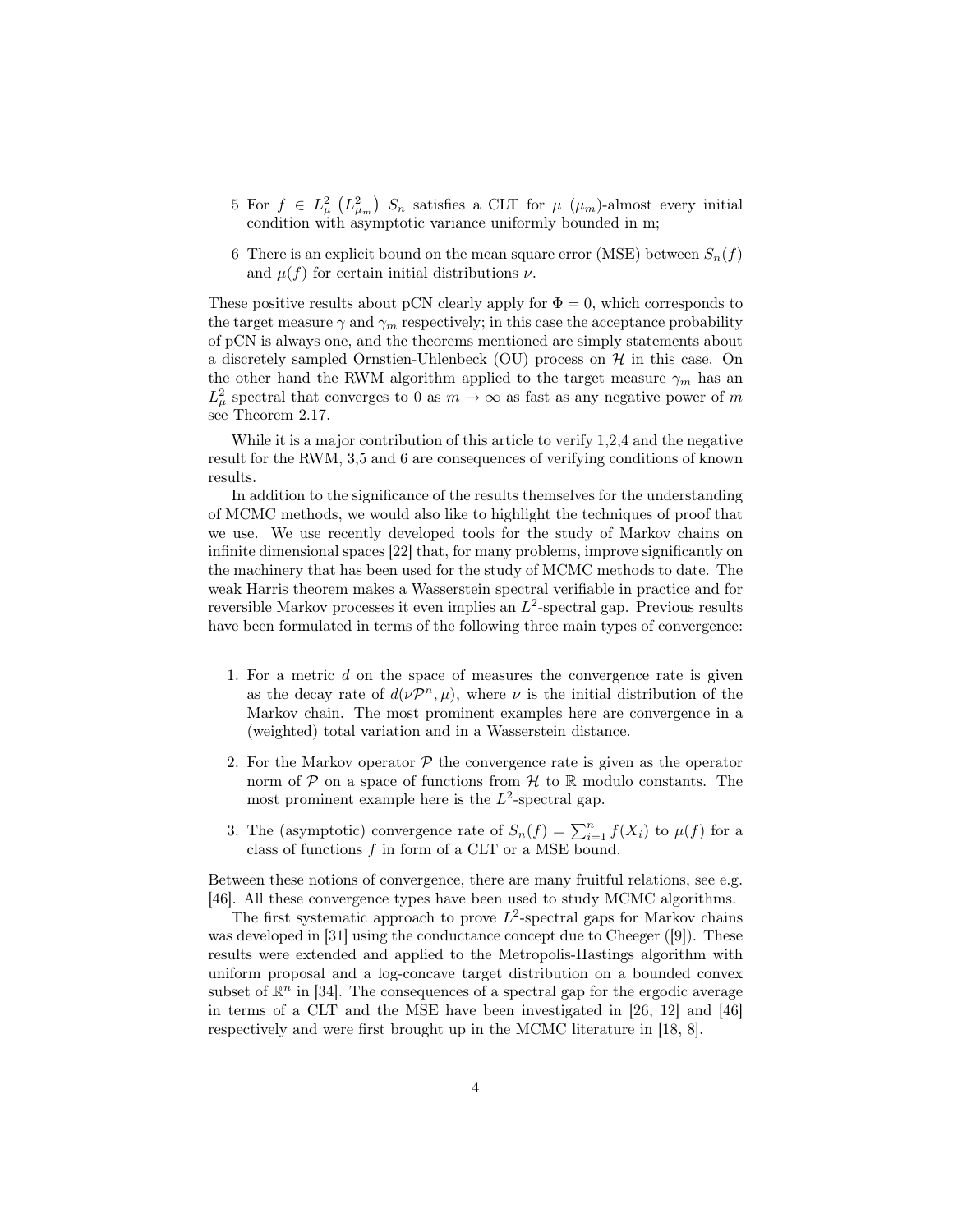For finite state Markov chains the spectral gap can be bounded in terms of quantities associated with its graph [16] and this idea has also been applied to the Metropolis-Algorithm in [48] and [17].

A different approach using the now called splitting chain technique was independently developed in [38] and [2] to bound the total variation distance between the n-step kernel and the invariant measure. Small and petite sets are used in order to split the trajectory of a Markov chain into independent blocks. This theory was fully developed in [37] and again adapted and applied to the Metropolis-Hastings algorithm in [44] resulting in a criterion for geometric ergodicity

$$
\|\mathcal{P}(x,\cdot)^n - \mu\|_{\text{TV}} \le C(x)c^n \qquad \text{for some } c < 1.
$$

Moreover, they also established a criterion for a CLT. Extending this method, it was also possible to derive rigorous confidence intervals in [29].

In most infinite dimensional settings the splitting chain method cannot be applied since measures tend to be mutually singular. The method is hence not well-adapted to the high-dimensional setting. Even Gaussian measures with the same covariance operator are only equivalent if the difference between their means lies in the Cameron-Martin space. As a consequence, the discrete time Ornstein-Uhlenbeck process on a function space is not irreducible in the sense of [37], i.e. there is no non trivial measure  $\varphi$  such that  $\varphi(A) > 0$  implies  $\mathcal{P}(x, A) > 0$  for all x. By inspecting the Metropolis-Hastings transition kernel (1.3) the pCN algorithm is not irreducible, since if  $x - y$  is not an element of the Cameron-Martin space, each measure in the decomposition for  $\mathcal{P}(x, \cdot)$  is mutually singular to each measure in the same decomposition for  $\mathcal{P}(y, \cdot)$ . This may also be shown to be true for the n-step kernel by expressing it as a sum of densities times Gaussian measures and applying the Feldman-Hajek Theorem [13].

For these reasons, existing theoretical results concerning RWM and pCN in high dimensions have been confined to scaling results and derivation of diffusion limits. In [4] the RWM with a target that is absolutely continuous with respect to a product measure has been analyzed for its dependence on the dimension. The proposal distribution is a centered normal random variable with covariance matrix  $\sigma_n I_n$ . The main result there is that  $\delta$  has to be chosen as a constant times a particular negative power of  $n$  to prevent the expected acceptance probability to go to one or zero. In a similar setup it was recently shown [35] that there is a  $\mu$ -reversible SPDE limit if the product law is a truncated Karhunen-Loeve expansion. This SPDE limit suggests that the number of steps necessary for a certain level of accuracy grows like  $\mathcal{O}(m)$ , because in order to approximate the SPDE limit on  $[0, T]$   $\mathcal{O}(m)$  steps are necessary. A similar result in [41] suggests that the pCN algorithm only needs  $\mathcal{O}(1)$  steps.

Uniform contraction in a Wasserstein distance was first applied to MCMC in [25] in order to get bound on the variance and bias of the sample average of Lipschitz functionals. We use the weak Harris theorem to verify this contraction and using the results from [46] non-asymptotic bounds on the sample average of  $L^2_\mu$  functionals.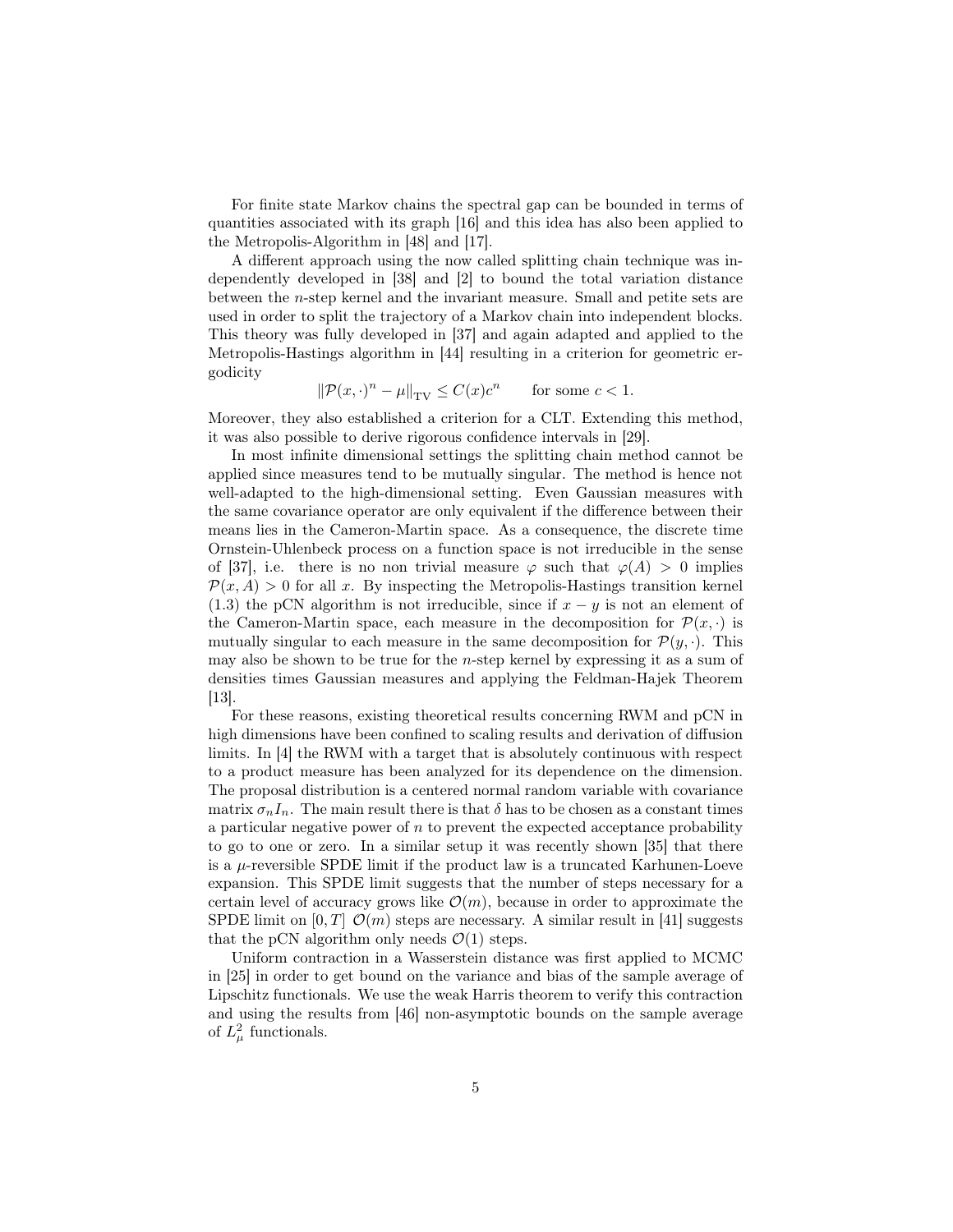In this paper we substantiate these ideas, by using spectral gaps derived by applying the weak Harris theory of [22]. Section 2 contains statement of our main results, namely Theorems 2.9, 2.11 and 2.13 concerning the desirable dimension-independence properties of the pCN method, and Theorem 2.16 concerning the undesirable dimension dependence of the RWM method. Section 2 starts by specifying the RWM and pCN algorithms as Markov chains, statement of the weak Harris theorem, and a discussion of the relationship between exponential convergence in a Wasserstein distance and  $L^2_{\mu}$  spectral gaps. Proofs of the theorems from Section 2 are given in Section 3. In Section 4 we exploit the Wasserstein and  $L^2_\mu$  spectral gaps in order to derive a law of large numbers (LLN), central limit theorems (CLTs) and mean square error (MSE) bounds for sample-path ergodic averages of the pCN method, again emphasizing dimension-independence of the results. We draw some overall conclusions in Section 5.

Acknowledgement. We thank Feng-Yu Wang for pointing out the connection between Wasserstein and  $L^2$  spectral gap. Financial support was kindly provided to MH by EPSRC grant EP/D071593/1, by the Royal Society through a Wolfson Research Merit Award, and by the Leverhulme Trust through a Philip Leverhulme Prize. AMS is grateful to EPSRC and ERC for financial support. SJV gratefully acknowledges support from an ERC stipend.

# 2 Main Results

In Section 2.1 we specify the RWM and pCN algorithms and in Section 2.2 we summarize the weak Harris theorem and present how a Wasserstein spectral gap implies an  $L^2_\mu$ -spectral gap. In Section 2.3 we give necessary conditions on the target measure for the pCN algorithm to have a dimension independent spectral gap in a Wasserstein distance. In Section 2.4 we highlight the downside of the RWM by giving an example that satisfies our assumption for the pCN algorithm for which the spectral gap of the RWM algorithm converges to zero as fast as any negative power of m for  $m \to \infty$ .

## 2.1 Algorithms

We focus on convergence results for the pCN algorithm (Algorithm 1) that generates a Markov chain  $\{X^n\}_{n\in\mathbb{N}}$  with  $X^n \in H$  and  $\{X_m^n\}_{n\in\mathbb{N}}$  when applied to a measure  $\mu$  and  $\mu_m$  respectively. The corresponding transition Markov kernels are called  $P$  and  $P_m$  respectively. We use the same notation for the Markov chain generated by the RWM (Algorithm 2). This should not cause confusion as statements concerning the pCN and RWM algorithms occur in separate subsections.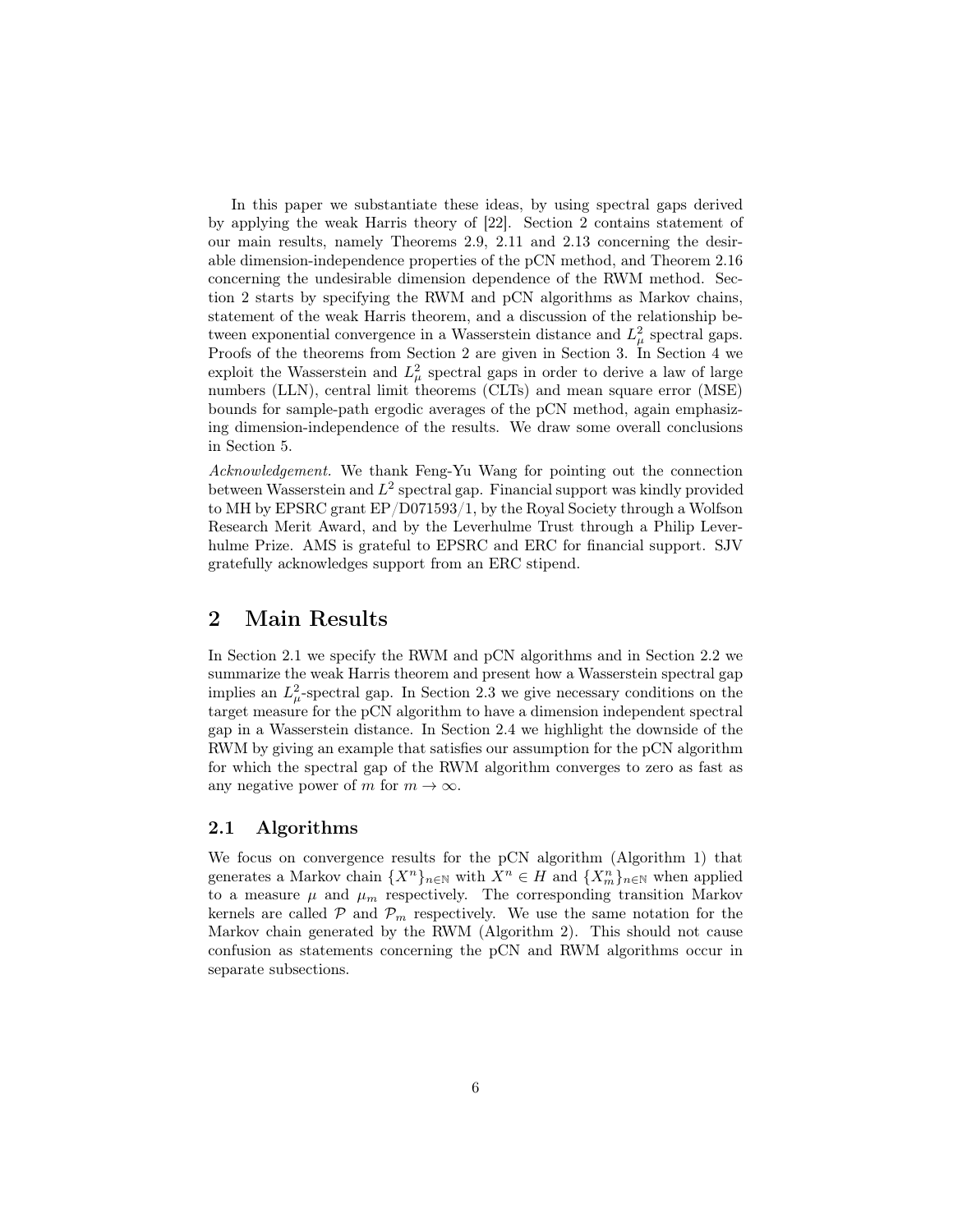Algorithm 1 Preconditioned Crank-Nicolson

Initialize  $X_0$ . For  $n \geq d$ o: 1. Generate  $\xi \sim \gamma$  and set  $p_{X_n}(\xi) = X_n +$ 2. Set

$$
X_{n+1} = \begin{cases} p_{X_n} & \text{with probability } a(X_n, p_{X_n}) = 1 \land \exp(\Phi(x) - \Phi(y)) \\ X_n & \text{otherwise} \end{cases}
$$

√ 2δ ξ.

Algorithm 2 Random Walk Metropolis

Initialize  $X_0$ . For  $n \geq d$ o:

> 1. Generate  $\xi \sim \gamma_m$  and set  $p_{X_n}(\xi) = X_n +$ √ 2δ ξ.

2. Set

$$
X_{n+1} = \begin{cases} p_{X_n} & \text{with probability } a(X_n, p_{X_n}) = \\ 1 \wedge \exp(\Phi(x) - \Phi(y) + \frac{1}{2} \langle x, Cx \rangle - \frac{1}{2} \langle y, Cy \rangle) \\ X_n & \text{otherwise} \end{cases}
$$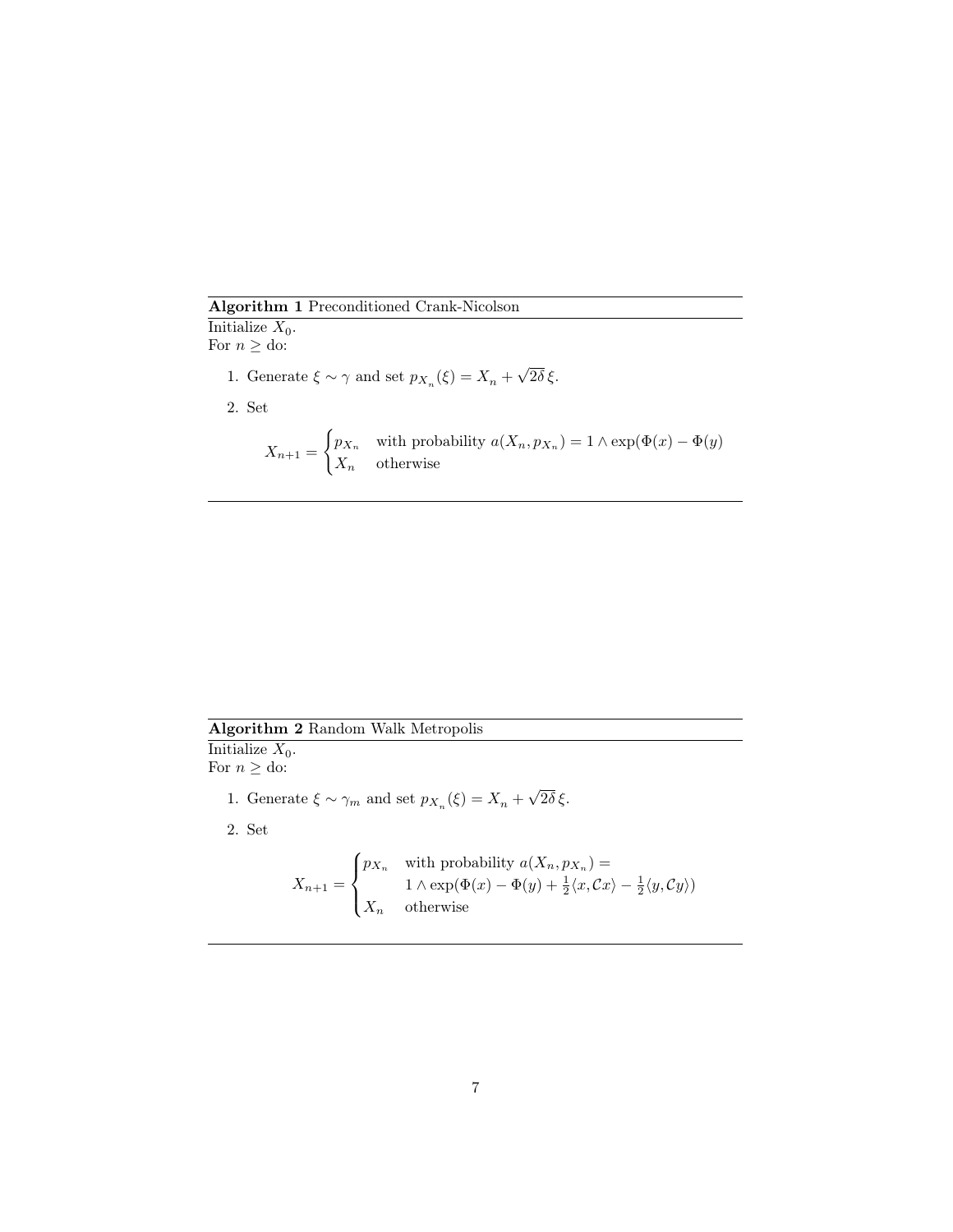## 2.2 Preliminaries

Here we introduce Lyapunov functions, Wasserstein distances, d-small sets and d-contracting Markov kernels in order to state a weak Harris theorem recently proved in [22]. We use this theorem to prove our main results. By weakening the notion of a small set, this theorem gives a sufficient condition for exponential convergence in a Wasserstein distance. We explain how this in turn implies an  $L^2$ -spectral gap which is a major reason for the importance of the weak Harris theorem.

#### 2.2.1 Weak Harris Theorem

**Definition 2.1.** Given a Polish space **E**, a function  $d : \mathbf{E} \times \mathbf{E} \to \mathbb{R}_+$  is a distance-like function if it is symmetric, lower semi-continuous and  $d(x, y) = 0$ is equivalent to  $x = y$ .

This induces the 1-Wasserstein "distance" associated with d for measures  $\nu_1, \nu_2$ 

$$
d(\nu_1, \nu_2) = \inf_{\pi \in \Gamma(\nu_1, \nu_2)} \int_{\mathbf{E} \times \mathbf{E}} d(x, y) \pi(dx, dy) \tag{2.1}
$$

where  $\Gamma(\nu_1, \nu_2)$  is the set of couplings of  $\nu_1$  and  $\nu_2$  (all measures on  $\mathbf{E} \times \mathbf{E}$  with marginals  $\nu_1$  and  $\nu_2$ ). If d is a metric the Monge-Kantorovich duality states

$$
d(\nu_1, \nu_2) = \sup_{\|f\|_{Lip(d)}=1} \int f d\nu_1 - \int f d\nu_2.
$$

We use the same notation for the distance and the associated Wasserstein distance; we hope that this does not lead to any confusion.

**Definition 2.2.** A Markov kernel P is d-contracting if there is  $0 < c < 1$  such that  $d(x, y) < 1$  implies

$$
d(\mathcal{P}(x,\cdot),\mathcal{P}(y,\cdot)) \leq c \cdot d(x,y).
$$

**Definition 2.3.** Let  $P$  be a Markov operator over a Polish space **E** endowed with a distance-like function  $d : \mathbf{E} \times \mathbf{E} \to [0, 1]$ . A set  $S \subset \mathbf{E}$  is said to be d-small if there exists  $0 < s < 1$  such that for every  $x, y \in S$ 

$$
d(\mathcal{P}(x,\cdot),\mathcal{P}(y,\cdot))\leq s.
$$

The d-Wasserstein distance associated with  $d(x, y) = \chi_{\{x \neq y\}}(x, y)$  coincides with the total variation distance. If S is a small set  $(c.f. [37])$  there is a probability measure  $\nu$  such that  $\mathcal P$  can be decomposed into

$$
\mathcal{P}(x, dz) = s\tilde{\mathcal{P}}(x, dz) + (1 - s)\nu(dz) \quad \text{for } x \in S,
$$

which implies  $d_{TV}(\mathcal{P}(x, \cdot), \mathcal{P}(y, \cdot)) \leq s$  hence S is d-small, too.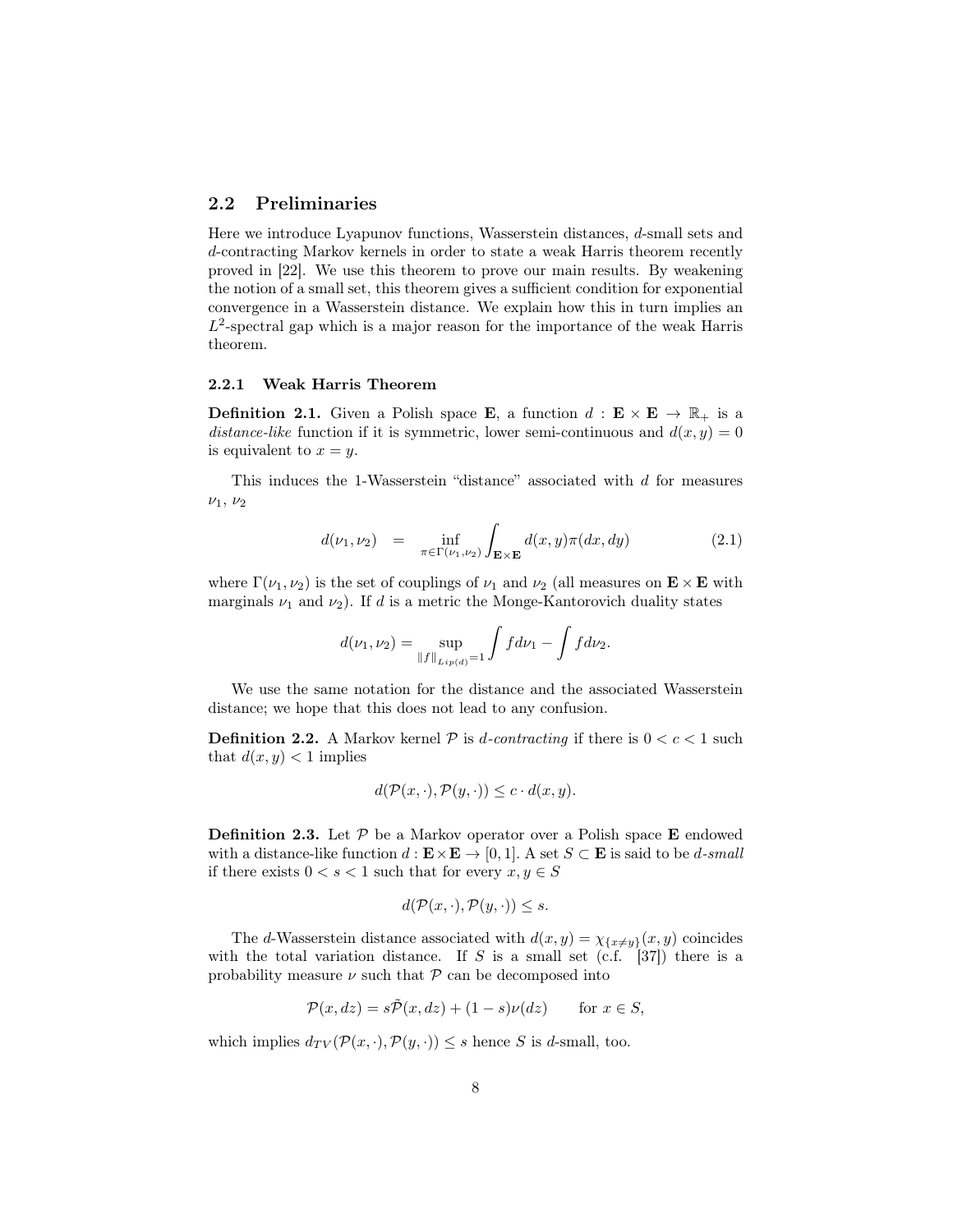**Definition 2.4.** A Markov kernel  $P$  has a Wasserstein spectral gap if there is a  $\lambda > 0$  and a  $C > 0$  such that

$$
d(\nu_1 \mathcal{P}^n, \nu_2 \mathcal{P}^n) \le C \exp(-\lambda n) d(\nu_1, \nu_2)
$$
 for all  $n \in \mathbb{N}$ .

**Definition 2.5.** *V* is a *Lyapunov* function for the Markov operator  $P$  if there exist  $K > 0$  and  $0 \leq l < 1$  such that

$$
\mathcal{P}^n V(x) \le l^n V(x) + K \text{ for all } x \in \mathbf{E} \text{ and all } n \in \mathbb{N}.
$$
 (2.2)

Remark. Sometimes referred to as a drift condition because it implies that  $\mathbb{E}(V(X_{n+1}))$  is smaller than  $V(X_n)$  if  $V(X_n) \geq \frac{1}{1-l}K$ .

**Proposition 2.6.** (Weak Harris Theorem [22]) Let  $\mathcal{P}$  be a Markov kernel over a Polish space E. Assume that:

- 1. P has a Lyapunov function V such that  $(2.2)$  holds;
- 2. P is d-contracting for a distance-like function  $d : \mathbf{E} \times \mathbf{E} \to [0, 1];$
- 3. the set  $S = \{x \in \mathbf{E} : V(x) \le 4K\}$  is d-small.

Then there exists  $\tilde{n}$  such that for any  $\nu_1$ ,  $\nu_2$  be probability measures on **E** we have

$$
\tilde{d}(\nu_1 \mathcal{P}^{\tilde{n}}, \nu_2 \mathcal{P}^{\tilde{n}}) \leq \frac{1}{2} \tilde{d}(\nu_1, \nu_2)
$$

where  $\tilde{d}(x, y) = \sqrt{d(x, y)(1 + V(x) + V(y))}$  and  $\tilde{n}(l, K, c, s)$  is increasing in l, K,c and s. Moreover, if there exists a complete metric  $d_0$  on **E** such that  $d_0 \leq \sqrt{d}$  and such that  $\mathcal{P}_t$  is Feller on **E**, then there is a unique invariant measure  $\mu$  for  $\mathcal{P}_t$ .

Remark. For  $\nu_2 = \mu$  we obtain the convergence rate to the invariant measure.

## 2.2.2 Wasserstein implies  $L^2$ -spectral Gap

In this section we explain why a Wasserstein spectral gap under mild assumption implies an  $L^2_{\mu}$ - spectral gap.

**Definition 2.7.** ( $L^2_\mu$ -spectral gap) A Markov operator  $\mathcal P$  with invariant measure  $\mu$  has an  $L^2_{\mu}$ -spectral gap  $1 - \beta$  if for  $L^2_0 = \{ f \in L^2_{\mu} \mid \mu(f) = 0 \}$ 

$$
\beta = \|\mathcal{P}\|_{L^2_0 \to L^2_0} = \sup \frac{\|\mathcal{P}^n f - \mu(f)\|_2}{\|f - \mu(f)\|_2} < 1.
$$

The following proposition is due to F.-Y. Wang and is a discrete-time version of Theorem 2.1(2) [51]. It was also rediscovered in [39]. The proof given below is from private communication with F.-Y. Wang and is presented because of its beauty and the tremendous consequences in combination with weak Harris theorem.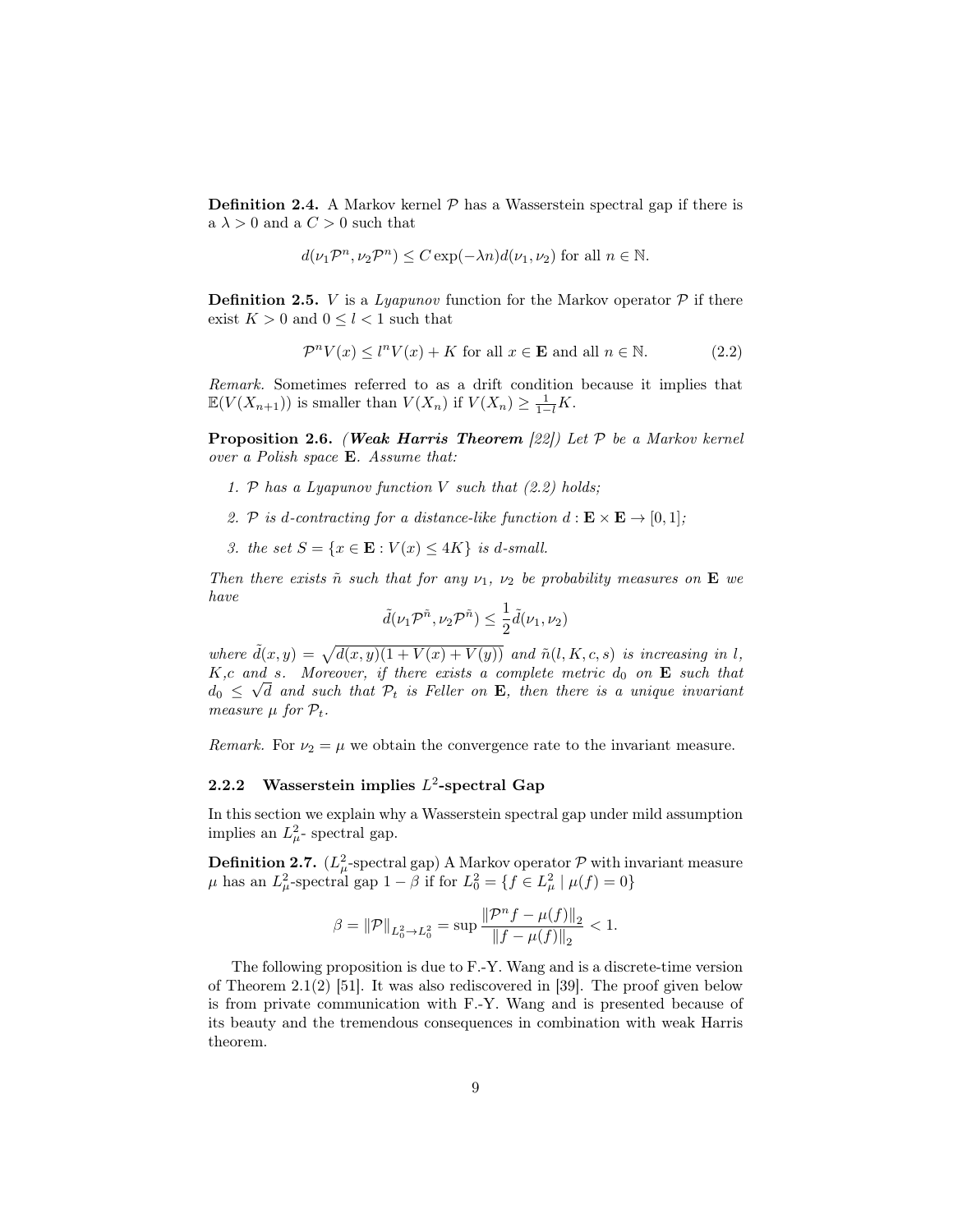**Proposition 2.8.** ([45] Private Communication) Let  $P$  be a Markov transition operator that is reversible with respect to  $\mu$  and suppose  $Lip(\tilde{\delta}) \cap L^{\infty}_{\mu} \cap L^{2}_{\mu}$  is dense in  $L^2_\mu$  for some C, then

$$
\tilde{\delta}((P_t f)\mu, \mu) \le C \exp(-\lambda n) \tilde{\delta}(f\mu, \mu)
$$

implies the  $L^2_\mu$ -spectral gap

$$
\|\mathcal{P}^n f - \mu(f)\|_2^2 \le \|f - \mu(f)\|_2^2 \exp(-\lambda n). \tag{2.3}
$$

*Proof.* Let  $0 \leq f \in Lip \cap L^{\infty}(\mu)$  with  $\mu(f) = 1$  and  $\pi$  be the optimal coupling between  $(\mathcal{P}^{2n} f) \mu$  and  $\mu$  for the Wasserstein distance associated with d. Reversibility implies  $\int (\mathcal{P}^n f)^2 d\mu = \int (\mathcal{P}^{2n} f) f d\mu$  which leads to

$$
\|\mathcal{P}^n f - \mu(f)\|_2^2 = \mu ((\mathcal{P}^n f)^2) - 1 = \int (f(x) - f(y))d\pi
$$
  

$$
\leq Lip(f) \int \tilde{\delta}(x, y)d\pi \leq Lip(f)\tilde{\delta}(\mathcal{P}^{2n} f \mu, \mu)
$$
  

$$
= Lip(f)\tilde{\delta}((f\mu)\mathcal{P}^{2n}, \mu) \leq CLip(f) \exp(-2\lambda n).
$$

Since the above extends to  $a \cdot f + b$  for general  $f \in L^{\infty} \cap Lip(\tilde{\delta})$ , we note that

$$
||P_t f - \mu(f)||_2^2 \leq 2 ||P_t f^+ - \mu(f^+)||_2^2 + 2 ||P_t f^- - \mu(f^-)||_2^2.
$$

By Lemma 2.9, the bound (2.3) holds for functions in  $Lip \cap L^{\infty}(\mu)$ , hence the result follows by taking limits of such functions.  $\Box$ 

**Lemma 2.9.** Let  $P$  be a Markov transition operator that is reversible with respect to  $\mu$ . If for some  $f \in L^2(\mu)$  and constants  $C(f)$  and  $\lambda > 0$ 

$$
\|\mathcal{P}^n f - \mu(f)\|_2^2 \le C(f) \exp(-\lambda n),
$$

then for all  $n\in N$ 

$$
\|\mathcal{P}^n f - \mu(f)\|_2^2 \le \|f - \mu(f)\|_2^2 \exp(-\lambda n).
$$

*Proof.* Without loss of generality we assume  $\mu(\hat{f}^2) = 1$  where  $\hat{f} = f - \mu(f)$ . Applying the spectral theorem to  $P$  yields the existence of a unitary map  $U: L^2(\mu) \mapsto L^2(X, \nu)$  such that  $UPU^{-1}$  is a multiplication operator by m. Moreover,  $\mu(\hat{f}^2) = 1$  implies that  $(U\hat{f})^2 \nu$  is a probability measure such that for  $k\in\mathbb{N}$ 

$$
\int (\mathcal{P}^n \hat{f}(x))^2 d\mu = \int m(x)^{2n} (U \hat{f})^2(x) d\nu = \int m(x)^{(2n+k)\frac{2n}{2n+k}} d(U \hat{f})^2 \nu
$$
  

$$
\leq \left( \int m(x)^{2n+k} d(U \hat{f})^2 \nu \right)^{\frac{2n}{2n+k}} \leq C^{\frac{2n}{2n+k}} \exp(-\lambda 2n),
$$

letting  $k \to \infty$  yields the required claim.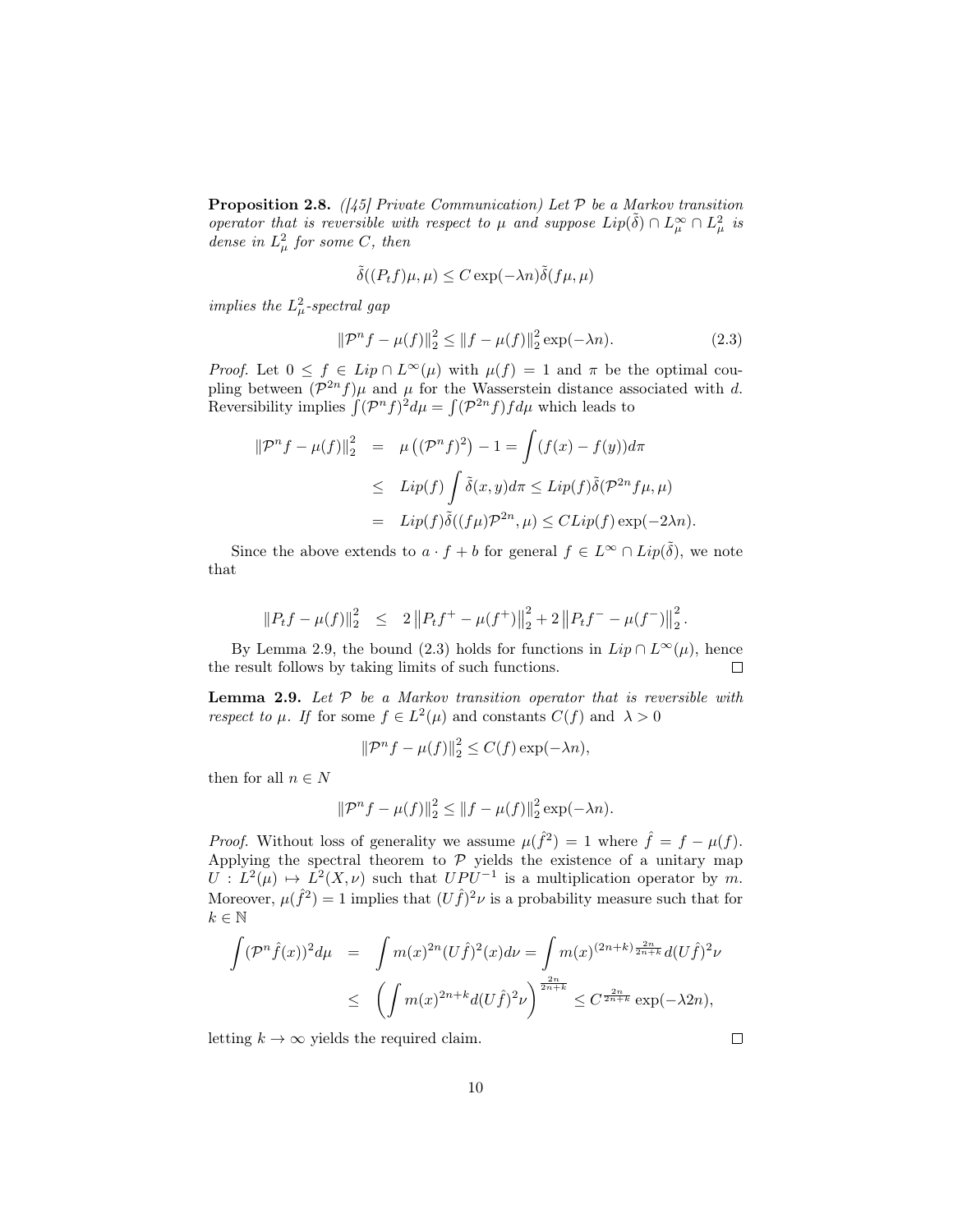## 2.3 Dimension-Independent Spectral Gaps for RWM

Using the weak Harris theorem we give necessary conditions on  $\mu$  (see (1.1)) in terms of regularity and growth of  $\Phi$  to have a uniform spectral gap in a Wasserstein distance for  $X^n$  and  $X_m^n$ . We need  $\Phi$  to be at least locally Lipschitz; the case where it is globally Lipschitz is more straightforward and is presented first. Using the notation  $\rho = 1 - (1 - 2\delta)^{\frac{1}{2}}$  we can express the proposal of the pCN algorithm as √

$$
p_{X^n}(\xi) = (1 - \rho)X^n + \sqrt{2\delta} \xi.
$$

The mean of the proposal  $(1 - \rho)X^n$  suggests that we can prove that  $f(||\cdot||)$ is a Lyapunov function for certain  $f$  and that  $P$  is d-contracting (for a suitable metric) if we have a lower bound on the probability of  $X_{n+1}$  being in a ball around the mean. In fact, our assumptions are stronger since we assume a uniform lower bound on  $\mathbb{P}(p_x \text{ is accepted} | p_x = z)$  for z in  $B_{r(||x||)}((1 - \rho)x)$ .

**Assumption 2.10.** There is  $R > 0$  and a function  $r : \mathbb{R}^+ \mapsto \mathbb{R}^+$  satisfying  $r(s) \leq \frac{\rho}{2} s$  for all  $|s| \geq R$  such that for  $x \in B_R(0)$ <sup>c</sup>

$$
\inf_{z \in B_{r(\|x\|)}((1-\rho)x)} - \Phi(z) + \Phi(x) > \alpha_l.
$$
 (2.4)

**Assumption 2.11.** Let  $\Phi$  in (1.1) have global Lipschitz constant L and assume that  $\exp(-\Phi)$  is  $\gamma$ -integrable.

Theorem 2.12. Let Assumption 2.10 and 2.11 be satisfied with either

- 1.  $r(||x||) = r ||x||^a$  where  $r \in \mathbb{R}^+$  for any  $a \in (\frac{1}{2}, 1)$  then we consider  $V =$  $||x||^i$  with  $i \in \mathbb{N}$  or  $V = \exp(v ||x||)$ , or
- 2.  $r(||x||) = r \in R$  for  $r \in \mathbb{R}^+$  then we take  $V = ||x||^i$  with  $i \in \mathbb{N}$ .

Then  $\mu$  ( $\mu$ <sub>m</sub>) is the unique invariant measure for the Markov chain associated with the pCN algorithm applied to  $\mu$  ( $\mu_m$ ). Moreover, define

$$
\tilde{d}(x, y) = \sqrt{d(x, y)(1 + V(x) + V(y))} \text{ with}
$$

$$
d(x, y) = 1 \wedge \frac{||x - y||}{\epsilon}.
$$

Then for  $\epsilon$  small enough there is an  $\tilde{n}$  such that for all  $\nu_1, \nu_2$  probability measures on H and on  $P_mH$  respectively and for all  $m \in \mathbb{N}$ 

$$
\begin{array}{rcl}\n\tilde{d}(\nu_1\mathcal{P}^{\tilde{n}},\nu_2\mathcal{P}^{\tilde{n}}) & \leq & \frac{1}{2}\tilde{d}(\nu_1,\nu_2), \\
\tilde{d}(\nu_1\mathcal{P}^{\tilde{n}}_m,\nu_2\mathcal{P}^{\tilde{n}}_m) & \leq & \frac{1}{2}\tilde{d}(\nu_1,\nu_2).\n\end{array}
$$

Proof. The conditions of weak Harris theorem (Proposition 2.6) are satisfied by Lemmas 3.3, 3.4 and 3.5 and the uniqueness follows by Proposition 3.9.  $\Box$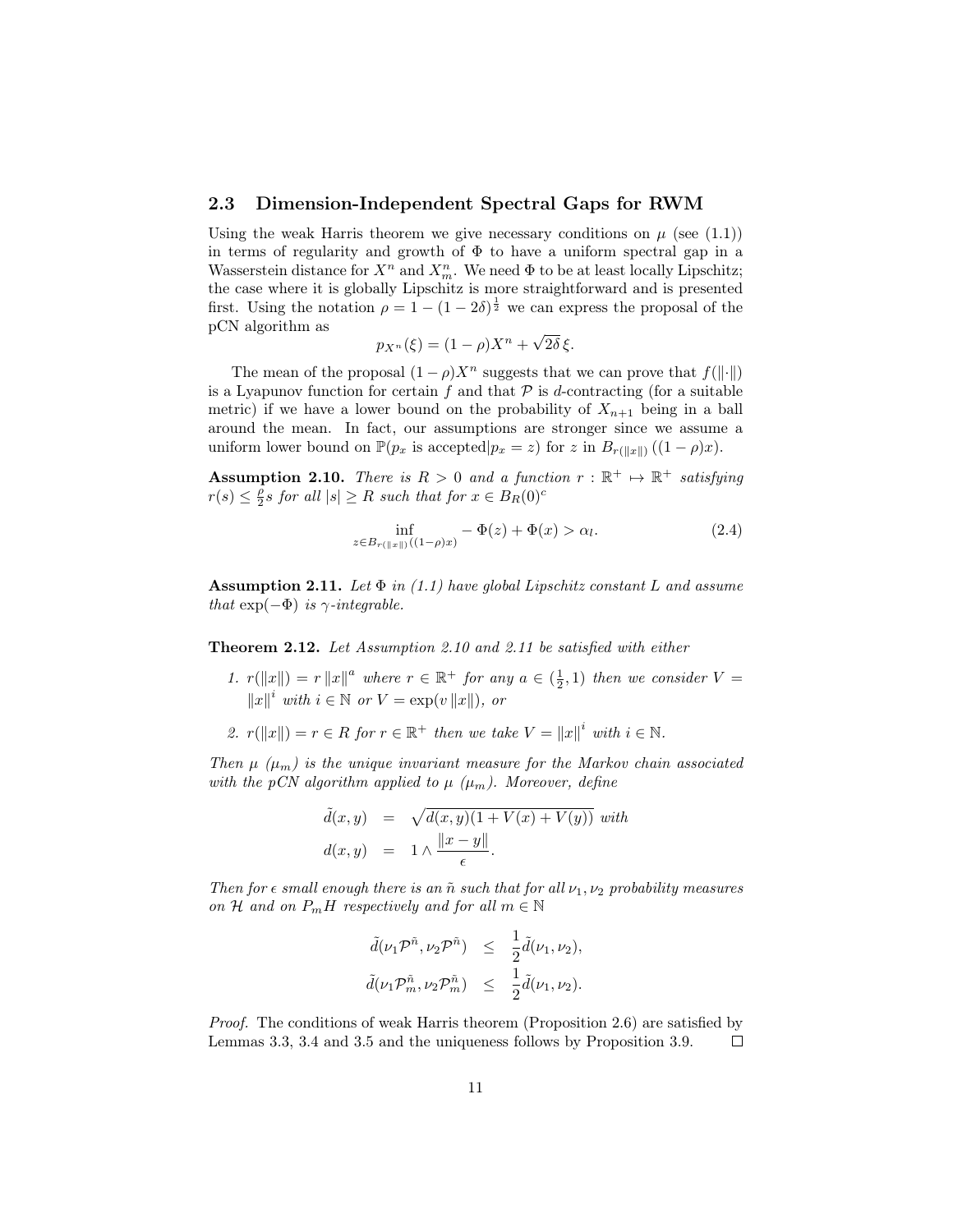A key step in the proof is to verify the d-contraction. In order to get an upper bound on  $d(\mathcal{P}(x, \cdot), \mathcal{P}(y, \cdot))$  (see (2.1)) we choose a particular coupling between the algorithm started at  $x$  and  $y$  and distinguish between the cases when both proposals are accepted, both are rejected and only one is accepted. The case when only one of them accepts is the most difficult to tackle. By choosing  $d = 1 \wedge \frac{\|x-y\|}{\epsilon}$  with  $\epsilon$  small, it turns out that enough the Lipschitz constant of  $\alpha(x, y)$  can be brought under control.

By changing the distance function  $d$  we can also handle the locally Lipschitz case provided that the local Lipschitz constant does not grow too fast.

**Assumption 2.13.** Let  $exp(-\Phi)$  be integrable with respect to  $\gamma$  and assume that for any  $\kappa > 0$  there is an  $M_{\kappa}$  such that

$$
\phi(r) = \sup_{x \neq y \in B_r(0)} \frac{|\Phi(x) - \Phi(y)|}{\|x - y\|} \leq M_{\kappa} e^{\kappa r}.
$$

**Theorem 2.14.** Let Assumption 2.10 and 2.13 be satisfied with  $r(||x||) = r ||x||^a$ with  $r \in \mathbb{R}$ ,  $a \in (\frac{1}{2}, 1)$  and either  $V = ||x||^i$  with  $i \in \mathbb{N}$  or  $V = \exp(v ||x||)$ .

Then  $\mu$  ( $\mu$ <sub>m</sub>) is the unique invariant measure for the Markov chain associated with the pCN algorithm applied to  $\mu$  ( $\mu_m$ ).

For  $\mathring{A}(T,x,y) := \{ \psi \in C^1([0,T],\mathcal{H}), \psi(0) = x, \psi(T) = y, \|\psi\| = 1 \}, \tilde{d}$  as above with

$$
d(x,y) = 1 \wedge \inf_{T,\psi \in \mathsf{A}(T,x,y)} \frac{1}{\epsilon} \int_0^T \exp(\eta \, \|\psi\|) dt
$$

and  $\eta$  and small enough there is an  $\tilde{n}$  such that for all  $\nu_1, \nu_2$  probability measures on H and on  $P_mH$  respectively and  $m \in \mathbb{N}$ 

$$
\begin{array}{rcl}\n\tilde{d}(\nu_1 \mathcal{P}^{\tilde{n}}, \nu_2 \mathcal{P}^{\tilde{n}}) & \leq & \frac{1}{2} \tilde{d}(\nu_1, \nu_2) \\
\tilde{d}(\nu_1 \mathcal{P}^{\tilde{n}}_m, \nu_2 \mathcal{P}^{\tilde{n}}_m) & \leq & \frac{1}{2} \tilde{d}(\nu_1, \nu_2).\n\end{array}
$$

Remark. A Wasserstein spectral gap for the  $\tilde{n}$ -step transition kernel and an estimate of the form

$$
d(\mathcal{P}(x,\cdot),\mathcal{P}(y,\cdot)) \leq C d(x,y) \tag{2.5}
$$

implies a spectral gap for the one-step Kernel. Using that  $V$  is a Lyapunov function and  $\mathcal P$  is  $\bar d$  contracting a straightforward calculation shows (2.5).

Proof. This time Lemmas 3.3, 3.7 and 3.8 verify the conditions of the weak Harris theorem (Proposition 2.6) and Proposition 3.9 yields again the unique- $\Box$ ness.

*Remark.* Our arguments work for  $\delta \in (0, \frac{1}{2}]$ ; for  $\delta = \frac{1}{2}$  Assumption 2.10 degenerates to

$$
\sup_{h \in \mathcal{H}} \Phi(h) - \inf_{h \in \mathcal{H}} \Phi(h) < \infty.
$$

In this case  $\mathcal{P}(x, \cdot)$  and  $\mathcal{P}(y, \cdot)$  are not mutually singular any more and the theory of Meyn and Tweedie [37] applies.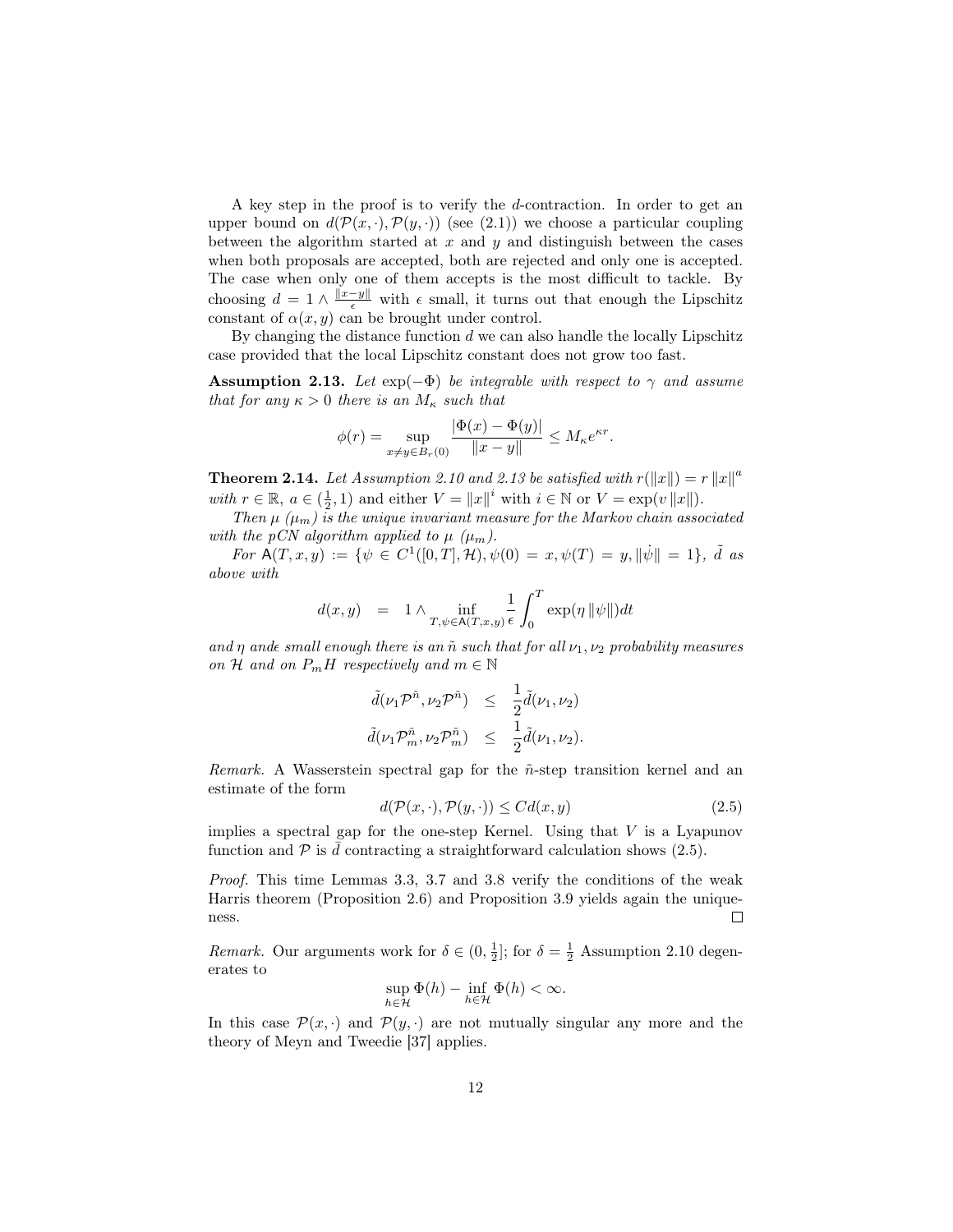In order to get the same lower bound for the  $L^2_{\mu}$ -spectral gap we just have to verify that  $Lip(\tilde{\delta}) \cap L^{\infty}_{\mu} \cap L^{2}_{\mu}$  is dense in  $L^{2}_{\mu}$ .

Theorem 2.15. If the conditions of Theorem 2.12 or 2.14 are satisfied, then we have the same lower bound on the  $L^2_\mu$ -spectral gap of  $\mathcal P$  and  $\mathcal P_m$  uniformly in m.

*Proof.* By Proposition 2.8 we only have to show that  $Lip(\tilde{d}) \cap L^{\infty}(\mu)$  is dense in  $L^2(H, \mathcal{B}, \mu)$ .

By Lemma 4.1 and 4.3  $Lip(\|\cdot\|) \subseteq Lip(\tilde{d})$  hence it is enough to show that Lip(||⋅||)∩L<sup>∞</sup>( $\mu$ ) is dense in L<sup>2</sup>(H, B,  $\mu$ ). Suppose not then there is  $0 \neq g \in L^2(\mu)$ such that

$$
\int f g d\mu = 0 \quad \text{for all } f \in Lip \cap L^{\infty}(\mu).
$$

Since all measures on a separable Banach space equipped with the Borel  $\sigma$ algreba are characterised by their characteristic functional (Bochner's theorem e.g. [7]), in particular they are characterised by bounded Lipschitz functions with respect to to  $\|\cdot\|$ . Hence  $gd\mu$  is the zero measure so that  $g \equiv 0$  in  $L^2_{\mu}$ .

## 2.4 Dimension-Dependent Spectral Gaps for RWM

In order to prove negative results on the spectral gap is suffices to consider a particular case, and the analysis is made relatively straightforward by considering the case  $\Phi = 0$  so that our target measure is  $\mu_m$ , and by choosing a particular covariance operator. In this setting Theorem 2.15 shows that pCN has an  $m$ −independent  $L^2_\mu$  spectral gap; in contrast we will now show that the spectral gap for RWM degenerates as  $m$  grows, on a specific example. We consider the family of measures  $\mu_m$  on the scale of Hilbert spaces and then into (2.6). So far we have shown convergence results for the pCN, so subsequently we present an example where these results apply but the spectral gap of the RWM goes to 0 as m tends to infinity. We consider the target measures  $\mu$  on

$$
\mathcal{H}_m^{\sigma} := \left\{ x \mid ||x||_{\sigma} = \sum_{i=1}^m i^{2\sigma} x_i^2 < \infty \right\}
$$

with  $0 < \sigma < \frac{1}{2}$  given by

$$
\mu_m = \gamma_m = \mathcal{L}\left(\sum_{i=1}^m \frac{1}{i} \xi_i e_i\right) \qquad \xi \stackrel{\text{i.i.d}}{\sim} \mathcal{N}(0, 1). \tag{2.6}
$$

In the setting of (1.1) this corresponds to  $\Phi = 0$ . Hence the assumptions of Theorem 2.14 are satisfied and we obtain a uniform lower bound on the  $L^2_{\mu}$ spectral gap for the pCN. For the RWM algorithm we show that the spectral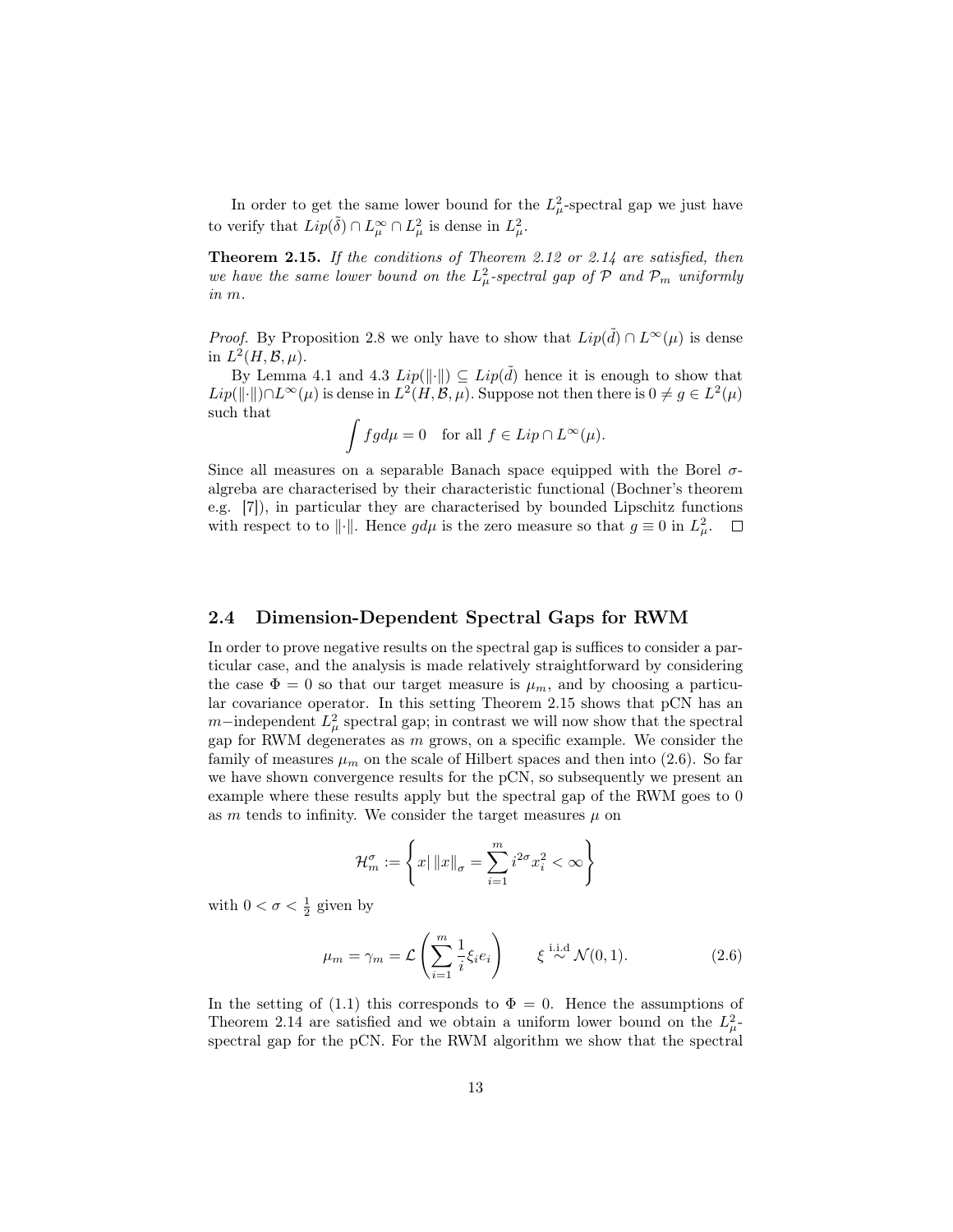gap converges to zero faster than any negative power of m if we scale  $\delta = s m^{-a}$ for any  $a \in [0, 1)$ .

Using the notion of conductance

$$
\mathsf{C} = \inf_{\mu(A) \le \frac{1}{2}} \frac{\int_A \mathcal{P}(x, A^c) d\mu(x)}{\mu(A)},\tag{2.7}
$$

we obtain an upper bound on the spectral gap by Cheeger's inequality (c.f. [31, 48])

$$
\frac{\mathsf{C}^2}{2} \le 1 - \beta \le 2\mathsf{C}.\tag{2.8}
$$

For the Metropolis-Hastings algorithm we can use  $\alpha(x) = \int \alpha(x, y) Q(x, dy)$ to bound C.

**Proposition 2.16.** Let  $P$  be a Metropolis-Hastings transition kernel for a target measure  $\mu$  with acceptance probability  $\alpha(x, y)$ . For any set B with  $\mu(B) \leq \frac{1}{2}$ , the spectral gap can be bounded by

$$
1 - \beta \le 2 \sup_{x \in B} \alpha(x).
$$

*Proof.* The algorithm can only move from  $B$  to  $B<sup>c</sup>$  if it accepts the move. Hence

$$
\mathcal{P}(x, B^c) \le \alpha(x).
$$

Since this yields the bound

$$
\mathsf{C} \;\; = \;\; \inf_{\mu(A) \leq \frac{1}{2}} \frac{\int_{A} \mathcal{P}(x, A^c) d\mu(x)}{\mu(A)} \leq \frac{\int_{B} \alpha(x) d\mu(x)}{\mu(B)} \leq \sup_{x \in B} \alpha(x),
$$

the claim follows from Cheeger's inequality.

**Theorem 2.17.** Let  $\mathcal{P}_m$  be the Markov kernel and  $\alpha$  be the acceptance probability associated with the RWM algorithm applied to  $\mu_m$  as in (2.6).

1. For  $\delta_m \sim m^{-a}$ ,  $a \in [0,1)$  and any p there is a  $K(p,a)$  such that the spectral gap of  $\mathcal{P}_m$  satisfies

$$
1 - \beta_m \le K(p, a) m^{-p}.
$$

2. For  $\delta_m \sim m^{-a}$ ,  $a \in [1,\infty)$  there is a  $K(a)$  such that the spectral gap of  $\mathcal{P}_m$  satisfies

$$
1 - \beta_m \le K(a) m^{-\frac{a}{2}}.
$$

*Proof.* For the first part we work on the space  $H_{\sigma}$  with  $\sigma \in [0, \frac{1}{2})$  and  $\sigma$  is determined later. We choose  $B_r(0)$  such that  $\mu(B_r(0)) \leq \frac{1}{4}$  and  $\tilde{b}$ y (3.1) we know that  $\mu_m(B_r^m(0))$  is decreasing towards  $\mu(B_r(0))$ . Hence for all m larger than some M we know that  $\mu(B_r^m(0)) \leq \frac{1}{2}$ . In order to apply Proposition 2.16,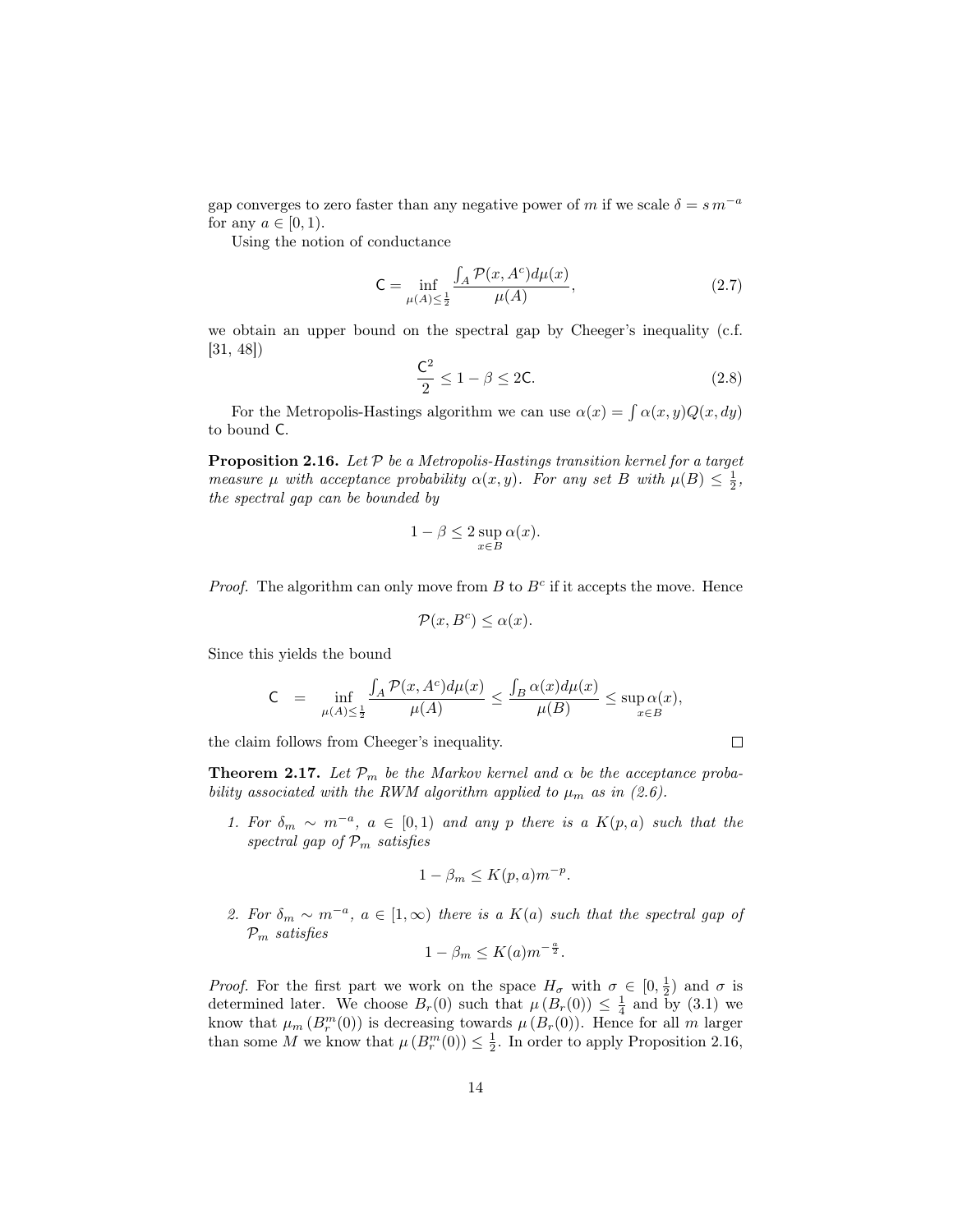we have to get an upper bound on  $\alpha(x)$  on  $B_r^m(0)$ . Thus we use  $u \wedge v \leq u^{\lambda}v^{1-\lambda}$ to bound

$$
\alpha(x,y) = 1 \wedge \exp\left(-\frac{1}{2}\sum_{i=1}^{m} i^2(y_i^2 - x_i^2)\right) \le \exp\left(-\frac{1}{2}\sum_{i=1}^{m} i^2(y_i^2 - x_i^2)\lambda\right).
$$

Using this inequality, we can find an upper bound on the acceptance probability

$$
\alpha(x) = \int \alpha(x, y) Q(x, dy) \le \int \frac{m!}{(4\delta\pi)^{\frac{m}{2}}} \exp\left(-\frac{1}{2}\sum_{i=1}^{m} i^2 \left[ (y_i^2 - x_i^2)\lambda + \frac{(x_i - y_i)^2}{2\delta} \right] \right) dy.
$$

Completing the square and using the normalisation constant yields

$$
\alpha(x) \leq \int \frac{m!}{(4\delta\pi)^{\frac{m}{2}}} \exp\left(-\frac{1}{2}\sum_{i=1}^{m} i^2 \left[ (\lambda + \frac{1}{2\delta}) \left( y_i - \frac{x_i}{2\delta\lambda + 1} \right)^2 - \frac{2\delta\lambda^2 x_i^2}{(2\delta\lambda + 1)} \right] \right) dy
$$
  
 
$$
\leq (1 + 2\lambda\delta)^{-\frac{m}{2}} \exp\left(\sum_{i=1}^{m} \frac{\delta\lambda^2}{(2\delta\lambda + 1)} i^2 x_i^2\right).
$$

For  $x \in B_r^m(0)$  in  $\mathcal{H}_\sigma$ , using  $\delta = m^{-a}$  and setting  $\lambda = m^{-b}$ 

$$
\alpha(x) \le (1 + 2m^{-(a+b)})^{-\frac{m}{2}} \exp\left(\frac{rm^{2-2\sigma - a - 2b}}{3}\right).
$$

In order to get decay from the first factor we need  $a + b < 1$  and to prevent growth from the second  $a + 2b > 2 - \sigma$  which corresponds to  $a + 2b > 1$  for  $\sigma$ sufficiently close to  $\frac{1}{2}$ . This can be satisfied with  $b = \frac{2(1-a)}{3}$  $\frac{-a)}{3}$  and  $\sigma = \frac{2+a}{6} < \frac{1}{2}$ . In this case the first factor decays faster than any negative power of  $m$  since

$$
(1 + 2m^{-(a+b)})^{-\frac{m}{2}} = \exp\left(-\frac{m}{2}\log(1 + 2m^{-(a+b)})\right) \le \exp(-Cm^{1-(a+b)}).
$$

For the second part of the poof we use  $\alpha(x, y) \leq 1$  and  $A = \{x \in \mathbb{R}^n | x_1 \geq 0\},\$ which by symmetry satisfies  $\gamma_m(A) = \frac{1}{2}$ , to bound the conductance

$$
\frac{C}{2} \leq \int_{A} P(x, A^c) d\mu \leq \int_{A} \int_{a} \frac{\alpha(x, y) n!^2}{(2\pi)^n (2\delta)^{\frac{n}{2}}} \exp\left(-\frac{1}{2} \sum_{i=1}^m i^2 (x_i^2 + (x_i - y_i)^2 / (2\delta))\right) dxdy
$$
\n
$$
\leq \int_{0}^{\infty} \int_{-\infty}^{0} \frac{\exp(-\frac{1}{2} \frac{(y_1 - x_1)^2}{2\delta})}{2\pi \sqrt{2\delta}} dy_1 \exp\left(-\frac{1}{2} x_1^2\right) dx_1
$$
\n
$$
= \int_{0}^{\infty} \int_{-\infty}^{-\frac{x_1}{\sqrt{2\delta}}} \frac{\exp(-\frac{1}{2} z^2)}{2\pi} dy_1 \exp\left(-\frac{1}{2} x_1^2\right) dx_1.
$$

Combining Fernique's theorem and Markov's inequality (Lemma A.2) yields

$$
\mathsf{C} \leq K \int_0^\infty \exp\left(-\frac{1}{2}\left(\frac{\delta+1}{\delta}\right)x_1^2\right) dx \leq K \sqrt{2\pi \frac{\delta}{\delta+1}} \leq \tilde{K}m^{-\frac{a}{2}},
$$

so that the claim follows again from Cheeger's inequality.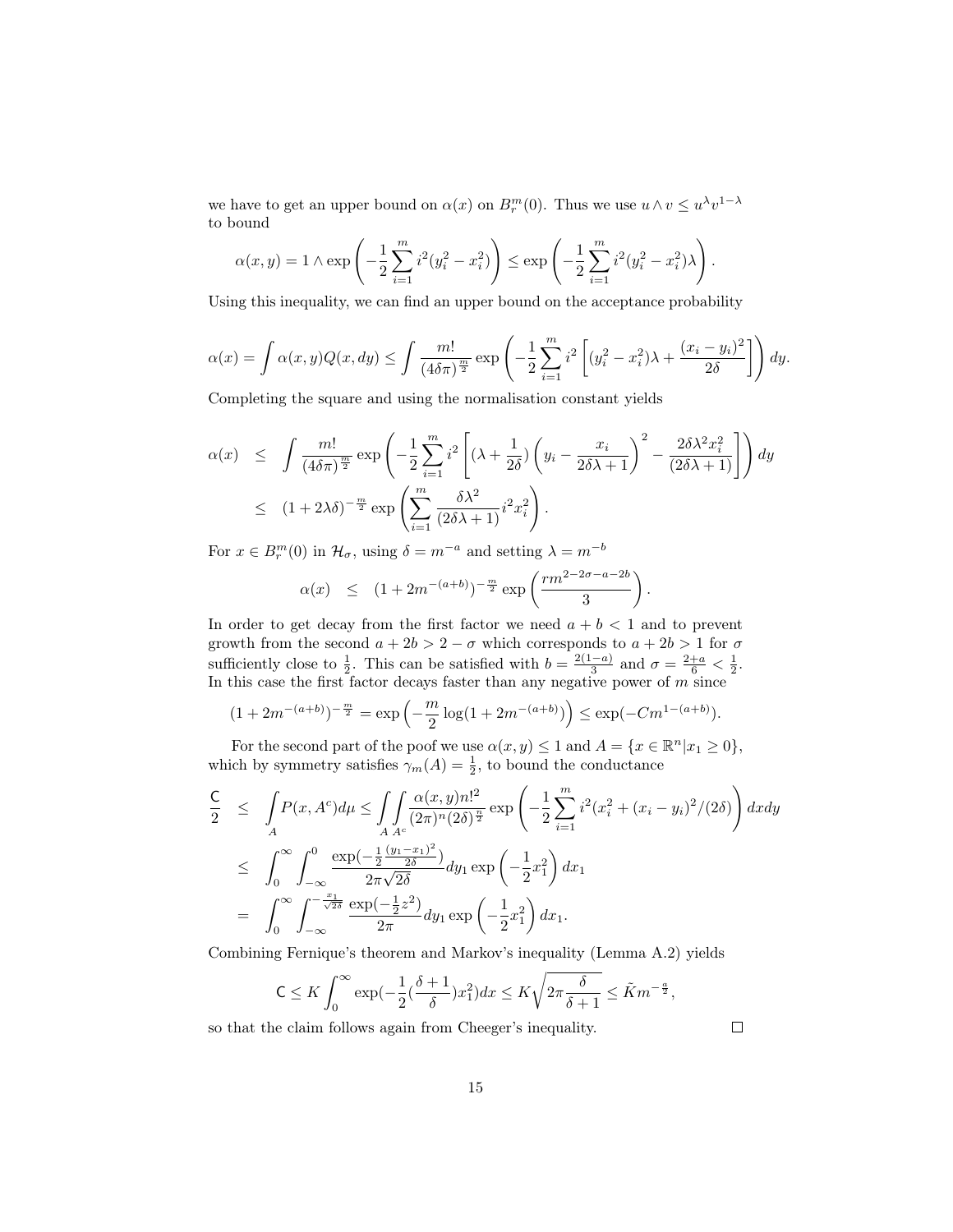# 3 Spectral Gap: Proofs

We check the three conditions of the weak Harris theorem (Proposition 2.6) for globally and locally Lipschitz  $\Phi$  (see (1.1)) in Sections 3.1 and 3.2 respectively. For each condition we use the following lemma for the dependence of constants  $l, K, c$  and s in the weak Harris theorem on m. This allows us to conclude that there is  $\tilde{n}(m) \leq \tilde{n}$  such that

$$
\tilde{d}(\nu_1 \mathcal{P}^{\tilde{n}}, \nu_2 \mathcal{P}^{\tilde{n}}) \leq \frac{1}{2} \tilde{d}(\nu_1, \nu_2)
$$
  

$$
\tilde{d}(\nu_1 \mathcal{P}^{\tilde{n}(m)}_m, \nu_2 \mathcal{P}^{\tilde{n}(m)}_m) \leq \frac{1}{2} \tilde{d}(\nu_1, \nu_2)
$$

for all measures  $\nu_1$ ,  $\nu_2$  measures on H and  $P_mH$  respectively.

Replacing  $r(s) \wedge \frac{\rho}{2}s$  only weakens the condition (2.4) so we can and will assume that  $r(s) \leq \rho s/2$ .

**Lemma 3.1.** Let  $f : \mathbb{R} \to \mathbb{R}$  be monotone increasing, then

$$
\int f(\|\xi\|)d\gamma_m(\xi) \le \int f(\|\xi\|)d\gamma(\xi)
$$

and in particular

$$
\gamma_m(B_R(0)) \ge \gamma(B_R(0)).\tag{3.1}
$$

*Proof.* The truncated Karhunen-Loeve expansion relates  $\gamma_m$  and  $\gamma$  and yields

$$
\sum_{i=1}^{m} \lambda_i \xi_i^2 \le \sum_{i=1}^{\infty} \lambda_i \xi_i^2.
$$

Hence the result follows by monotonicity of the integral and  $f$ 

$$
\int f(\|\xi\|)d\gamma_m(\xi) = \mathbb{E}(\sqrt{f(\sum_{i=1}^m \lambda_i \xi_i^2)}) \leq \mathbb{E}(\sqrt{f(\sum_{i=1}^\infty \lambda_i \xi_i^2)}) = \int f(\|\xi\|)d\gamma(\xi).
$$

This yields (3.1) by inserting  $f = \chi_{B_R(0)^c}$ .

We conclude this section by showing  $\mu$  respectively  $\mu_m$  are the unique invariant measure for  $P$  respectively  $P_m$ .

## 3.1 Global log-Lipschitz density

In this section we will prove Theorem 2.12 by checking the three conditions of the weak Harris theorem for

$$
d(x,y) = 1 \wedge \frac{\|x-y\|}{\epsilon}.\tag{3.2}
$$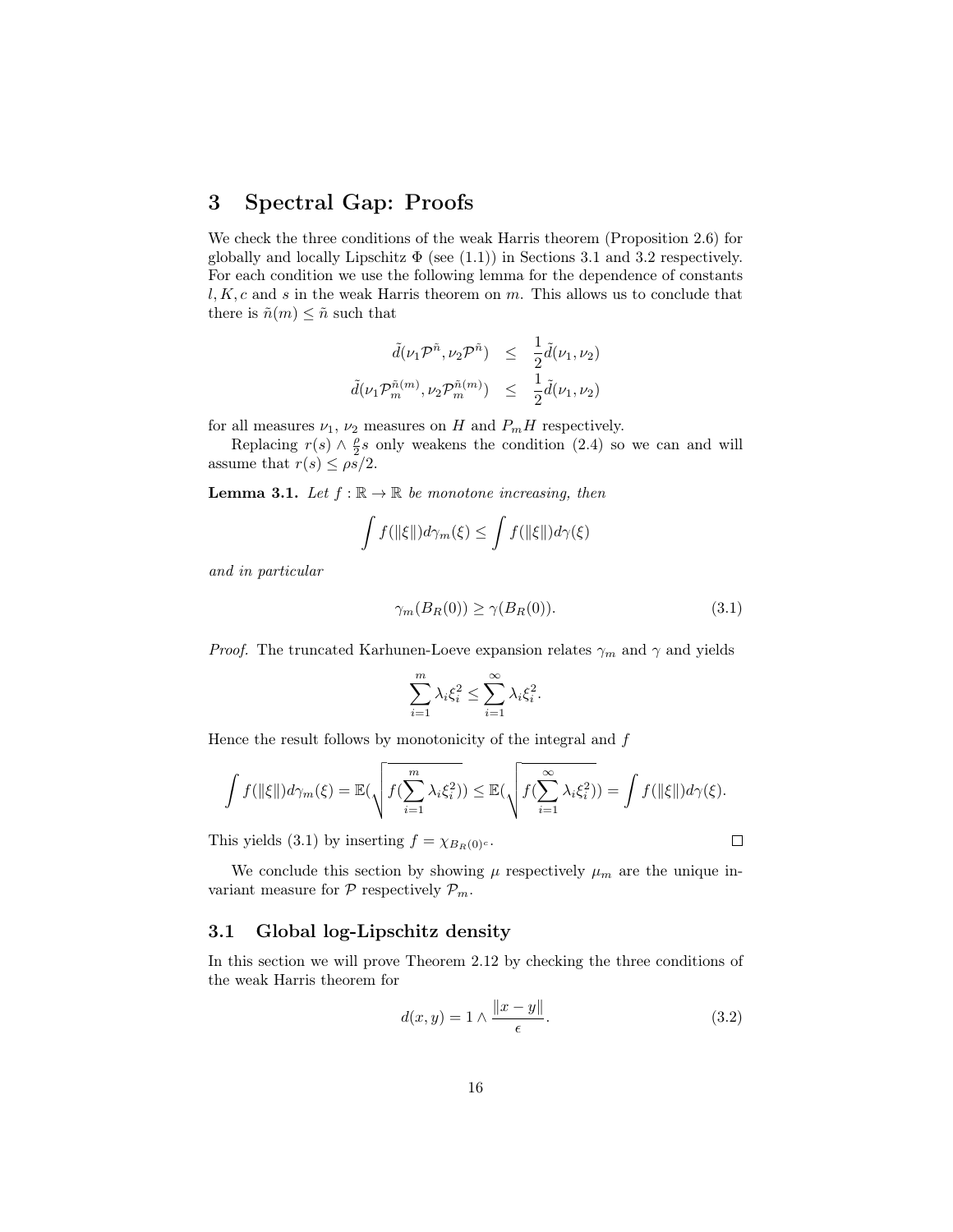#### 3.1.1 Lyapunov Functions

Under Assumption 2.10 we show the existence of a Lyapunov function  $V$ . This relies on the decay of V on  $B_{r(\Vert x\Vert)}((1 - \rho)x)$  and the fact that probability of the next step of the algorithm lying in that ball can be bounded below by the Fernique's theorem which we recall here

**Proposition 3.2.** (Fernique's theorem see e.g. [6, 13, 20]) Let  $\gamma = \mathcal{N}(m, \mathcal{C})$ be a Gaussian measure on a Banach space, then for  $\beta$  small enough

$$
\int_{X} \exp(\beta \|u\|^2) d\gamma(u) = F_{\beta} < \infty.
$$

Moreover, to deal with a proposals outside  $B_{r(\Vert x\Vert)}((1 - \rho)x)$  we use

**Proposition.** A.1 (Appendix) For small enough  $\beta$  and  $\alpha \in \mathbb{R}$  there is a constant  $C_{\alpha,\beta}$  such that

$$
\int_{\{\|u\|\geq K\}} \exp(\alpha \|u\|) d\gamma(u) \leq C_{\alpha,\beta} e^{-\beta K^2 + \alpha K}.
$$

Lemma 3.3. Suppose Assumption 2.10 is satisfied with either:

1. 
$$
r(||x||) = r \in \mathbb{R}
$$
; or  
2.  $r(||x||) = r||x||^a$ ,  $\kappa > 0$  and  $a \in (\frac{1}{2}, 1)$ .

Then the function  $V(x) = ||x||^i$  with  $i \in \mathbb{N}$  in the first case and additionally  $V(x) = \exp\left(\ell ||x||\right)$  in the second case, are Lyapunov functions for both  $\mathcal P$  and  $\mathcal{P}_m$ , with constants l and K uniform in m.

*Proof.* In both cases we choose  $R$  as in Assumption 2.10 set

$$
\sup_{x \in B_R(0)} \mathcal{P}V(x) \le \sup_{x \in B_R(0)} \int \left( ||x|| + \sqrt{2\delta} ||\xi|| \right)^i d\gamma(\xi) \le R^i + C =: K_1 < \infty
$$

by Fernique's theorem. Now let  $x \in B_R(0)^c$ , then there is  $0 < \tilde{l} < 1$  such that

$$
\sup_{y \in B_{r(\|x\|)}((1-\rho)x)} \le \tilde{l}V(x). \tag{3.3}
$$

We denote by  $A = {\omega}$ √  $2\delta \|\xi\| \leq r(\|x\|)$  the event that the proposal lies in a ball with a lower bound acceptance probability due to Assumption 2.10 to bound

$$
\begin{array}{rcl}\n\mathcal{P}V & \leq & \mathbb{P}(A) \left[ \mathbb{P}(accept|A)\tilde{l}V(x) + \mathbb{P}(reject|A)V(x) \right] + \mathbb{E}(V(p_x) \vee V(x); A^c) \\
& \leq & \mathbb{P}(A) \left[ (1 - \mathbb{P}(accept|A)(1 - \tilde{l}) \right] V(x) + \mathbb{E}(V(p_x) \vee V(x); A^c) \\
& \leq & \theta \mathbb{P}(A)V(x) + \mathbb{E}(V(p_x) \vee V(x); A^c)\n\end{array}
$$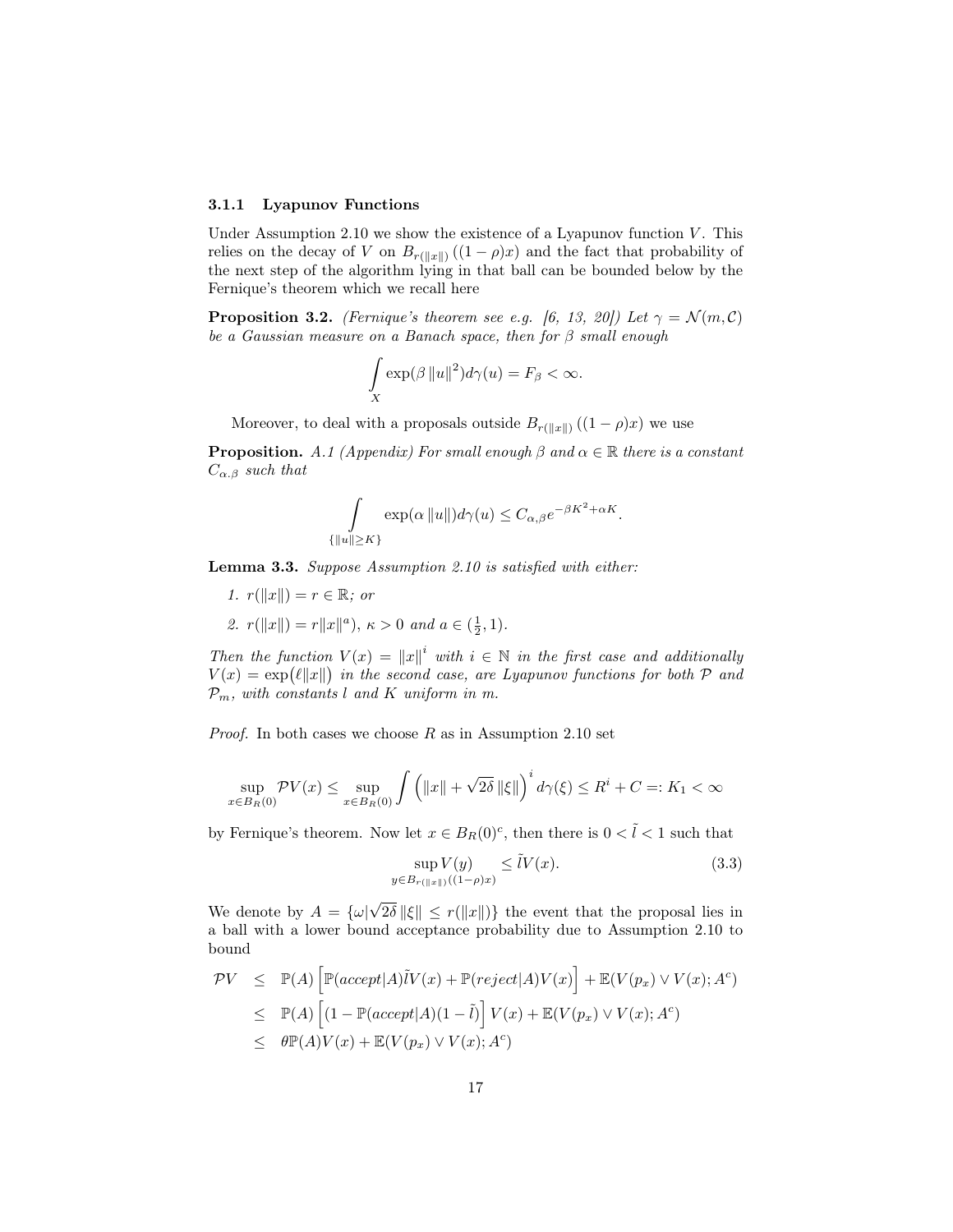

Figure 1: Contraction

 $\rm ^O$ 

for some  $\theta < 1$ . It remains to consider  $\mathbb{E}(V(p_x) \vee V(x); A^c)$  where the differences will arise between cases 1 and 2. For the first case we have by Fernique's theorem

$$
\mathbb{E}(V(p_x) \vee V(x); A^c) \leq \int_{\sqrt{2\delta} \|\xi\| \geq c} \|x\|^i \vee \left( (1-\rho) \|x\| + \sqrt{2\delta} \|\xi\| \right)^i d\gamma(\xi)
$$
  

$$
\leq \int_{\|\xi\| \geq \frac{c}{\sqrt{2\delta}}} \left( \|x\|^i + K \|\xi\|^p \right) d\gamma(\xi) \leq \mathbb{P}(A^c) V(x) + K_2
$$

Since a ball around the mean of a Gaussian always has positive mass (Theorem 3.6.1 in  $[6]$  we note

$$
\mathcal{P}V \le V(x)(\mathbb{P}(A)\theta + \mathbb{P}(A^c)) + K_2 \le IV + K_2.
$$

For the second case we estimate

$$
\mathbb{E}(V(p_x) \vee V(x); A^c) \leq M_v \int_{\|\eta\| > r \|x\|^a} e^{v(\|x\| + \sqrt{2\delta}\|\xi\|)} d\gamma(\xi).
$$

The right hand side above is uniformly bounded in  $x \in B_R(0)^c$  by some  $K_2$  due to Proposition A.1. Hence in both cases there is an  $l < 1$  such that

$$
\mathcal{P}V(x) \leq lV(x) + \max(K_1, K_2) \quad \forall x.
$$

For the  $m$ -dimensional approximation the probability of the event  $A$  is larger by Lemma 3.1 and  $\mathbb{P}(accept|A)$  has the same lower bound and therefore  $l(m)$  is smaller than *l*. Similarly  $K_i(m)$  is smaller then  $K_i$  by Lemma 3.1.  $\Box$ 

#### 3.1.2 The d-Contraction

In this section we show that P is d-contracting for  $d(x,y) = 1 \wedge \frac{||x-y||}{\epsilon}$  $\frac{-y}{\epsilon}$  by bounding  $d(\mathcal{P}(x, \cdot), \mathcal{P}(y, \cdot))$  (see (2.1)) with a particular coupling. For x and y we choose the same noise  $\xi$  giving rise to the proposals  $p_x(\xi)$  and  $p_y(\xi)$  and the same uniform random variable for acceptance. Subsequently we will refer to this coupling as the basic coupling and bound the expectation of d under this coupling by inspecting the following cases: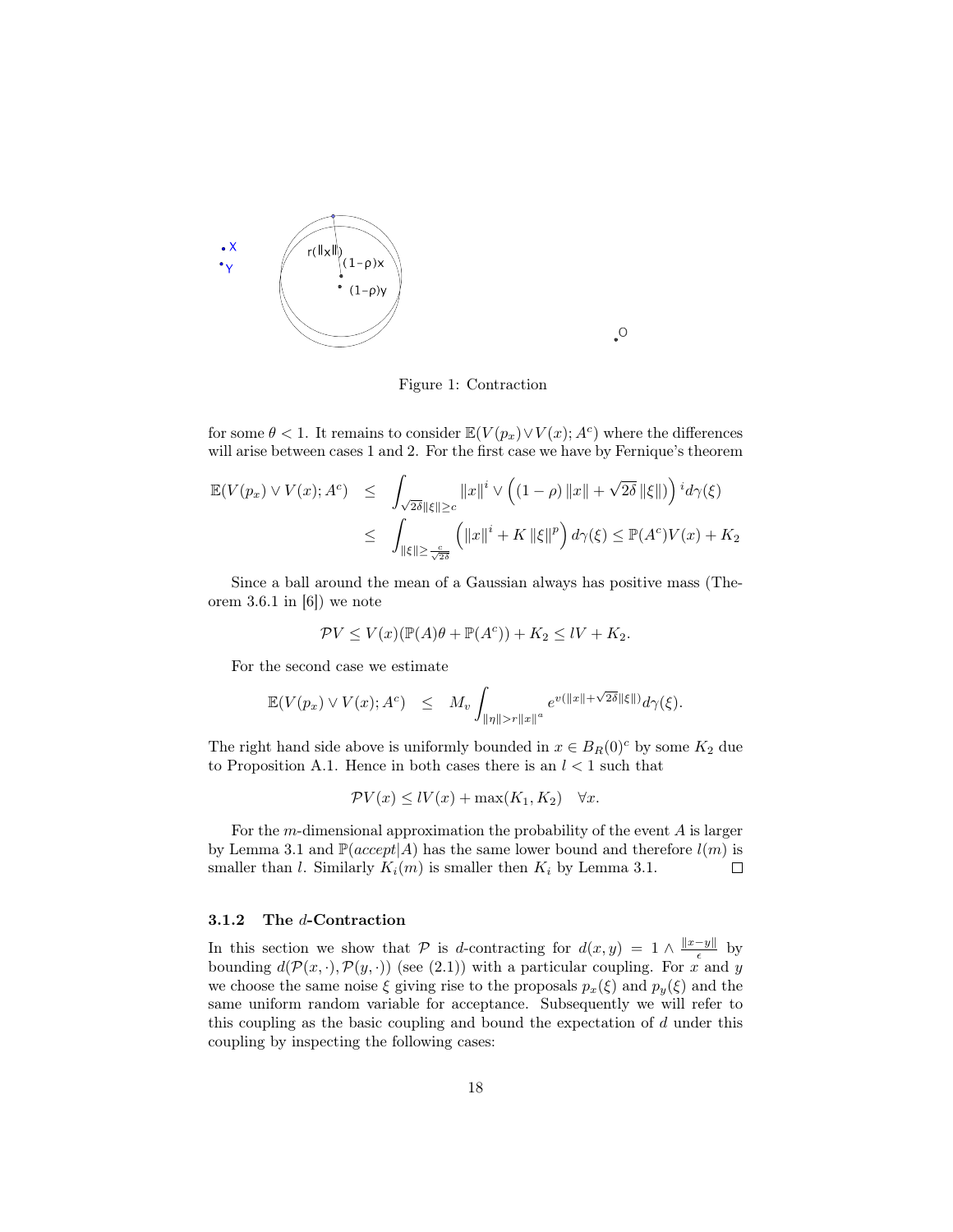- 1. The proposals for the algorithm started at  $x$  and  $y$  are both accepted.
- 2. Both proposals are rejected.
- 3. One of the proposals is accepted and the other rejected.

**Lemma 3.4.** If  $\Phi$  in (1.1) satisfies Assumption 2.10 and 2.11, then  $\mathcal{P}$  and  $\mathcal{P}_m$ are d-contracting for d as in (3.2) with a contraction constant uniform in m.

*Proof.* By Definition 2.2 we only need to consider x and y such that  $d(x, y) < 1$ , which implies  $||x - y|| < \epsilon$ . Later we will choose  $\epsilon \ll 1$  hence if  $||x - y|| < \epsilon$ then either  $x, y \in B_R(0)$  or  $x, y \in B_R^c(0)$  with  $\tilde{R} = R - 1$ , and we will treat the two cases separately. We assume without loss of generality  $||y|| \ge ||x||$ .

For  $x, y \in B_R(0)$  and  $A = {\omega \mid \sqrt{2\delta} \parallel \xi \parallel \leq R}$  the basic coupling yields

$$
d(\mathcal{P}(x, \cdot), \mathcal{P}(y, \cdot)) \leq \mathbb{P}(A) [\mathbb{P}(\text{both accept}|A)(1-\rho)d(x, y) + \mathbb{P}(\text{both reject}|A)d(x, y))] + \mathbb{P}(A^c)d(x, y) + (3.4)
$$

$$
\int_{\mathcal{H}} |\alpha(x, p_x)(\xi) - \alpha(y, p_y)(\xi)| d\gamma(\xi)
$$

where the last term bounds the case that only one of the proposals is accepted. Using the bound  $\mathbb{P}(\text{both reject}|A) \leq 1 - \mathbb{P}(\text{both accept}|A)$  yields a non-trivial convex combination of d and  $(1 - \rho)d$ , since the probability  $\mathbb{P}(\text{both accept}|A)$ is bounded below by  $\exp(-\sup{\{\Phi(z)\}\|z\| \leq 2R\} + \inf{\{\Phi(z)\}\|z\| \leq 2R\})$  due to (1.5). The first two summands in (3.4) form again a non-trivial convex combination, since  $\mathbb{P}(A) > 0$ , so that there is  $\tilde{c} < 1$  with

$$
d(\mathcal{P}(x,\cdot),\mathcal{P}(y,\cdot)) \leq \tilde{c}d(x,y) + \int_{\mathcal{H}} |\alpha(x,p_x)(\xi) - \alpha(y,p_y)(\xi)| d\gamma(\xi).
$$

Note that  $\tilde{c}$  is independent of  $\epsilon$ . For the last term we use that  $1 \wedge \exp(\cdot)$  has Lipschitz constant 1

$$
\int_X |\alpha(x, p_x)(\xi) - \alpha(y, p_y)(\xi)| d\gamma(\xi) \leq \int |\Phi(p_x) - \Phi(p_y)| + |\Phi(x) - \Phi(y)| d\gamma(\xi)
$$
  

$$
\leq 2L |x - y| \leq 2L \epsilon d(x, y)
$$

which yields an overall contraction for  $\epsilon$  small enough.

Similarly we get for  $x, y \in B_{\tilde{R}}(0)^c$  and  $B = \{\omega \vert \sqrt{2\delta} \Vert \zeta \Vert \le r(\Vert x \Vert \wedge \Vert y \Vert)\}$ 

$$
d(\mathcal{P}(x, \cdot), \mathcal{P}(y, \cdot)) \leq \mathbb{P}(B)(\mathbb{P}(\text{both accept}|B)(1-\rho) + \mathbb{P}(\text{both reject}|B))d(x, y)
$$

$$
\mathbb{P}(B^c)d(x, y) + \int_{\mathcal{H}} |\alpha(x, p_x)(\xi) - \alpha(y, p_y)(\xi)| d\gamma(\xi).
$$

The lower bound for  $\mathbb{P}(\text{both accept}|B)$  is this time due to Assumption 2.10.

All occurring ball probabilities are larger in the m-dimensional approximation due to Lemma 3.1 and the acceptance probability is larger since inf and sup are applied to smaller sets, thus the contraction constant is uniform in m.  $\Box$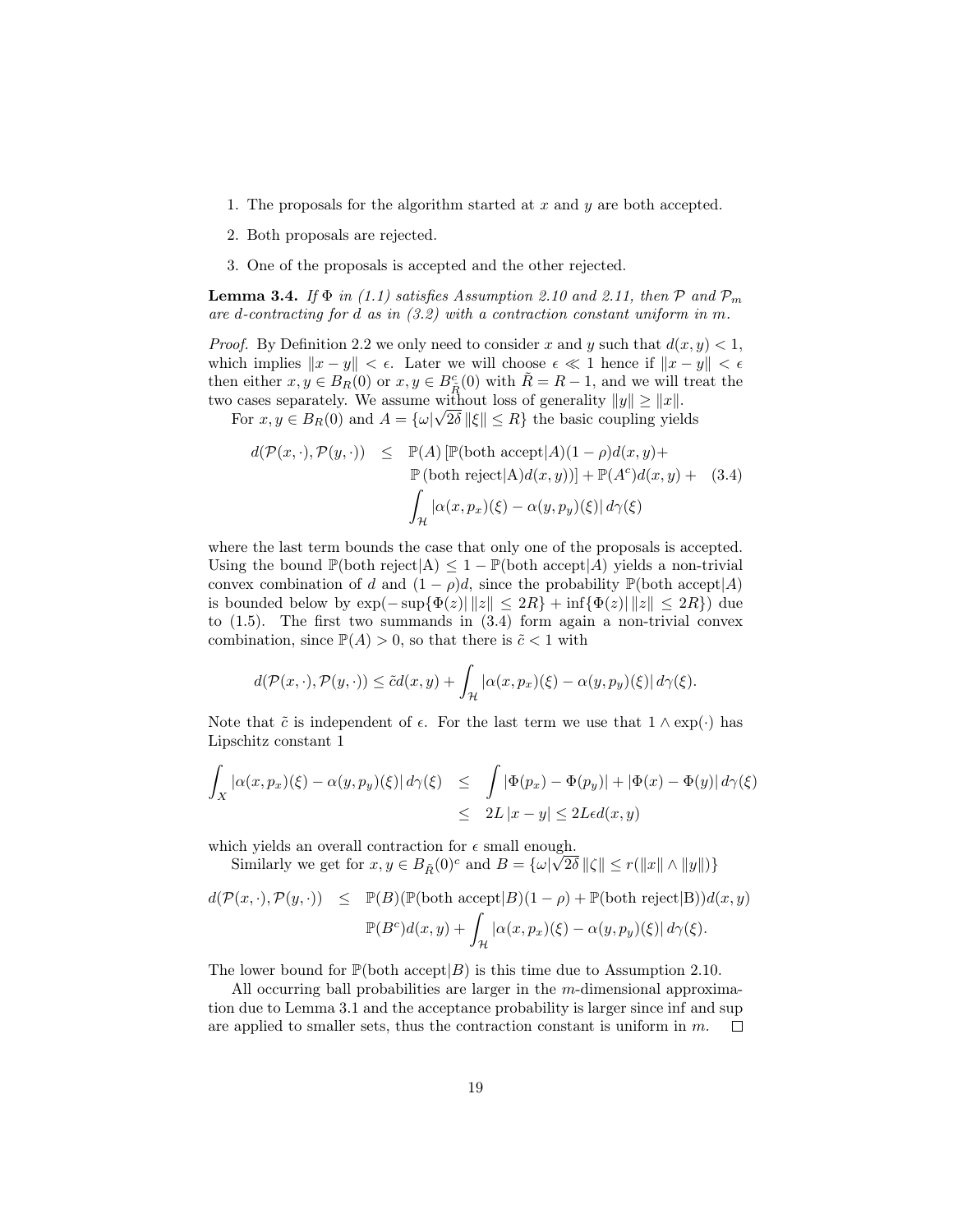#### 3.1.3 The d-Smallness

The  $d$ -smallness of the level sets of  $V$  is achieved by replacing the Markov kernel by the n-step one. This preserves the d-contraction and the Lyapunov function. The variable  $n$  is chosen large enough so that if the algorithms started at  $x$  and y both accept n times in a row d drops below  $\frac{1}{2}$ , hence

$$
d(\mathcal{P}^n(x,\cdot), \mathcal{P}^n(y,\cdot)) \leq 1 - \frac{1}{2} \mathbb{P}(\text{accept n-times}).
$$

Remark. It is necessary to replace the one step Markov kernel with the  $n$ -step which can be seen by considering the Wiener measure on  $(\mathcal{C}([0,1]), \lVert \cdot \rVert_{\infty})$  and  $\Phi = 0$  (our theory also applies to Banach spaces see Section (5)). For the constant zero path  $\psi$  and

$$
\phi_n(x) = \begin{cases} nx & x \le 1/n \\ 1 & x \ge 1/n \end{cases}
$$

 $\|\psi - \phi_n\|_{\infty} = 1$  but the transition to a common  $\epsilon$  neighborhood using the proposal (1.5) converges to zero as  $n \to \infty$ .

**Lemma 3.5.** If S is bounded, then there is an n and  $0 < s < 1$  such that for all  $x, y \in S$ ,  $m \in \mathbb{N}$  and for d as in (3.2)

$$
d(\mathcal{P}_m^n(x,\cdot), \mathcal{P}_m^n(y,\cdot)) \leq s
$$
 and  $d(\mathcal{P}^n(x,\cdot), \mathcal{P}^n(y,\cdot)) \leq s$ .

*Proof.* In order to get an upper bound for  $d(P^{n}(x, \cdot), P^{n}(y, \cdot))$  we choose the basic coupling (see Section 3.1.2) as before. Let  $R_S$  be such that  $S \subset B_{R_S}(0)$ and  $B$  be the event, that both instances of the algorithm accept  $n$  times in a row. In the event of  $B$  we have using  $(3.2)$ 

$$
d(X_n, Y_n) \le \frac{1}{\epsilon} ||X_n - Y_n|| \le \frac{1}{\epsilon} (1 - \rho)^n ||X_0 - Y_0|| \le \frac{1}{\epsilon} (1 - \rho)^n \text{diam } S \le \frac{1}{2}
$$

which implies that if  $X_0$  and  $Y_0$  are in S then  $d(X_n, Y_n) \leq \frac{1}{2}$ , hence

$$
d(\mathcal{P}^n(x,\cdot),\mathcal{P}^n(y,\cdot)) \leq \mathbb{P}(B)\frac{1}{2} + (1 - \mathbb{P}(B)) \cdot 1 < 1
$$

We write  $\xi^i$  for the noise in the *i*-th step and bound

$$
\mathbb{P}(B) \geq \mathbb{P}\left(\left\|\sqrt{2\delta}\xi^{i}\right\| \leq \frac{R}{n}i = 1...n\right) \mathbb{P}\left(\text{both accept } n \text{ times } | \left\|\xi^{i}\right\| \leq \frac{R}{n}\right)
$$
  

$$
\geq \mathbb{P}(\|\zeta\| \leq \frac{R}{n})^{n} \exp\left(-\sup_{z \in B_{2R}(0)} \Phi(z) + \inf_{z \in B_{2R}(0)} \Phi(z)\right)^{n} > 0,
$$

uniformly for all  $X_0, Y_0 \in B_R(0)$ . For the m-dimensional approximation the lower bound exceeds that in the infinite dimensional case due to Lemma 3.1 and the fact that

$$
-\sup_{z \in B_{2R}(0)} \Phi(z) + \inf_{z \in B_{2R}(0)} \Phi(z) \le -\sup_{z \in B_{2R}(0)} \Phi(P_n z) + \inf_{z \in B_{2R}(0)} \Phi(P_n z)
$$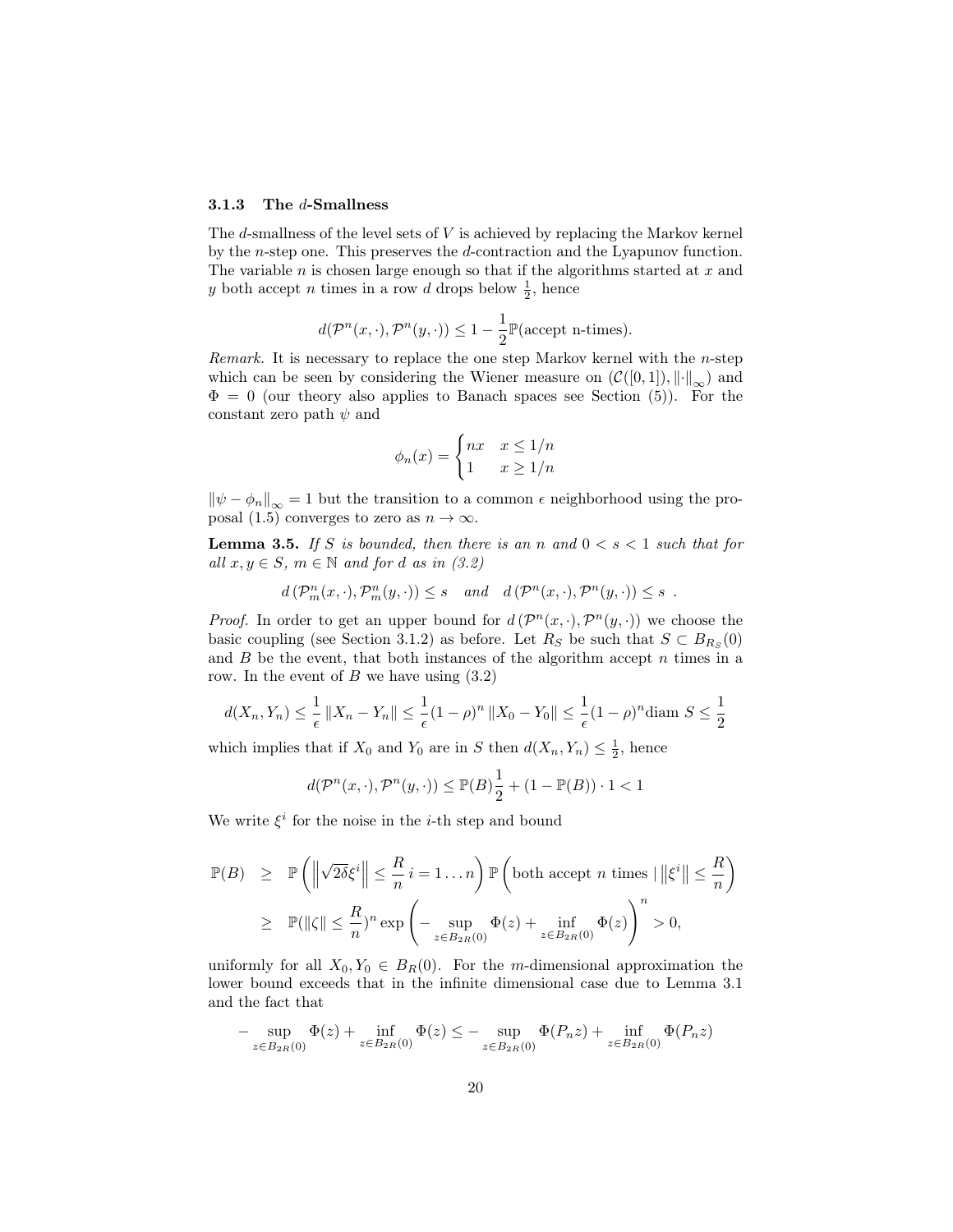so that the claim follows.

## 3.2 Local log-Lipschitz density

Now we allow the local Lipschitz constant

$$
\phi(r) = \sup_{x \neq y \in B_r(0)} \frac{|\Phi(x) - \Phi(y)|}{\|x - y\|}
$$

to grow in r. In order to deal with the situation where only one proposal is accepted, in proving  $P$  is d-contracting, we choose d in a way such that two points far out have to be closer in  $\left\|\cdot\right\|_{\mathcal{H}}$  in order to be considered "close" i.e.  $d(x, y) < 1$ . This is inspired by constructions in [21, 22]. Setting

$$
\mathsf{A}(T,x,y) := \{ \psi \in C^1([0,T],\mathcal{H}), \psi(0) = x, \psi(T) = y, \|\dot{\psi}\| = 1 \},\
$$

we define metrics d and  $\bar{d}$  by

$$
d(x,y) = 1 \wedge \bar{d}(x,y) \qquad \qquad \bar{d}(x,y) = \inf_{T,\psi \in \mathsf{A}(T,x,y)} \frac{1}{\epsilon} \int_0^T \exp(\eta \, \|\psi\|) dt, \qquad (3.5)
$$

where  $\epsilon$  and  $\eta$  is chosen along the way depending on  $\Phi$  and  $\gamma$ . The situation is different from before because even in the case "both accept" the distance can increase because of the weight. In order to control this we note

**Lemma 3.6.** Let  $\psi$  be a path connecting x, y then for  $\bar{d}$  as in (3.5)

1.  $\frac{1}{\epsilon} \int_0^T \exp(\eta \|\psi\|) dt < 1$  implies  $T \leq J := \epsilon \exp(-\eta(\|x\| \vee \|y\| - \epsilon) \vee 0) \leq$  $\epsilon$ . 2.  $\bar{d}(x, y) \leq \frac{\|x-y\|}{\epsilon}$  $\frac{-y\|}{\epsilon} \exp\left(\eta(\|x\| \vee \|y\|)\right)$  and for  $\bar{d} < 1$  $\|x - y\|$  $\frac{y}{\epsilon} \exp(\eta(\Vert x \Vert \vee \Vert y \Vert - J) \vee 0) \leq d(x, y)$ 

3. For  $\bar{d} < 1$  we have

$$
\frac{\bar d(p_x,p_y)}{\bar d(x,y)}\leq (1-2\delta)^{\frac12}e^{-\eta\rho(\|x\|\vee\|y\|+\eta(\big\|\sqrt{2\delta}\xi\big\|+J)}.
$$

Proof. For the first statement, observe that

$$
\epsilon \ge \int_0^T e^{\eta|\|x\|\vee\|y\|-t|}dt \ge T e^{\eta(\|x\|\vee\|y\|-T)\vee 0)} \ge T e^{\eta(\|x\|\vee\|y\|-{\epsilon})\vee 0)}.
$$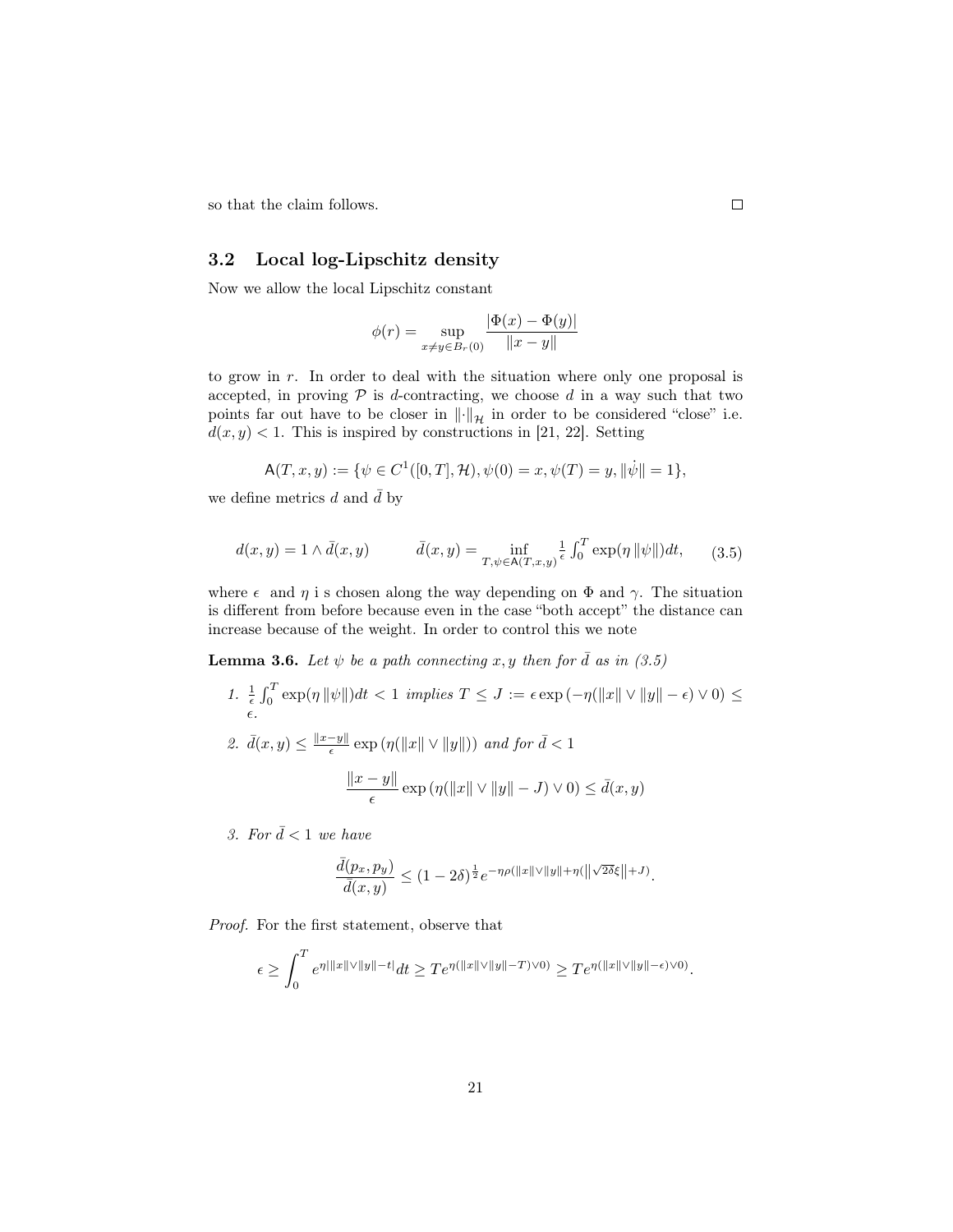For the second part we set  $\psi$  to be the line connecting x and y to get the upper bound and for the lower bound we use  $\|\psi\| \geq (\|x\| \vee \|y\| - J) \vee 0$  from the first part combined with the fact that  $T \leq \epsilon$ . Using 2. we get

$$
\bar{d}(p_x, p_y) \leq \frac{1}{\epsilon} (1 - 2\delta)^{\frac{1}{2}} \|x - y\| e^{\eta [(\|x\| \vee \|y\|) - \rho(\|x\| \vee \|y\|) + \sqrt{2\delta} \|\xi\|]}
$$
\n
$$
\leq (1 - 2\delta)^{\frac{1}{2}} e^{\eta [-\rho(\|x\| \vee \|y\|) + \sqrt{2\delta} \|\xi\| + J]} \frac{1}{\epsilon} \|x - y\| e^{\eta(\|x\| \vee \|y\| - J)}
$$
\n
$$
\leq (1 - 2\delta)^{\frac{1}{2}} e^{\eta [-\rho(\|x\| \vee \|y\|) + \sqrt{2\delta} \|\xi\| + J]} \bar{d}(x, y),
$$

which is precisely the required bound.

 $\Box$ 

## 3.2.1 Lyapunov Functions

This condition neither depends on the distance function  $d$  nor on the Lipschitz properties of  $\Phi$  hence Lemma 3.3 applies.

## 3.2.2 The d-Contraction

**Lemma 3.7.** If  $\Phi$  satisfies Assumption 2.10 and 2.13 then  $\mathcal{P}$  and  $\mathcal{P}_m$  are dcontracting for  $d$  as in  $(3.5)$  with a contraction constant uniform in m.

*Proof.* First suppose  $x, y \in B_R(0)$  with  $d(x, y) < 1$  and denote the event  $A =$  $\left\{\omega\right|\left\|\xi\right\| \leq \frac{2R}{\sqrt{2}}$  $\frac{R}{2\delta}$ . We will first choose R large then  $\eta$  small and at last  $\epsilon$  small. We have

$$
d(\mathcal{P}(x, \cdot), \mathcal{P}(y, \cdot)) \leq \mathbb{P}(A) [\mathbb{P}(\text{both } \text{accept}|A)(1 - \tilde{\rho})d(x, y) + [\mathbb{P}(\text{both } \text{reject}|A)d(x, y)] + \mathbb{E}((\alpha(x, p_x) \land \alpha(y, p_y))d(p_x, p_y); A^c) + \mathbb{E}((1 - \alpha(x, p_x) \lor \alpha(y, p_y))d(x, y); A^c) + \mathbb{P}(\text{only one accepts}) \cdot 1
$$
\n(3.7)

where the first two lines deal with both accept and both reject in the case of A, the third and fourth line considers the same case in the event of  $A<sup>c</sup>$ . The last line takes care of only one accepts. For the first two lines of (3.6) we argue that

$$
\mathbb{P}(\text{both accept}|A) \ge \inf_{x,z \in B_{3R}(0)} \mathbb{P}(\text{accepts}|p_x = z) = \exp(-\Phi^+(3R) + \Phi^-(3R)).
$$

If both are accepted we know from Lemma 3.6 that

$$
\frac{\bar{d}(p_x, p_y)}{\bar{d}(x, y)} \le (1 - 2\delta)^{\frac{1}{2}} \exp\left(-\eta \rho\left(\|x\| \vee \|y\|\right) + \eta\left(\left\|\sqrt{2\delta}\xi\right\| + J\right)\right)
$$
\n
$$
\le (1 - 2\delta)^{\frac{1}{2}} e^{\eta(3R + J)} \le (1 - \tilde{\rho})
$$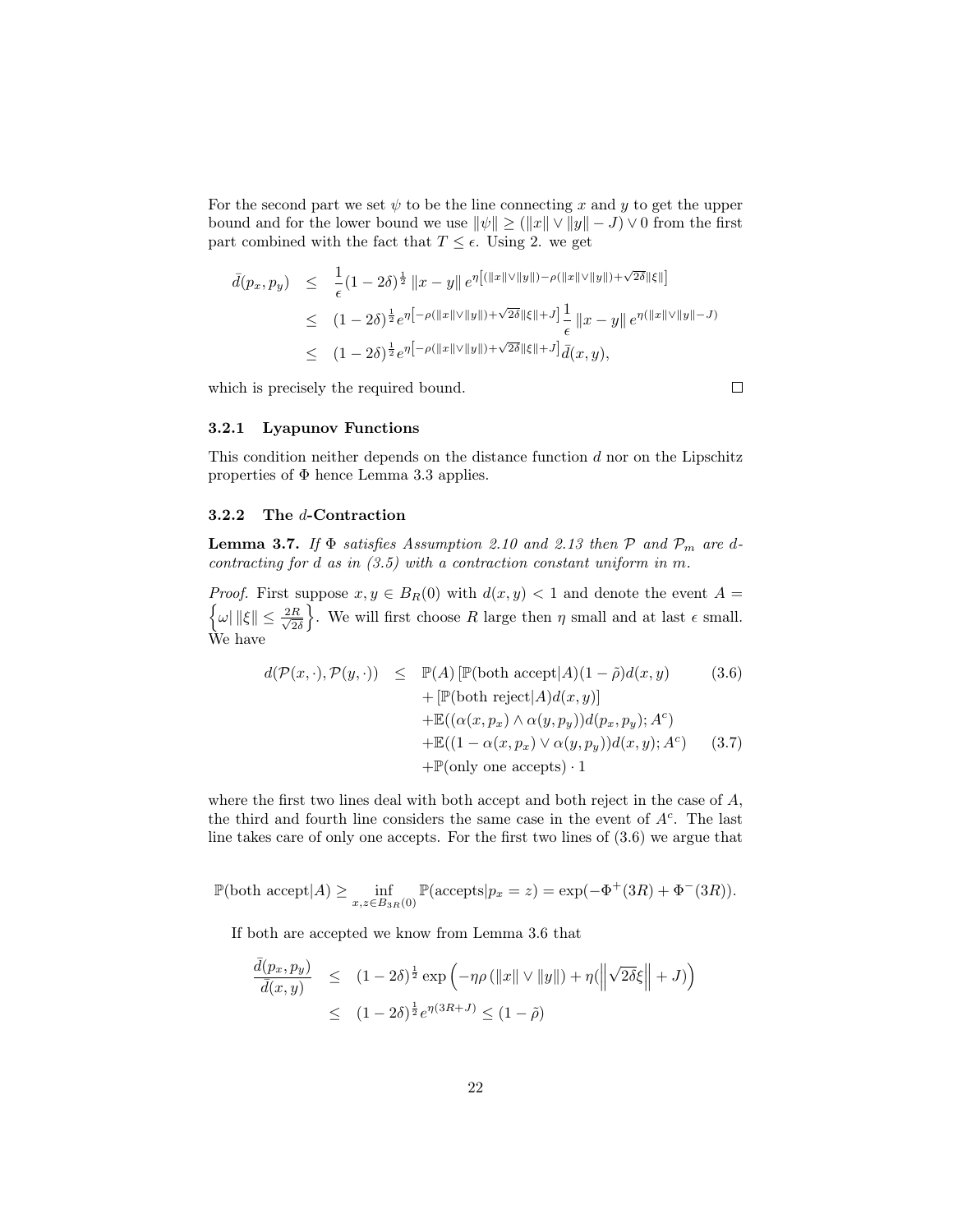where the last step follows for small enough  $\eta$ . Using the complementary probability we can estimate

$$
\mathbb{P}(\text{both reject}|A) \le 1 - \mathbb{P}(\text{both accept}|A)
$$

Combining both estimates we get  $\mathbb{P}(A)$  (1 –  $\mathbb{P}(\text{both accept}|A)(1-\tilde{\rho})$ ) as coefficient in front of  $d(x, y)$ . In order to show contraction we have to show that the expression in the third and fourth line of (3.6) is close to  $\mathbb{P}(A^c) \cdot d(x,y)$ . We note that

$$
\mathbb{E}((1 - \alpha(x, p_x) \vee \alpha(y, p_y))d(x, y); A^c) + \mathbb{E}((\alpha(x, p_x) \wedge \alpha(y, p_y))d(p_x, p_y); A^c)
$$
\n
$$
\leq \mathbb{E}(d(p_x, p_y) \vee d(x, y); A^c) \leq \bar{d}(x, y)\mathbb{E}\frac{\bar{d}(p_x, p_y)}{\bar{d}(x, y)} \vee 1
$$
\n
$$
\leq d(x, y) \int_{\sqrt{2\delta}||\xi|| > 2R} 1 \vee e^{\eta(\sqrt{2\delta}||\xi|| + J)} d\gamma(\xi)
$$

where the last step followed by Lemma 3.6. For small  $\eta$  the above is arbitrarily close to  $\mathbb{P}(A^c) \cdot d(x, y)$  by the dominated convergence theorem. By writing the integrand as  $\chi_{\sqrt{2\delta}\|\xi\|>2R} \left(1 \vee \exp(\eta(\theta))\right)$ √  $\overline{2\delta}\|\xi\|+J$ ) and applying Lemma 3.1 we conclude that this holds uniformly in  $m$ . Combing the first four lines, the coefficient in front of  $d(x, y)$  is less than 1 independently of  $\epsilon$ . Only  $\mathbb{P}(\text{only one accepts}) \cdot 1$  is left to bound in terms of  $d(x, y)$ :

$$
\mathbb{P}(\text{only one accepts}) = \int |\alpha(x, p_x) - \alpha(y, p_y)| d\gamma(\xi)
$$
  
\n
$$
\leq \int (|\Phi(p_x) - \Phi(p_y)| + |\Phi(x) - \Phi(y)|) d\gamma(\xi)
$$
  
\n
$$
\leq \epsilon d(x, y) \int (\phi((1 - \rho)R + \sqrt{2\delta} ||\xi||) + \phi(R)) d\gamma(\xi)
$$

The integral above is bounded by Fernique's theorem, hence for  $\epsilon$  small enough combining with the result above we get an overall contraction.

Now let  $x, y \in B_{\tilde{R}}^c(0)$  with  $d(x, y) < 1$  and without loss of generality  $||y|| \ge$ Frow Re  $x, y \in B_{\tilde{R}}(0)$  with  $a(x, y) \le 1$  and writing itself is equivalent in  $||x||$ . Analogous to the above with  $A = {\omega||\sqrt{2\delta\zeta}} \le r(||x||)$  we have

$$
\begin{array}{lcl} d(\mathcal{P}(x,\cdot),\mathcal{P}(y,\cdot)) & \leq & \mathbb{P}(A)\left[\mathbb{P}(\text{both } \text{accept}|A)(1-\rho)d(x,y)+\right. \\ & & \qquad \qquad & \mathbb{P}(\text{both } \text{reject}|A)d(x,y)\right] + \mathbb{E}\left(d(x,y) \vee d(p_x,p_y);A^c\right) \\ & & \qquad \qquad + \mathbb{P}(\text{only one } \text{accepts}) \cdot 1 \end{array}
$$

If "both accept" in the event of A the contraction constant is smaller than  $(1-\rho)$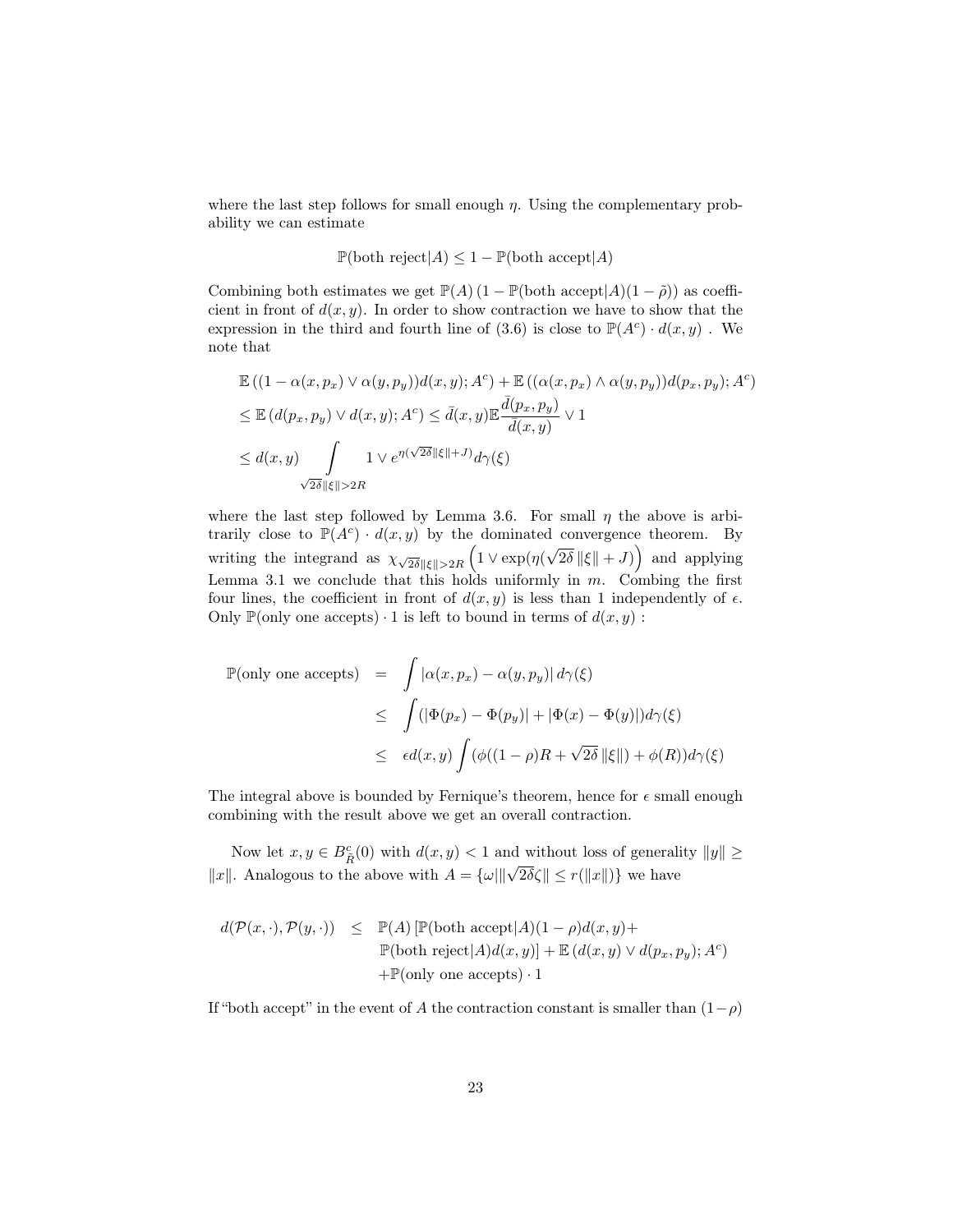since  $r(||x||) \leq \frac{\rho}{2} ||x||$  and using Lemma 3.6. For the next term it yields

$$
\mathbb{E}\left(d(p_x, p_y) \vee d(x, y); A^c\right) \leq \bar{d}(x, y) \mathbb{E}\frac{\bar{d}(p_x, p_y)}{\bar{d}(x, y)} \vee 1
$$
  

$$
\leq \bar{d}(x, y) \int_{A^c} 1 \vee e^{-\rho \eta(||y||) + \eta(||\sqrt{2\delta}\xi|| + J)} d\gamma(\xi).
$$

We denote the integral above by I, its integrand by  $f(\zeta)$  and  $F > 0$  then

$$
I \leq I_1 + I_2 = \int_{\rho(\|y\| - J) + F \geq \|\sqrt{2\delta}\xi\| \geq r(\|x\| \wedge \|y\|)} + \int_{\sqrt{2\delta}\xi} f(\xi) d\gamma(\xi)
$$

for the first part we have the upper bound  $\mathbb{P}(A^c)e^{\sqrt{2\delta}\eta F}$ . For the second part we take  $g \in X^*$  with  $||g|| = 1$  and note that  $\{x|g(x) > R\} \subseteq B_R(0)^c$  which yields

$$
\gamma(B_R(0)^c)\geq \gamma(\{x|g(x)>R\})\geq \exp(-\tilde{\beta}R^2+\zeta)
$$

using the one dimensional lower bound. For the uniformity in  $m$  we choose  $g = e_1^*$ . We incorporate all occurring constants into  $\zeta$  and use Proposition A.1 to bound

$$
I_2 \leq \mathbb{P}(A^c) \exp\left(\tilde{\beta} \frac{r(\Vert x \Vert)^2}{2\delta} - \rho \eta(\Vert y \Vert - J) \right)
$$
  

$$
\eta \sqrt{2\delta}(\rho(\Vert y \Vert - J) + F) - \beta \sqrt{2\delta}(\rho(\Vert y \Vert - J) + F)^2 + \zeta\right).
$$

For any  $\tau > 0$  first we choose F large enough and then  $\eta$  small enough so that  $I \leq (1+\tau)\mathbb{P}(A^c)d(x,y)$ . Again the estimates above are independent of  $\epsilon$  which we choose small in order to bound  $\mathbb{P}(\text{only one accepts}|A^c)$  in terms of  $d(x, y)$ . We calculate as above

$$
\int |\alpha(x, p_x) - \alpha(y, p_y)| d\gamma(\xi)
$$
\n
$$
\leq \int |\Phi(x) - \Phi(y)| + |\Phi(p_x) - \Phi(p_y)| d\gamma(\xi)
$$
\n
$$
\leq \int (\phi(||y||) + \phi(||p_x|| \vee ||p_y||) d\gamma(\xi) ||x - y||)
$$
\n
$$
\leq \left( M_{\kappa} e^{\kappa ||y||} + \int \phi((1 - \rho) ||y|| + \sqrt{2\delta} ||\xi||) d\gamma(\xi) \right) ||x - y||
$$
\n
$$
\leq CM_{\kappa} \epsilon e^{-\eta (||x|| \vee ||y|| - \epsilon) \vee 0 + \kappa ||y||} \bar{d}(x, y)
$$

where the last step follows using the upper bound for  $\|x - y\|$  from Lemma 3.6. Choosing  $\kappa = \frac{\eta}{2}$  and  $\epsilon$  small enough, we can guarantee a uniform contraction. Checking line by line, the same is true for the m-dimensional approximation.  $\Box$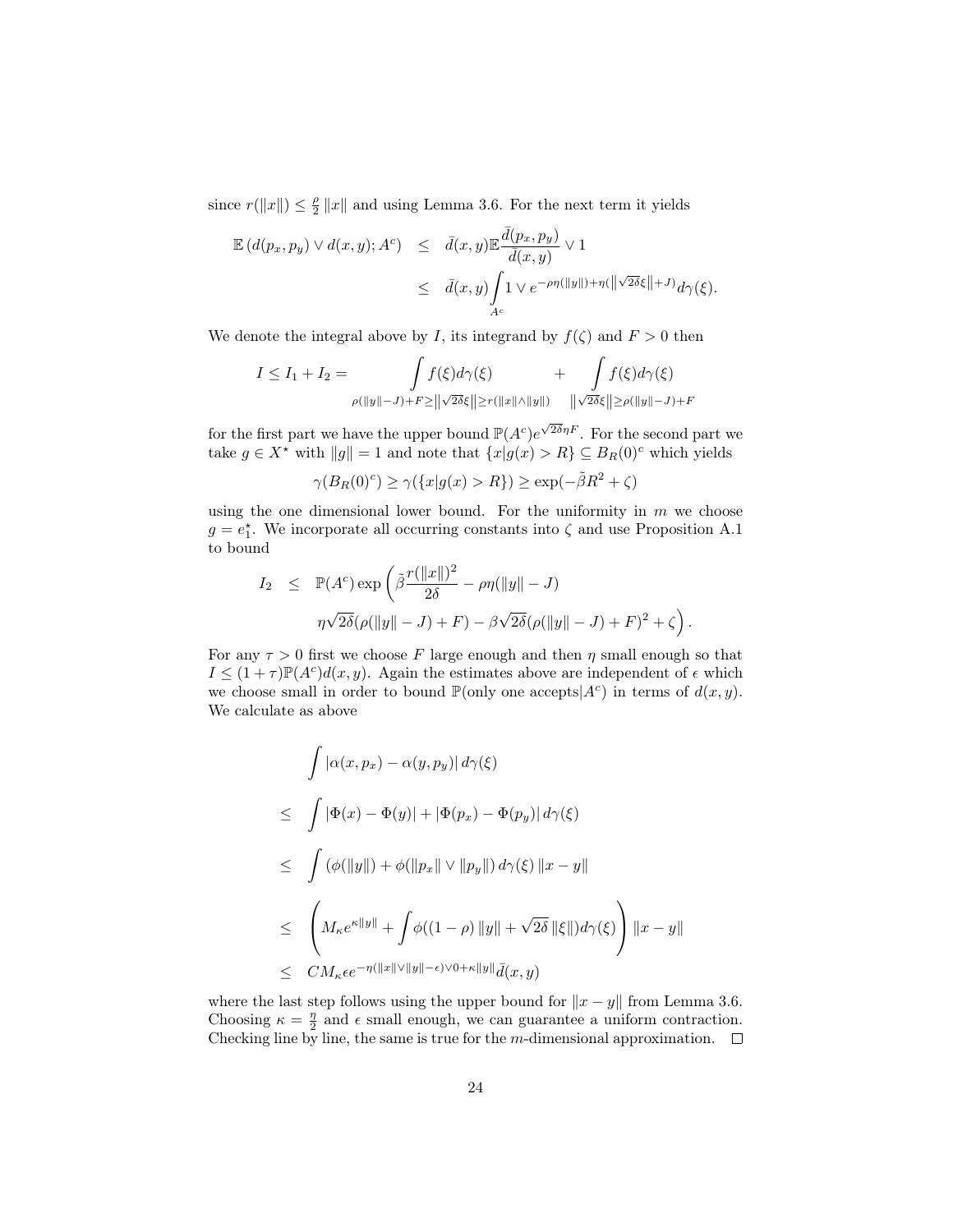### 3.2.3 The d-Smallness

Similarly to the globally Lipschitz case we have

**Lemma 3.8.** If S is bounded, then  $\exists n \in \mathbb{N}$  and  $0 < s < 1$  such that for all  $x, y \in S$ ,  $m \in \mathbb{N}$  and for d as in (3.5)

$$
d(\mathcal{P}_m^n(x,\cdot),\mathcal{P}_m^n(y,\cdot)) \leq s \quad and \quad d(\mathcal{P}^n(x,\cdot),\mathcal{P}^n(y,\cdot)) \leq s \enspace .
$$

*Proof.* By Lemma 3.5 d and  $\|\cdot\|$  are comparable on bounded sets. If  $X_0, Y_0 \in$  $B_R(0)$  and both algorithms accept n proposals in a row that all lay in  $B_{2R}(0)$ ,

$$
d(X_n, Y_n) \le \frac{\exp(\eta(2R+J))}{\epsilon} \operatorname{diam}(S)(1-2\delta)^{n/2} \le \frac{1}{2}.
$$

 $\Box$ 

Hence the result follows analog to Lemma 3.5.

## 3.3 Uniqueness of the Invariant Measure

Proposition 3.9. If the conditions of one of Theorem 2.12 or 2.14 are satisfied, then  $\mu$  and  $\mu_m$  are the unique invariant measures for P and  $\mathcal{P}_m$  respectively.

*Proof.* The space  $(\mathcal{H}, d_0)$  with  $d_0 = 1 \land ||x - y|| \leq d$  is complete because  $(\mathcal{H}, ||\cdot||)$ is complete and convergence in both spaces is equivalent. Using the dominated convergence theorem for

$$
\mathcal{P}\phi(x) = \int \alpha_{x.p_x} \phi(p_x) d\gamma(\xi) + \phi(x) \int (1 - \alpha_{x.p_x}) d\gamma(\xi),
$$

the Markov kernel  $\mathcal P$  is Feller. The result is now a direct consequence of the second part of the weak Harris theorem.  $\Box$ 

## 4 Results Concerning the Sample-Path Average

In this section we focus on sample path properties of the pCN algorithm. We prove a strong law of large numbers, a CLT and bound on the MSE. This allows us to quantify the approximation of  $\mu(f)$  by

$$
S_{n,n_0}(f) = \frac{1}{n} \sum_{i=1}^{n} f(X_{i+n_0})
$$

. We present the results that are consequences of the Wasserstein and the  $L^2_{\mu}$ spectral gap in Section 4.1 and 4.2 respectively.

### 4.1 Consequences of the Wasserstein Spectral Gap

In this section we show the consequences of the Wasserstein spectral gap on the sample average. n Compared to the results from the  $L^2$ -spectral gap since they apply to a smaller class of observables, but they hold for the algorithm started at any deterministic point. Moreover, similar results also apply to non-reversible Markov processes that have a Wasserstein spectral gap.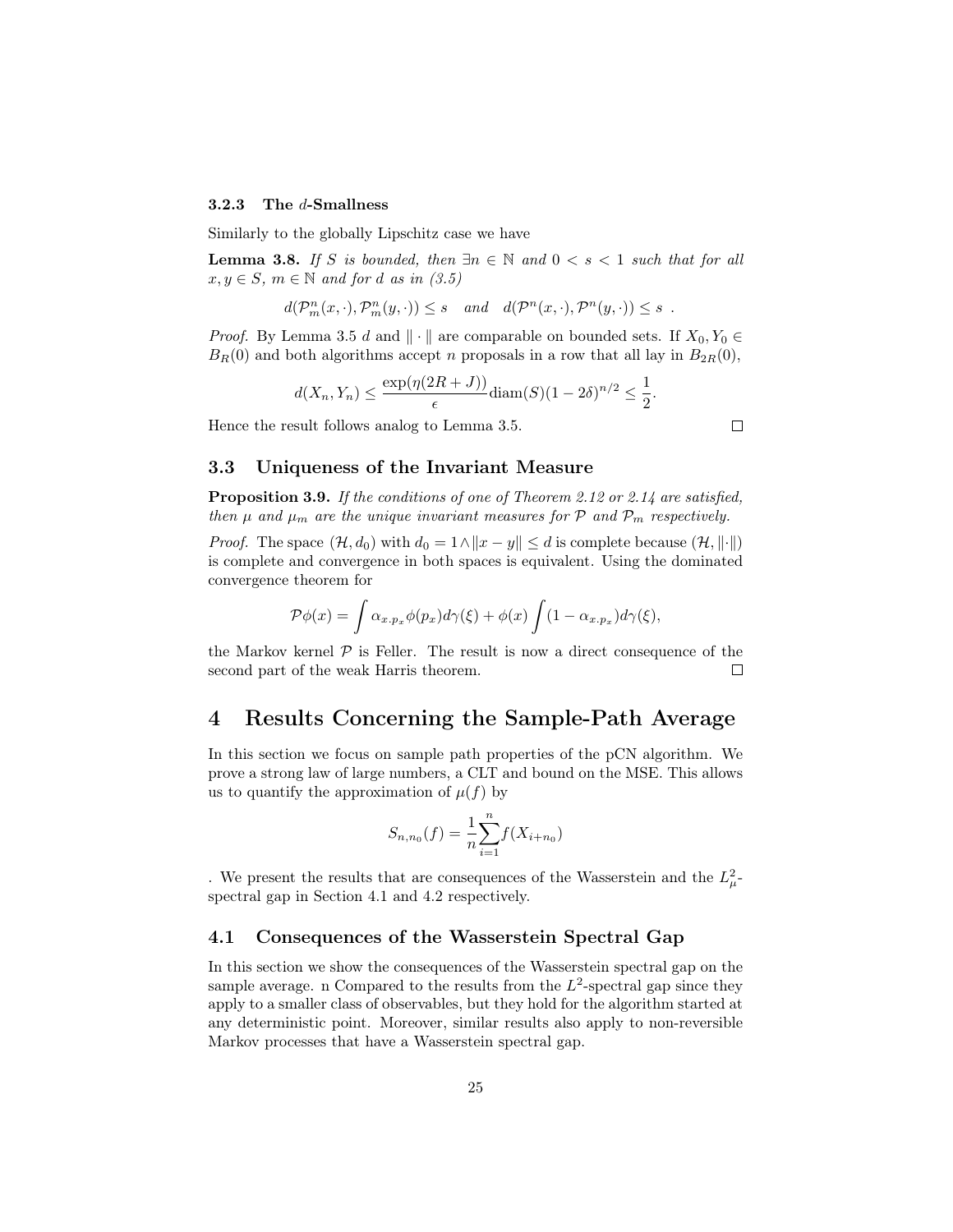#### 4.1.1 Proper Metric and Lipschitz Functionals

For the CLT below we need a Wasserstein spectral gap with respect to a metric, since the Monge-Kantorovich duality is used for its proof [27]. The distance

$$
\tilde{d} = \sqrt{\left(1 + \|x\|^i + \|y\|^i\right) \wedge \inf_{T, \psi \in A(T, x, y)} \frac{1}{\epsilon} \int_0^T \exp(\eta \, \|\psi\|) dt \left(1 + \|x\|^i + \|y\|^i\right)}
$$

does not necessarily satisfy the triangle inequality. Therefore we introduce

$$
d' = \sqrt{\left(1 + \|x\|^i + \|y\|^i\right) \wedge \inf_{T, \psi \in A(T, x, y)} \frac{1}{\epsilon} \int_0^T \exp(\eta \|\psi\|) (1 + \|\psi\|^i) dt}.
$$
 (4.1)

and show that  $\tilde{d} \leq d' \leq C \tilde{d}$ , thus exponential convergence transfers from  $\tilde{d}$  to  $d'.$ 

**Lemma 4.1.** For the distance-like function  $\tilde{d}$  and metric d' as above there is a C such that

$$
d' \le \tilde{d} \le C d'.
$$

*Proof.* Subsequently we assume without loss of generality that  $||y|| \ge ||x||$ . For any path  $\psi \in A$  we denote

$$
F(\psi) = \frac{1}{\epsilon} \int_0^T \exp(\eta \, ||\psi||)(1 + ||\psi||^i) dt
$$

by reflecting all points  $\psi(t)$  in  $B_{\|y\|}(0)^c$  at  $\partial B_{\|y\|}(0)$  we make  $F(\psi)$  smaller, hence we only have to consider  $\psi$  that satisfy

$$
\|\psi(t)\| \le \|y\| \,, \quad t \in [0, T] \tag{4.2}
$$

. The first part follows due to  $1 + ||\psi||^i \leq 1 + ||x||^i + ||y||^i$ .

For the second part we will use that only have to consider  $x$  and  $y$  such that

$$
\inf_{T,\psi \in A(T,x,y)} \frac{1}{\epsilon} \int_0^T \exp(\eta \|\psi\|) dt \le (1 + \|x\|^i + \|y\|^i). \tag{4.3}
$$

since the minimum expression in  $\tilde{d}$  and d' have  $(1 + ||x||^i + ||y||^i)$  in common.

We will first use this to show that  $x$  and  $y$  have to be close, if they are far out we will show that any path close to the infimum has to satisfy  $||y|| \ge \psi \ge \frac{||y||}{2}$  $\frac{y_{\parallel}}{2}$ , hence  $1 + ||\psi||^i$  and  $(1 + ||x||^i + ||y||^i)$  are comparable. On fixed bounded sets d' and  $\tilde{d}$  are comparable. In order to get a lower on  $F(\psi)$  we distinguish between  $\psi$  intersects or does not intersect  $B_R(0)$ . If the path lies completely outside the ball we have

$$
F(\psi) \ge \frac{1}{\epsilon} ||x - y|| \exp(\eta R)(1 + R^i)
$$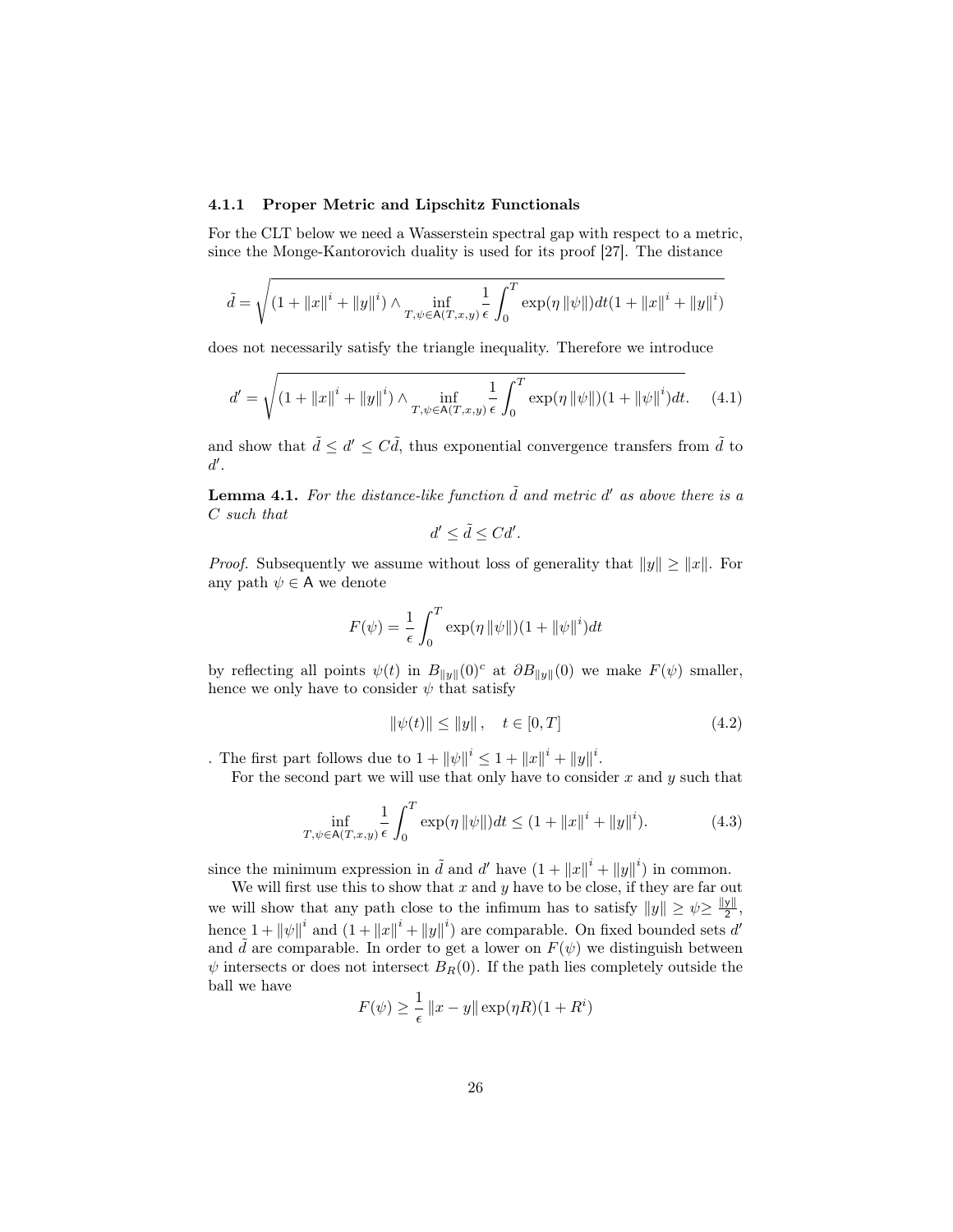if  $\psi$  and  $B_R(0)$  have an intersection then  $\psi$  is longer than the shortest path to  $B_R(0)$ 

$$
F(\psi) \geq \frac{1}{\epsilon} \int_0^{\|y\| - R} \exp(\eta(\|y\| - t))(1 + (\|y\| - t)^i)dt
$$
  
 
$$
\geq (\|y\| - R) \exp(\eta(\|y\| - R))(1 + (\|y\| - R)^i)dt
$$

We choose  $R = \frac{\|y\|}{2}$  $\frac{y\|}{2}$  and note that  $\frac{\|y\|}{2}$  ≥  $\frac{\|x-y\|}{4}$  $\frac{-y_{\parallel}}{4}$ , which yields in both cases

$$
F(\psi) \ge \frac{1}{4\epsilon} ||x - y|| \exp(\eta ||y|| / 2)(1 + (||y|| / 2)^{i}).
$$

By (4.3) this implies

$$
||x - y|| \le 4\epsilon \exp(-\eta \frac{||y||}{2})\frac{1 + ||x||^i + ||y||^i}{(1 + (\frac{||y||}{2})^i)} \le 4\epsilon \exp(-\eta \frac{||y||}{2})2^{i+1}.
$$
 (4.4)

For x and y in  $B_Q(0)$  we have that  $\tilde{d} \leq (2Q^i+1)^{\frac{1}{2}}d'$  because of (4.2). It is only left consider  $x, y \in B_{\tilde{Q}}(0)^c$  for  $\tilde{Q} = Q - 4\epsilon \exp(-\eta \frac{Q}{2})2^{i+1}$  since (4.4) holds. Subsequently we will show that for  $Q$  and hence  $\tilde{Q}$  large enough it is sufficient to consider paths  $\psi$  that do not intersect  $B_R(0)$  for  $R = \frac{\|y\|}{2}$  $\frac{y_{\parallel}}{2}$ . Suppose the shortest the path would intersect  $B_R(0)$  then the functional is larger than the shortest path to the boundary of the ball, hence

$$
F(\psi) \geq \frac{1}{\epsilon} \int_0^{\|y\| - R} e^{\eta(\|y\| - t)} (1 + (\|y\| - t)^i) dt
$$
  
\n
$$
= \frac{1}{\epsilon} \left[ \exp(\eta \|y\|) (\eta^{-1} (1 + \|y\|^i) + \sum_{j=1}^n \eta^{-1-j} \frac{i!}{(i-j)!} \|y\|^{i-j}) - \exp(\eta R) (\eta^{-1} (1 + R^i) + \sum_{j=1}^n \eta^{-1-j} \frac{i!}{(i-j)!} R^{i-j}) \right]
$$
(4.5)

by  $i + 1$  integration by parts. Let l be the line connecting x and y, then using  $(4.5)$  yields

$$
F(l) \leq \frac{1}{\epsilon} \|x - y\| \, e^{\eta \|y\|} (1 + \|y\|^i) \leq 4 \exp(\eta \frac{\|y\|}{2}) 2^{i+1} (1 + \|y\|^i).
$$

For Q and in turn  $\tilde{Q}$  large enough we have  $F(\psi) > F(l)$  by plugging  $R = \frac{\|y\|}{2}$ 2 into (4.5). Hence for all  $t \in [0, L] ||y|| \ge \psi \ge ||y|| /2$  and therefore

$$
2^{i+1}(1 + \|\psi\|^i) \ge (1 + \|x\|^i + \|y\|^i)
$$

which yields that  $\max(2L^i, 2^{i+1})d' \geq d$ .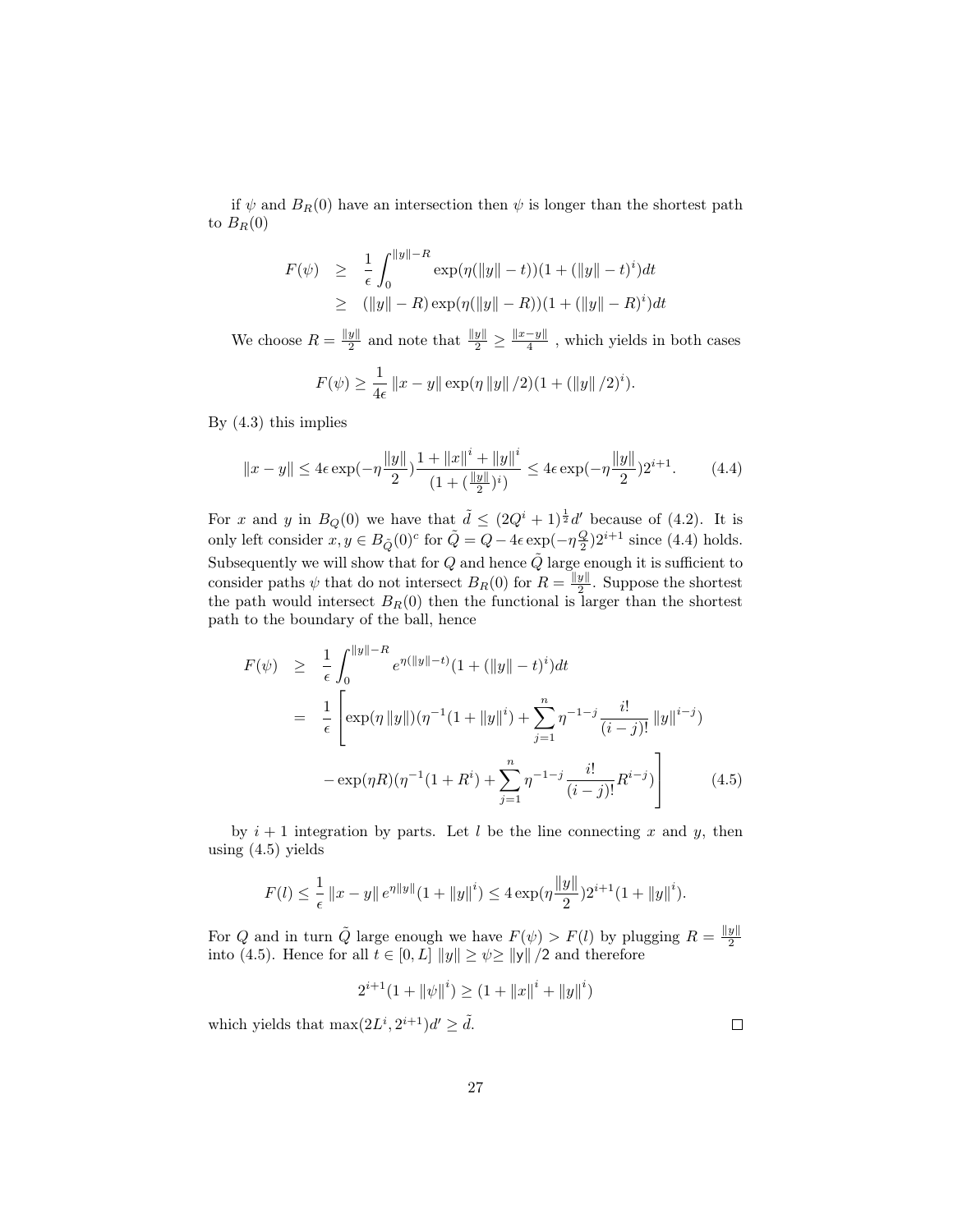#### 4.1.2 Strong Law of Large Numbers

In this section we will prove a strong law of large numbers for Lipschitz functions. Since  $\mu$  ( $\mu$ <sub>m</sub>) is the unique invariant measures for  $\mathcal{P}$  ( $\mathcal{P}_m$ ),  $\mu$  ( $\mu$ <sub>m</sub>) is ergodic and Birkhoff's ergodic theorem applies. Hence we only have to extend Birkhoff's theorem from almost every to every initial condition to get a strong law of large numbers.

**Theorem 4.2.** In the setting of Theorem 2.12 or 2.14, suppose supp  $\mu = H$ and  $h : \mathcal{H} \to \mathbb{R}$  has Lipschitz constant L with respect to  $\tilde{d}$ , then for arbitrary  $X_0 \in \mathcal{H}$ 

$$
\left|\frac{1}{n}\sum_{i=1}^n h(X^i) - \mathbb{E}_{\mu}h\right| \stackrel{a.s}{\to} 0.
$$

Proof. By Birkhoff's ergodic theorem we know that this is true for measurable h and a.e. initial condition. Because  $\mu$  has full support for any  $t > 0$  we can choose  $Y_0$  such  $\tilde{d}(X_0, Y_0) \leq t^2$  and Birkhoff's theorem applies to  $Y_0$ . Hence

$$
\left| \frac{1}{n} \sum_{i=1}^{n} h(X^{i}) - \mathbb{E}_{\mu} h \right| \leq \left| \frac{1}{n} \sum_{i=1}^{n} h(Y^{i}) - \mathbb{E}_{\mu} h \right| + \left| \frac{1}{n} \sum_{i=1}^{n} (h(X^{i}) - h(Y^{i})) \right|
$$
  

$$
\leq \left| \frac{1}{n} \sum_{i=1}^{n} h(Y^{i}) - \mathbb{E}_{\mu} h \right| + \frac{1}{n} \sum_{i=1}^{n} L \tilde{d}(X^{i}, Y^{i}).
$$

By the Wasserstein spectral gap we can couple  $X_n$  and  $Y_n$  such that

$$
\mathbb{E}\tilde{d}(X^n, Y^n) \le Cr^n\tilde{d}(X^0, Y^0)
$$

for some  $0 < r < 1$ . We then apply Markov's inequality to get

$$
\mathbb{P}\left(\tilde{d}(X^n, Y^n) \ge c\right) \le C \frac{r^n d(X^0, Y^0)}{c}.
$$

Since Birkhoff's theorem applies to the Markov process started at  $Y_0$  we have

$$
\mathbb{P}\left(\limsup\left|\frac{1}{n}\sum_{i=1}^{n}h(X^{i}-\mathbb{E}_{\mu}h)\right|\geq c\right) = \mathbb{P}\left(\limsup\frac{1}{n}\sum_{i=1}^{n}\left|h(X^{i})-h(Y^{i})\right|\geq c\right)
$$

$$
\leq C\frac{L}{c(1-r)}d(X^{0},Y^{0}).
$$

Setting  $c = \frac{t}{L}$  yields

$$
\mathbb{P}\left(\limsup\left|\frac{1}{n}\sum_{i=1}^n h(X^i - \mathbb{E}_{\mu}h)\right| \le t\right) \ge 1 - t\frac{C}{1-r}.
$$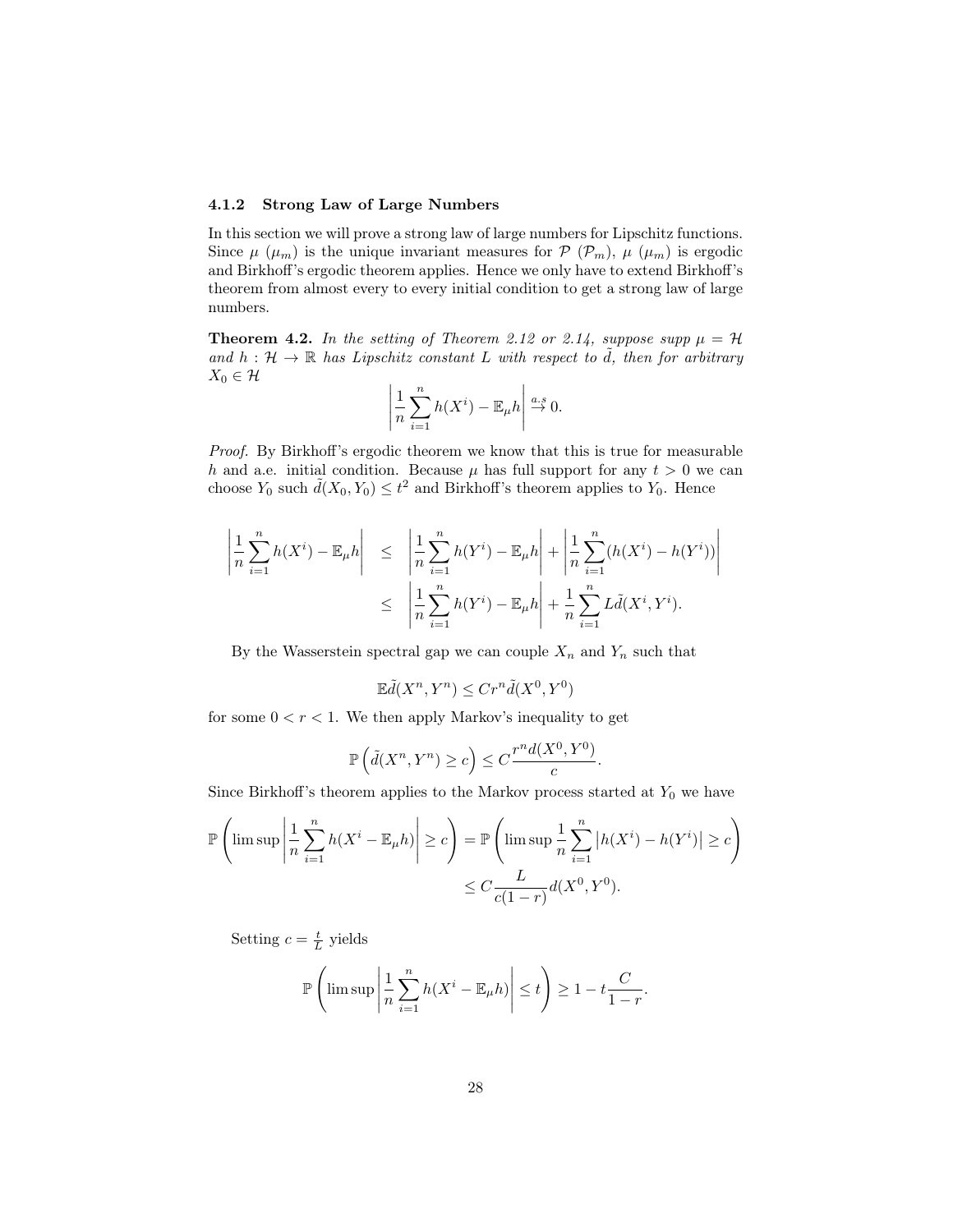Using the fact that for  $A_1 \supseteq A_2 \ldots \lim_{n \to \infty} \mathbb{P}(A_n) = \mathbb{P}(A)$  with  $A = \bigcap_{i=1}^{\infty} A_i$  $\bigcap_{i=1} A_i$  the result follows  $\sqrt{ }$  $\overline{\phantom{a}}$  $\overline{\phantom{a}}$ 

$$
\mathbb{P}\left(\lim_{n\to\infty}\left|\frac{1}{n}\sum_{i=1}^n h(X^i)-\mathbb{E}_{\mu}h\right|=0\right)=1.
$$

The above Theorem applies to a large class of functionals by the following sufficient criterion for  $d$  Lipschitzness.

**Lemma 4.3.** If  $f : \mathcal{H} \to \mathbb{R}$  satisfies for all  $R \in \mathbb{R}^+$ 

$$
\sup_{x,y \in B_R(0)} \frac{|f(x) - f(y)|}{\|x - y\|} \le Ce^{\kappa R} \text{ for } \kappa < \eta \text{ and } \sup_{x \in B_R(0)} f(x) \le C(1 + R^{\frac{i}{2}})
$$

for all  $R \in \mathbb{R}$ , then f is Lipschitz with respect to  $\tilde{d}$ .

*Proof.* Subsequently we assume without loss of generality that  $||y|| \ge ||x||$ . From the arguments in Lemma 4.1 we know that for  $||x - y|| \ge 4\epsilon \exp(-\eta \frac{||y||}{2})$  $\frac{y}{2}$ ) $2^{i+1}$  we have  $\tilde{d} \ge \sqrt{1 + ||x||^i + ||y||^i}$ , hence

$$
|f(x) - f(y)| \le |f(x)| + |f(y)| \le C d'
$$

and we only have to consider  $x$  and  $y$  that are very close. Consider  $x$  and  $y$  such that  $||x - y|| \leq 4\epsilon \exp(-\eta \frac{||y||}{2})$  $\frac{y||}{2}$ ) $2^{i+1}$  then we have by arguments similar to those in the proof of Lemma 3.6:

$$
|f(x) - f(y)| \le ||f||_{\text{Lip}} (B_{||x||\vee ||y||}(0)) ||x - y||
$$
  
\n
$$
\le ||f||_{\text{Lip}} (B_{||x||\vee ||y||}(0)) \frac{\epsilon \exp(-\eta(||x|| \vee ||y|| - \epsilon) \vee 0)}{1 + ((||x|| \vee ||y|| - \epsilon) \vee 0)^{i}} \tilde{d}(x, y),
$$

where the coefficient in front of  $\tilde{d}$  is bounded by assumption.

 $\Box$ 

#### 4.1.3 Central Limit Theorem

The result above does not give any rate of convergence. With a CLT on the other hand it is possible to derive (asymptotic) confidence intervals and so estimate the error for a finite n. We state a CLT that was proved by Komorowski and Walczuk in [27] and show that if the conditions of Theorem 2.12 or 2.14 is satisfied, then the result of Komorowski and Walczuk applies. This leads to:

**Theorem 4.4.** If the conditions of Theorem 2.12 or 2.14 are satisfied, then there exists  $\sigma \in [0, +\infty)$  such that

$$
\lim_{n \to +\infty} \frac{1}{n} \mathbb{E} \left( \sum_{i=1}^{n} \tilde{f}(X_s) \right)^2 = \sigma^2,
$$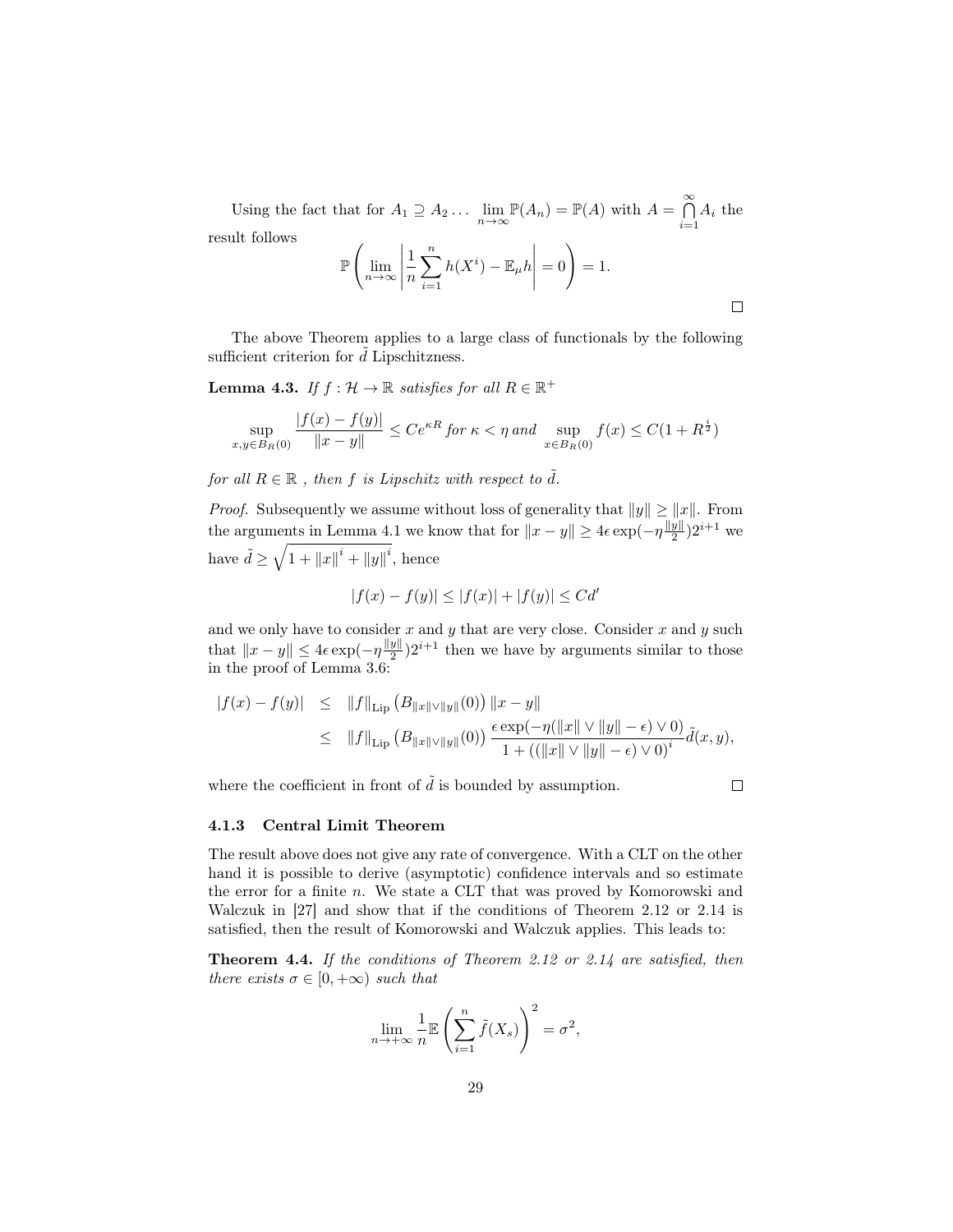where  $\tilde{f} := f - \mu(f)$  and f is Lipschitz with respect to d'. Moreover, we have

$$
\lim_{T \to \infty} \mathbb{P}(\frac{1}{\sqrt{n}} \sum_{i=1}^{n} \tilde{f}(X_s) < \xi) = \Phi_{\sigma}(\xi), \quad \forall \xi \in \mathbb{R}
$$

where  $\Phi_{\sigma}(\cdot)$  is the distribution function of  $\mathcal{N}(0, \sigma^2)$  a zero mean normal law whose variance equals  $\sigma^2$ .

Let  $(E, \rho)$  be a Polish metric space and  $\mathcal{P}^t$  be the transition probability semigroup for the E-valued Markov process  $X_t$  such that

## Assumption 4.5.

1. The semigroup is Feller i.e  $\mathcal{P}^t C_b(E) \subset C_b(E)$  and stochastic continuous i.e.

$$
\lim_{t \to 0+} P^t f(x) = f(x), \quad \forall x \in E, f \in C_b(E).
$$

- 2. we have  $\mu P^t \in \mathcal{P}_i := \{ \sigma | \sigma(E) = 1 \& \int \rho_{x_0}(x)^i d\sigma(x) \leq \infty \}$  for any  $\mu \in \mathcal{P}_i$ and  $t \geq 0$ ,
- 3. for some  $x_0 \in E$  there exist  $\delta > 0$  such that for all  $R < \infty$ , and  $T \ge 0$

$$
\sup_{t \in [0,T]} \sup_{x \in B_R(x_0)} \int \rho_{x_0}^{2+\delta} P^t(x, dy) < \infty
$$

4. there exist  $x_0 \in E$  and  $\delta > 0$  such that

$$
A_* := \sup_{t \ge 0} \mathbb{E} \rho_{x_0}^{2+\delta}(X_t) < \infty
$$

5. there exist  $\hat{c}$ ,  $\gamma > 0$  such that

$$
d_1(\mu P^t, \nu P^t) \le \hat{c} e^{-\gamma t} d_1(\mu, \nu) \in \mathcal{P}_1
$$

Under this assumption their result reads

**Proposition 4.6.** [27] Suppose that Assumption 4.5 is satisfied with  $i = 1,2$  and  $\mu_0$  - the law of  $X_0$  - belongs to  $\mathcal{P}_1$ . Then, for any observable  $\psi \in Lip(E)$  the following are true:

1. (the weak law of large numbers) there exist  $v_* \in \mathbb{R}$  such that

$$
\lim_{T \to +\infty} \frac{1}{T} \int_0^T \psi(X_s) ds = v_\star \quad in \ probability.
$$

2. (asymptotic variance) For  $\tilde{\psi} := \psi(x) - v_{\star}$  there is  $\sigma \in [0, +\infty)$  such that

$$
\lim_{T \to +\infty} \frac{1}{T} \mathbb{E} \left( \int_0^T \tilde{\psi}(X_s) ds \right)^2 = \sigma^2.
$$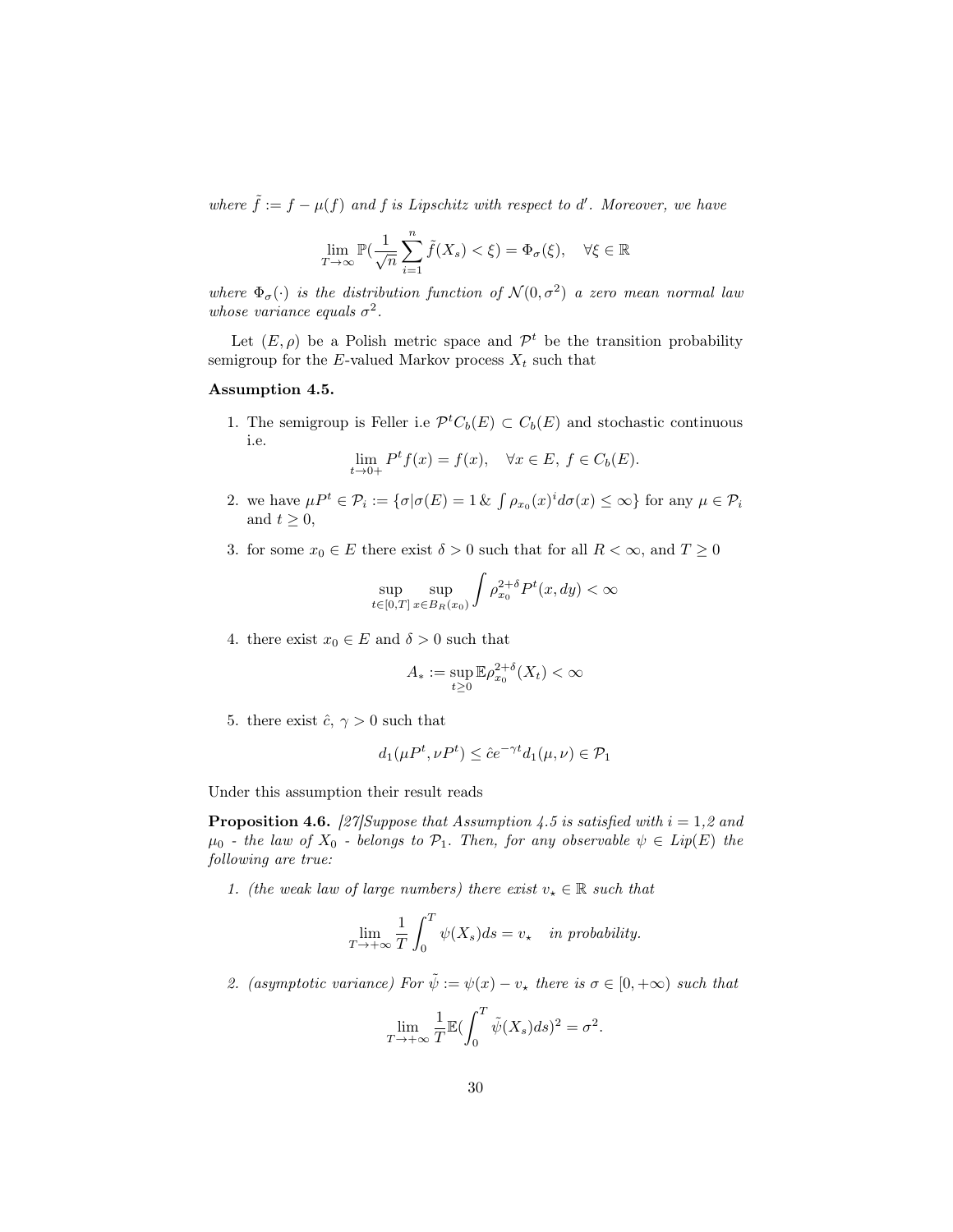3. (the CLT) Let  $\Phi_{\sigma}$  be the c.d.f. of a  $\mathcal{N}(0, \sigma^2)$  random variable then

$$
\lim_{T \to \infty} \mathbb{P}\left(\frac{1}{\sqrt{T}} \int_0^T \tilde{\psi}(X_s) ds < \xi\right) = \Phi_{\sigma}(\xi), \quad \forall \xi \in \mathbb{R}.
$$

*Proof of Theorem 4.4.* Since convergence in  $\|\cdot\|_{\mathcal{H}}$  is equivalent to convergence in d'  $(H, d')$  is complete and we will verify Assumption 4.5 for  $\rho = d'$ . The first part of the assumption is satisfied since  $P$  is Feller (c.f. section 3.3) and stochastic continuity is not needed for time discrete processes. To verify the other assumptions we note that  $\rho_{x_0}(x)^i$  is a Lyapunov function for  $\mathcal P$  using the same argument as in Lemma 3.3. For the second part we note for every finite  $i$ 

$$
\mu \mathcal{P}^n(\rho^i_{x_0}) = \int l^n \rho^i_{x_0} + K d\mu(x) < \infty.
$$

The fourth assumptions follows because  $\rho_{x_0}^{2+\delta}$  is a Lyapunov function such that

$$
\mathcal{P}^{n} \rho_{x_0}^{2+\delta} \le l^n \rho_{x_0}^{2+\delta}(X_0) + K
$$

and we can bound  $A^* \leq \rho_{x_0}^{2+\delta}(X_0) + K$ . For third assumption we note

$$
\sup_{i=0...n} \sup_{x \in B_R(x_0)} \mathcal{P} \rho_{x_0}^{2+\delta}(x) \le \sup_{x \in B_R(x_0)} \rho_{x_0}^{2+\delta}(x) + \frac{1}{1-l} K.
$$

The last part is a consequence of Lemma 4.1 and Theorem 2.14.

 $\Box$ 

# 4.2 Consequences of  $L^2_\mu$ -Spectral Gap

Under the assumption of Theorem  $(2.12)$  or  $(2.14)$  we have shown the existence of an  $L^2_{\mu}$ -spectral gap in Section 2.2.2. Now we can use all existing consequences for the ergodic average with and without burn in  $(n_0 = 0)$ :

$$
S_{n,n_0}(f) = \frac{1}{n} \sum_{j=1}^n f(X_{j+n_0}) \qquad S_n = S_{n,0}.
$$

First of all we recall a general form of the spectral theorem for self-adjoint bounded operators (e.g. [42])

Proposition 4.7. Let P be a bounded self-adjoint operator on some Hilbert space H. Then exist  $\lambda, \Lambda$  such that  $\sigma(P) \subseteq [\lambda, \Lambda]$  and a operator-valued spectral measure with support in  $[\lambda, \Lambda]$  such that

$$
\langle P^k f, g \rangle = \int_{\lambda}^{\Lambda} \alpha^k \langle E(d\alpha)f, g \rangle
$$
,  $f, g \in H$  and  $k \in \mathbb{N}$ .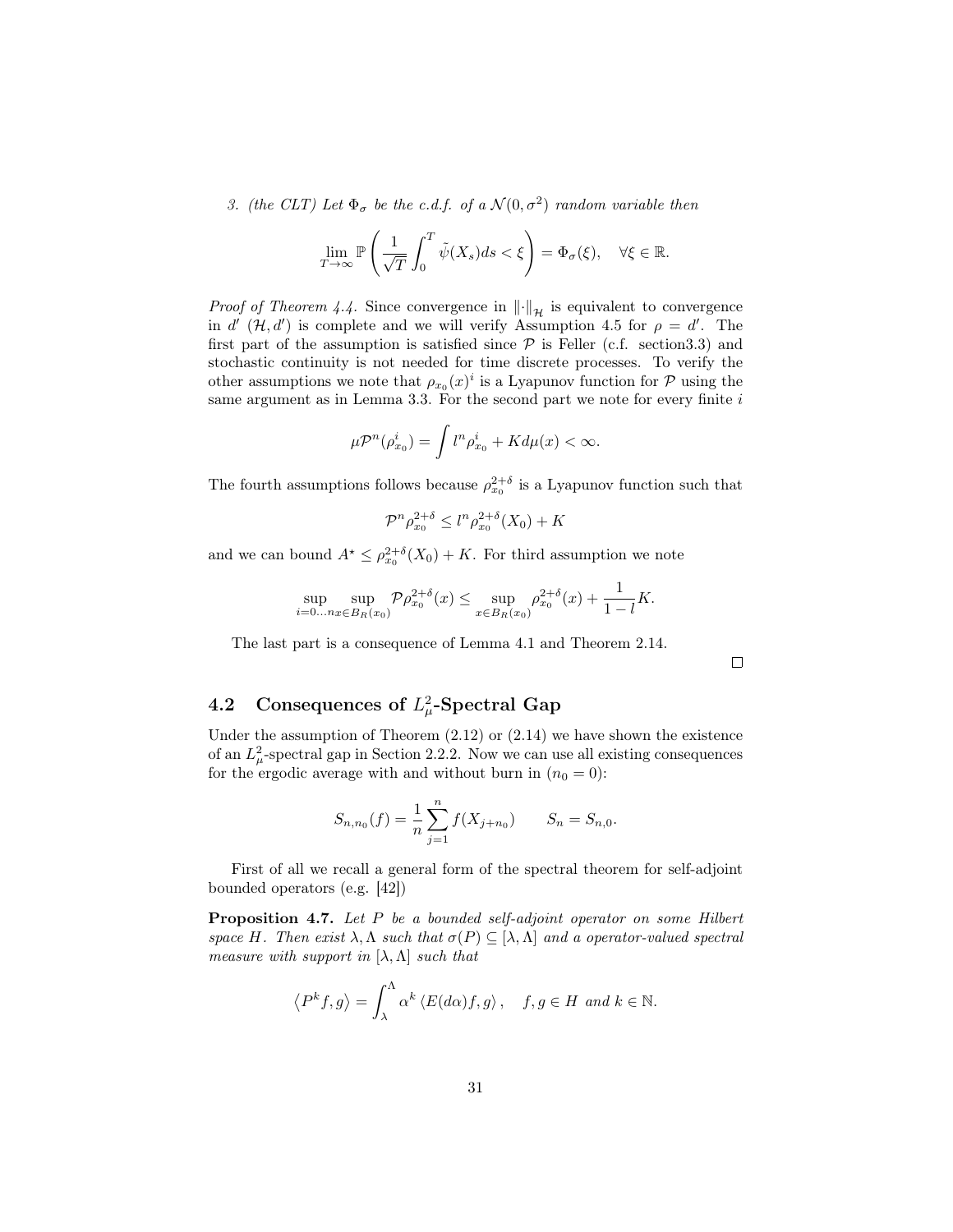Let  $F : [\lambda, \Lambda] \to \mathbb{R}$  be a continuous function. Then one has by the continuous functional calculus a self-adjoint operator  $F(P)$  with

$$
\langle F(P)f, g \rangle = \int_{\lambda}^{\Lambda} F(\alpha) \langle E(d\alpha)f, g \rangle f, g \in H,
$$

and

$$
||F(P)||_{H\to H} = \max_{\alpha\in\sigma(P)} |F(\alpha)|.
$$

In the setting of Proposition 4.7 we have due to the  $L^2_\mu$  spectral gap  $[\lambda, \Lambda] \subset$  $[-\beta, \beta]$ . As a consequence, the following result of [26] yields a CLT.

Proposition 4.8. ([26] Statement adapted from [30]).

Suppose we have a reversible and ergodic Markov chain and a function  $f \in$  $L^2$ . If

$$
\sigma_{f,\mathcal{P}}^2 = \int\limits_{[-1,1]} \frac{1+x}{1-x} \left\langle E(dx)f,f\right\rangle < \infty,
$$

then for  $X_0 \sim \mu$  the expression  $\sqrt{n}(S_n - \mu(f))$  converges weakly to  $\mathcal{N}(0, \sigma_{f, P}^2)$ .

In our case  $\sigma_{f,\mathcal{P}}^2$  is bounded by  $\frac{2\mu(f^2)}{1-\beta}$  which yields a uniform lower bound on the asymptotic variance in  $m$ . The result above has been extended to  $\mu$  almost every initial condition in [12] which also applies to our case.

A different approach due to [46] is to consider the MSE

$$
e_{\nu}(S_{n,n_0},f)=(\mathbb{E}_{\nu,K}|S_{n,n_0}(f)-\mu(f)^2|)^{1/2}.
$$

Using Tschebyscheff inequality this results in a confidence interval for  $S(f)$ . We can bound it by using the following proposition from [46]:

Proposition 4.9. Suppose that we have a Markov chain with Markov operator P which has an  $L^2_{\mu}$ -spectral gap  $1 - \beta$ . For  $p \in (2,\infty]$  let  $n_0(p)$  be the smallest natural number which is greater or equal to

$$
\frac{1}{\log(\beta^{-1})} \begin{cases} \frac{p}{2(p-2)} \log(\frac{32p}{p-2}) \left\| \frac{d\nu}{d\mu} - 1 \right\|_{\frac{p}{p-2}} & p \in (2, 4) \\ \log(64) \left\| \frac{d\nu}{d\mu} - 1 \right\|_{\frac{p}{p-2}} & p \in [4, \infty]. \end{cases}
$$
(4.6)

Then

$$
\sup_{\|f\|_p\leq 1}e_{\nu}(S_{n,n_0},f)\leq \frac{2}{n(1-\beta)}+\frac{2}{n^2(1-\beta)^2}.
$$

In our setting  $n_0(p)$  is finite for  $\nu = \gamma$  under the additional assumption that for all  $u_1 > 0$  there is a  $u_2$  such that

$$
\Phi(\|x\|) \le u_1 \|x\|^2 + u_2.
$$

Using Fernique's theorem this implies that that  $\frac{d\gamma}{d\mu} - 1$  has moments of all orders.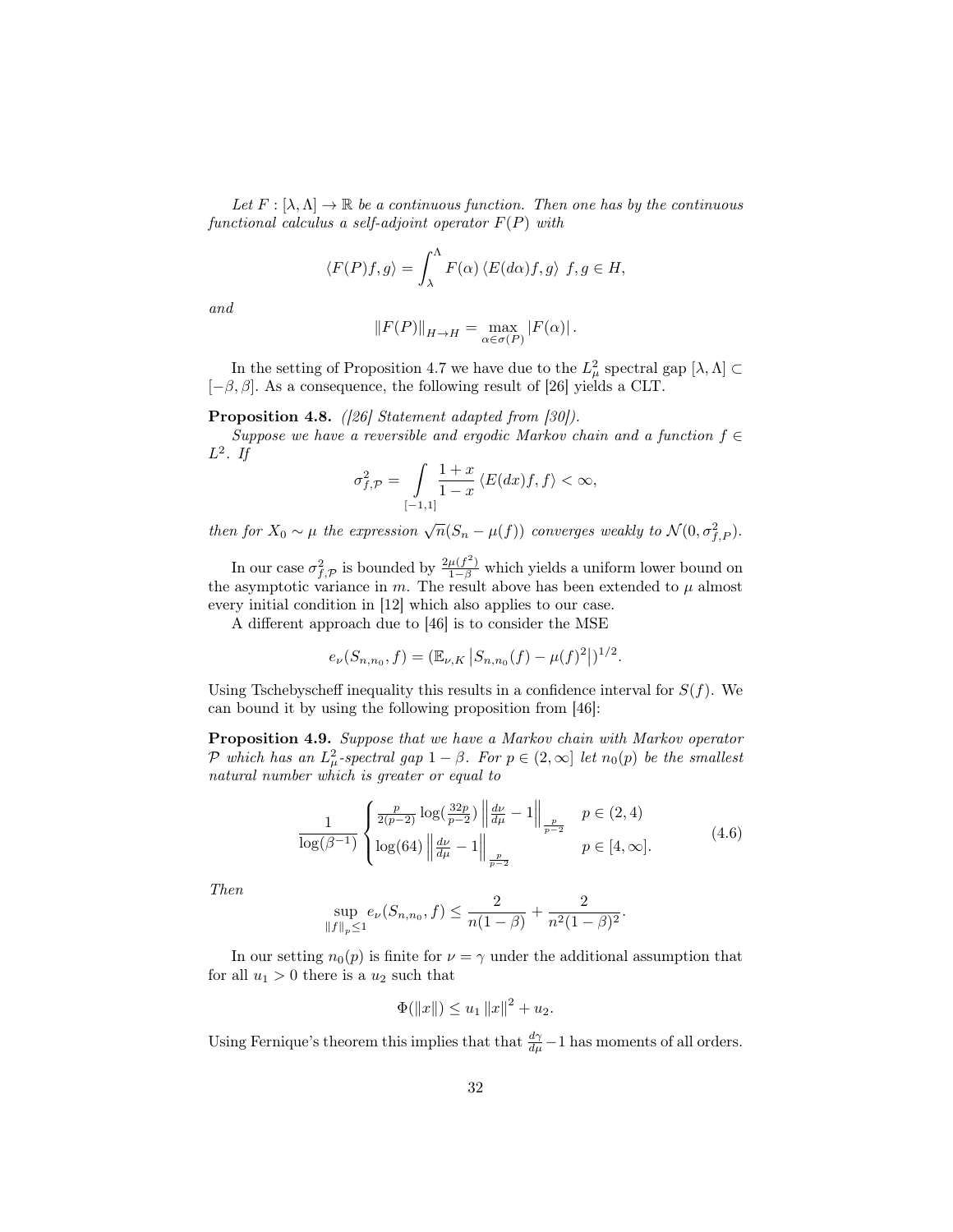# 5 Conclusion

From an applications perspective, the primary thrust of this paper is to develop an understanding of MCMC methods in high dimension. Our work has concentrated on identifying the (possibly lack of) dimension dependence of spectral gaps for the standard random walk method RWM, and a recently developed variant pCN adapted to measures defined via density w.r.t a Gaussian. There are also variants of the Metropolis-adjusted Langevin algorithm (MALA) [5], as well as Hybrid Monte-Carlo methods [3] adapted to the sampling of measures defined via density w.r.t a Gaussian, and it would be interesting to employ the weak Harris theory to study these algorithms. Other classes of target measure, such as those arising from Besov prior measures [28, 14], or the uniform measures in [47], would also provide interesting applications. More generally, we expect that the weak Harris theory will be well-suited to the study of many MCMC methods in high dimensions, because of its roots in the study of Markov processes in infinite dimensional spaces [22]. In contrast, the theory developed in [37] does not work well for the kind of high dimensional problems that are studied here.

From a methodological perspective, we have demonstrated a particular application of the theory developed in [22], demonstrating its versatility for the analysis of rates of convergence in Markov chains. We have also shown how that theory, whose cornerstone is a Wasserstein spectral gap, may usefully be extended to study  $L^2$  spectral gaps, and resulting sample path properties. These observations will be useful in a variety of applications, not just those arising in the study of MCMC.

All our results were presented for separable Hilbert spaces, but in fact all our results hold on an arbitrary Banach space by using a Gaussian series (c.f. Section 3.5 in [6]) instead of the Karhunen-Loeve expansion and the m-independence is due to Theorem 3.3.6 in [6].

## A Gaussian measures

In this section we will derive the estimates for Gaussian measure that we needed above. In the whole section  $\gamma$  is Gaussian measure on a Banach space with covariance operator  $C_{\gamma}$ . Many estimates for Gaussian measures exploit their quadratic-exponential moments (see 3.2). Fernique's Theorem is often used to bound integrals over the whole domain. We will use it to derive bounds on an integral over the complement of a large ball:

$$
\int_{\{|u\|\geq K\}} h(u)d\gamma(u).
$$

We need this to show that  $P$  and  $P_m$  is d-contracting (see Section 3.2.2).

Proposition A.1. (Tail estimates)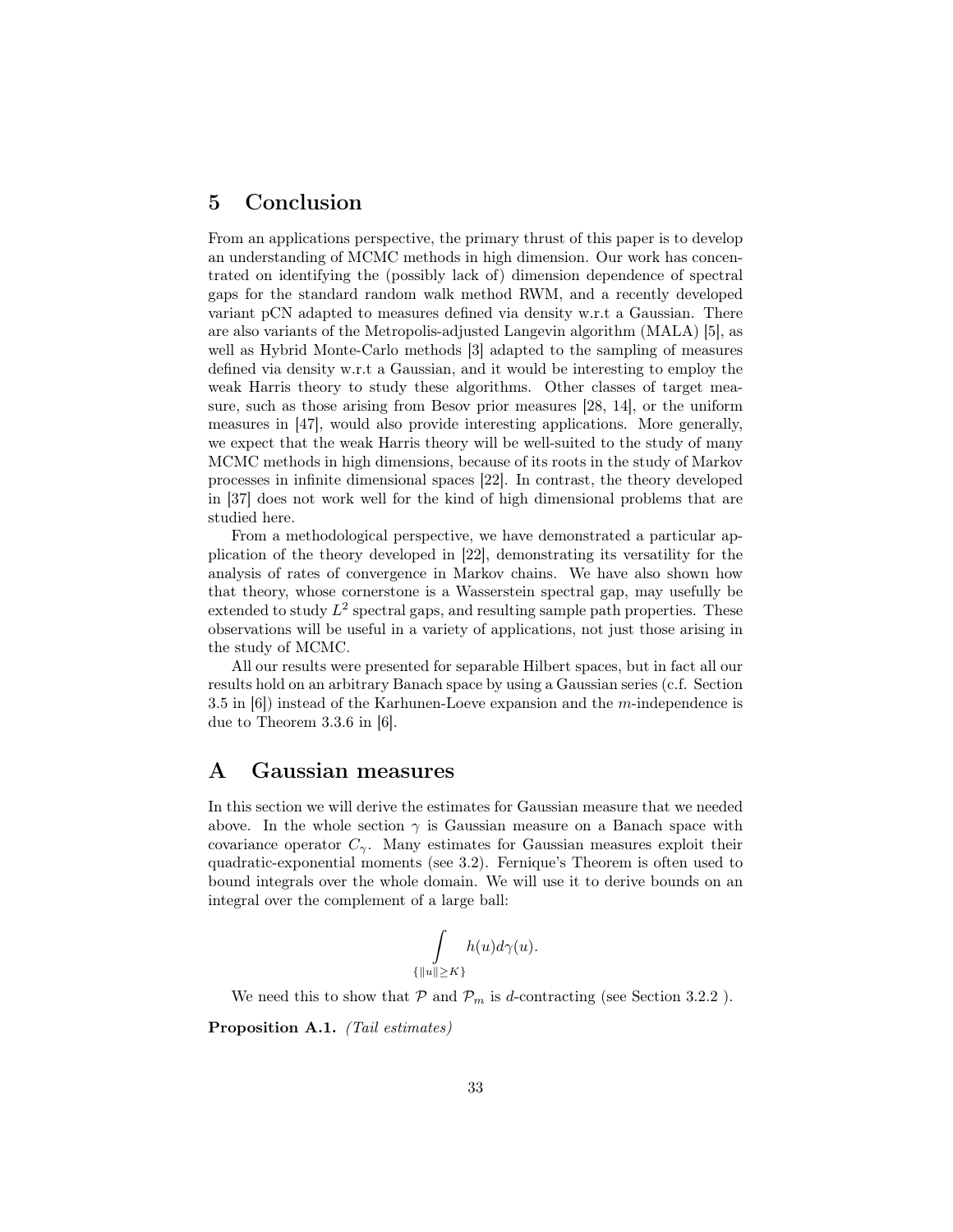1. For  $f : \mathbb{R} \to \mathbb{R}$  we have

$$
\int_{\|x\|\geq K} f(\|x\|) d\gamma = f(K)\gamma(\|x\|\geq K) + \int_K^\infty \gamma(\|x\|\geq t) f' dt
$$

2. For  $\beta$  small enough and  $\alpha \in \mathbb{R}^+$  there is a constant  $C_{\alpha,\beta}$  such that for  $K > \frac{\alpha}{2\beta}$ 

$$
\int_{\{\|u\|\geq K\}} \exp(\alpha \|u\|) d\gamma(u) \leq C_{\alpha,\beta} e^{-\beta K^2 + \alpha K}.
$$

Proof. Using integration by parts we get the first part

$$
\int_{\|x\|\geq K} f(\|x\|) d\gamma \quad = \quad f(K)\gamma(\|x\|\geq K) + \int_K^\infty \gamma(\|x\|\geq t) f' dt.
$$

For the second part we set  $f(x) = \exp(\alpha x)$  in the above and use Lemma A.2

$$
\int_{\|x\| \geq K} \exp(\alpha \|x\|) d\gamma \quad \leq \quad F_{\beta} \exp(-\beta K^2 + \alpha K) + F_{\beta} \alpha \int_K^{\infty} \exp(-\beta t^2 + \alpha t).
$$

For the integral on the right hand side we use substitution an a result from [40]

$$
\int_{K}^{\infty} \exp(-\beta t^{2} + \alpha t) = \exp(\frac{\alpha^{2}}{2\beta}) \int_{K}^{\infty} \exp\left(-\beta (t - \frac{\alpha}{2\beta})^{2}\right) dt
$$
  
\n
$$
= \exp(\frac{\alpha^{2}}{2\beta}) \int_{\sqrt{\beta}(K - \frac{\alpha}{2\beta})}^{\infty} \exp(-s^{2}) ds
$$
  
\n
$$
\leq \frac{1}{\sqrt{\beta}(K - \frac{\alpha}{2\beta}) + \sqrt{\beta(K - \frac{\alpha}{2\beta})^{2} + \frac{4}{\pi}}} \exp(-\beta (K - \frac{\alpha}{2\beta})^{2} + \frac{\alpha^{2}}{2\beta})
$$

**Lemma A.2.** Let u be distributed according to  $\gamma = \mathcal{N}(0, C)$ , then we have for  $0 < \beta < \frac{1}{2||C_{\gamma}||}$ 

$$
\mathbb{P}(\|u\| \ge K) \le F_{\beta}e^{-\beta K^2}.
$$

*Proof.* By Fernique's theorem 3.2 we know that  $\mathbb{E}(e^{\beta ||u||^2}) = F_{\beta} < \infty$ . By Markov's inequality it follows that

$$
\mathbb{P}(\|u\| \ge K) \le \frac{\mathbb{E}(e^{\beta \|u\|^2})}{e^{\beta K^2}} = F_{\beta}e^{-\beta K^2}.
$$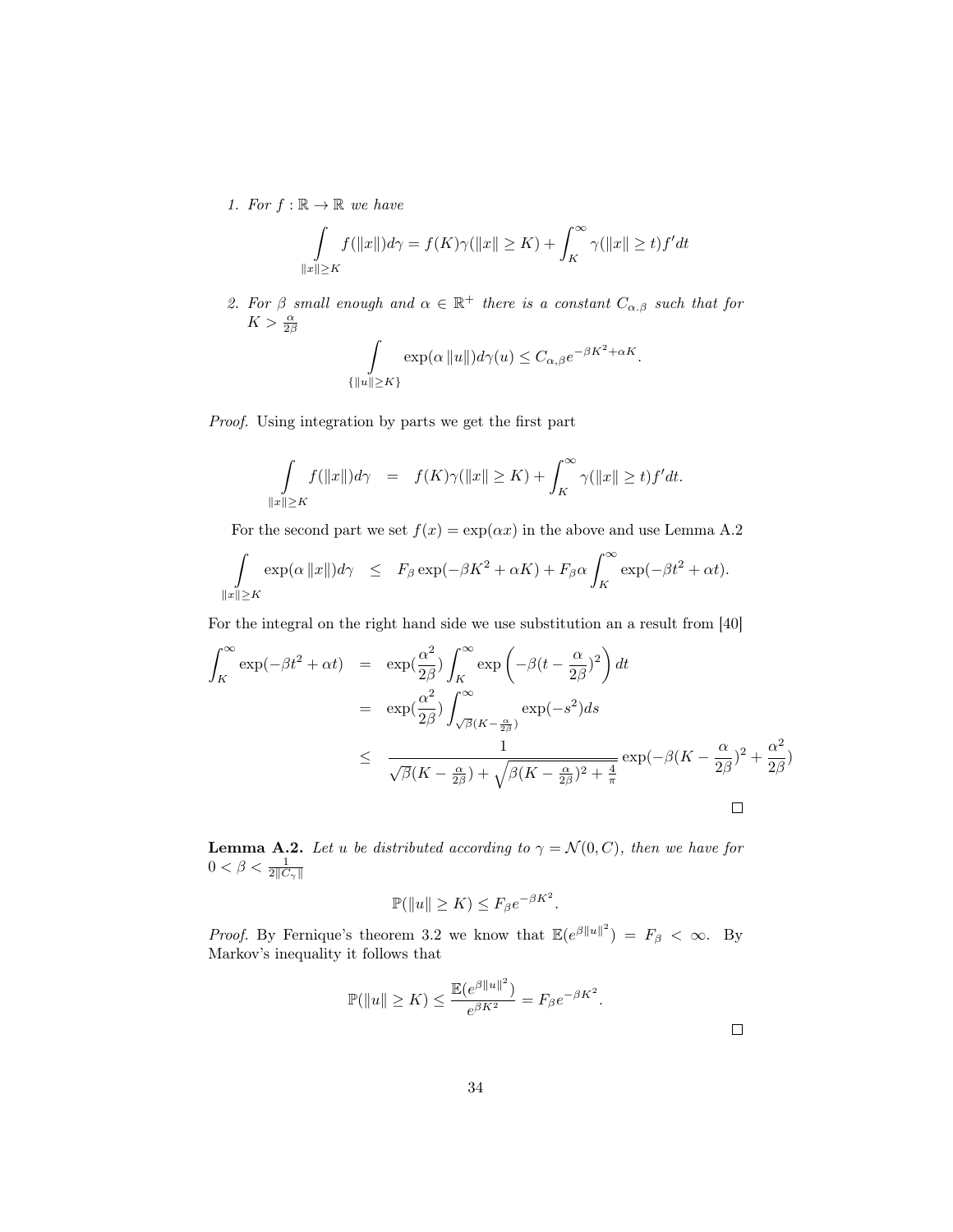## References

- [1] Robert J. Adler. An introduction to continuity, extrema, and related topics for general Gaussian processes. Institute of Mathematical Statistics Lecture Notes—Monograph Series, 12. Institute of Mathematical Statistics, Hayward, CA, 1990.
- [2] K. B. Athreya and P. Ney. A new approach to the limit theory of recurrent Markov chains. Trans. Amer. Math. Soc., 245:493–501, 1978.
- [3] A. Beskos, F Pinski, J. M. Sanz-Serna, and A. M. Stuart. Hybrid Monte-Carlo on Hilbert spaces. Stochastic Processes and Applications, 2011.
- [4] A. Beskos, G. O. Roberts, and A. M. Stuart. Optimal scalings for local Metropolis-Hastings chains on nonproduct targets in high dimensions. Ann. Appl. Probab., 19(3):863–898, 2009.
- [5] A. Beskos, G. O. Roberts, A. M. Stuart, and J. Voss. MCMC methods for diffusion bridges. Stochastics and Dynamics, 8(3):319–350, 2008.
- [6] Vladimir I. Bogachev. Gaussian measures, volume 62 of Mathematical Surveys and Monographs. American Mathematical Society, Providence, RI, 1998.
- [7] Vladimir I. Bogachev. Measure theory. Vol. I, II. Springer-Verlag, Berlin, 2007.
- [8] K. S. Chan and C. J. Geyer. Discussion: Markov chains for exploring posterior distributions. The Annals of Statistics, pages 1747–1758, 1994.
- [9] Jeff Cheeger. A lower bound for the smallest eigenvalue of the Laplacian. In Problems in analysis (Papers dedicated to Salomon Bochner, 1969), pages 195–199. Princeton Univ. Press, Princeton, N. J., 1970.
- [10] S. L. Cotter, M. Dashti, and A. M. Stuart. Approximation of Bayesian inverse problems for PDEs. SIAM J. Numer. Anal., 48(1):322–345, 2010.
- [11] S. L. Cotter, G. O. Roberts, A. M. Stuart, and D. White. MCMC methods for functions: Modifying old algorithms to make them faster. preprint, 2011.
- [12] C. Cuny and M. Lin. Pointwise ergodic theorems with rate and application to the CLT for Markov chains. In Annales de l'Institut Henri Poincaré, Probabilités et Statistiques, volume 45, pages 710–733. Institut Henri Poincaré, 2009.
- [13] Giuseppe Da Prato and Jerzy Zabczyk. Stochastic equations in infinite dimensions, volume 44 of Encyclopedia of Mathematics and its Applications. Cambridge University Press, Cambridge, 1992.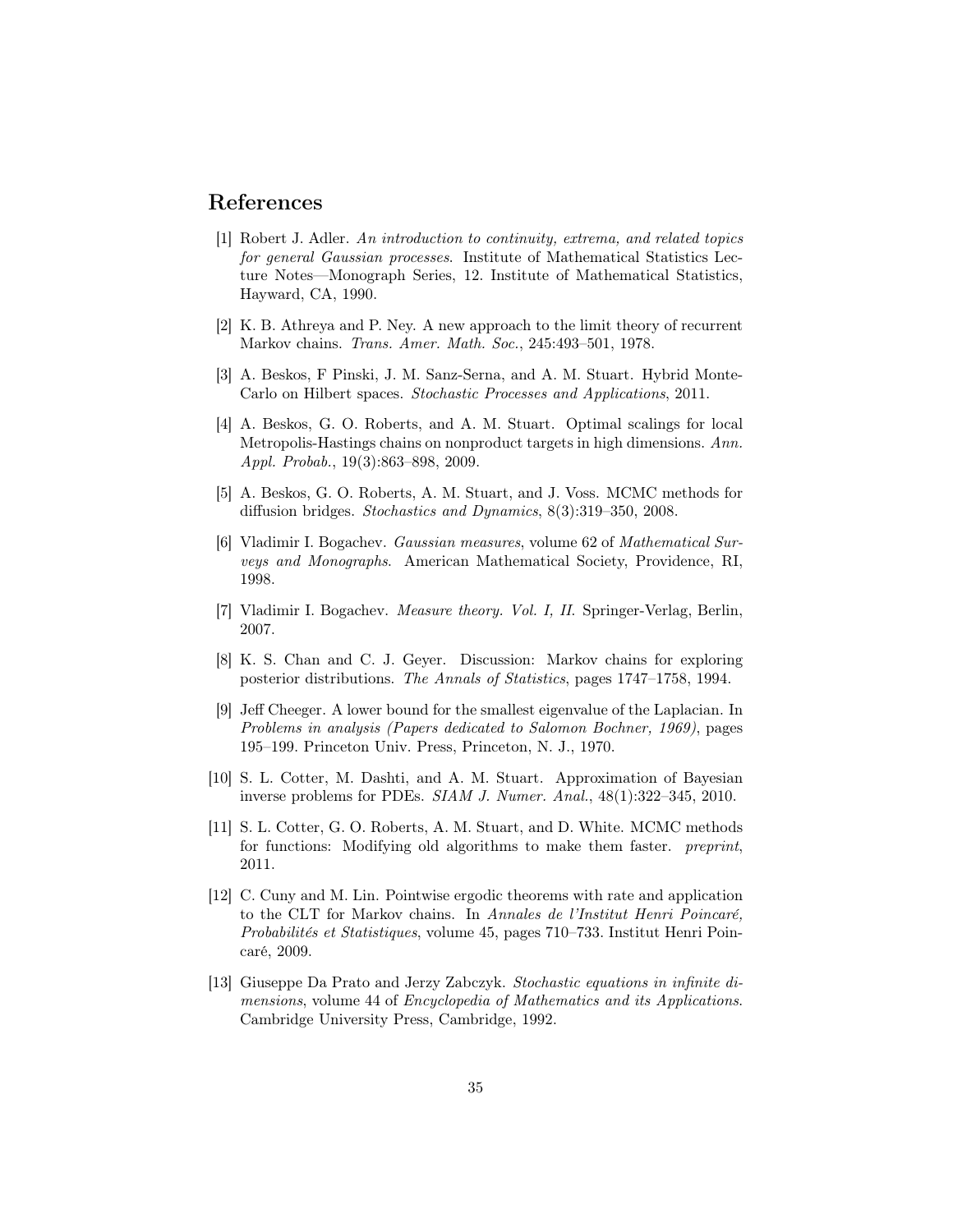- [14] M. Dashti, S. Harris, and A. M. Stuart. Besov priors for Bayesian inverse problems. http://arxiv.org/abs/1105.0889, 2011.
- [15] M. Dashti and A. M. Stuart. Uncertainty quantification and weak approximation of an elliptic inverse problem. submitted, 2011.
- [16] P. Diaconis and D. Stroock. Geometric bounds for eigenvalues of Markov chains. Ann. Appl. Probab., 1(1):36–61, 1991.
- [17] A. Frigessi, P. Di Stefano, C. R. Hwang, and S. J. Sheu. Convergence rates of the Gibbs sampler, the Metropolis algorithm and other singlesite updating dynamics. Journal of the Royal Statistical Society. Series B (Methodological), pages 205–219, 1993.
- [18] C. J. Geyer. Practical Markov Chain Monte Carlo. Statistical Science, pages 473–483, 1992.
- [19] J. K. Ghosh and R. V. Ramamoorthi. Bayesian nonparametrics. Springer Series in Statistics. Springer-Verlag, New York, 2003.
- [20] M. Hairer. An Introduction to Stochastic PDEs. Lecture Notes, 2010.
- [21] M. Hairer and A. J. Majda. A simple framework to justify linear response theory. Nonlinearity, 23(4):909–922, 2010.
- [22] M. Hairer, J. C. Mattingly, and M. Scheutzow. Asymptotic coupling and a general form of Harris' theorem with applications to stochastic delay equations. Probab. Theory Related Fields, 149(1-2):223–259, 2011.
- [23] M. Hairer, A. M. Stuart, and J. Voss. Analysis of SPDEs Arising in Path Sampling. Part 2: The Nonlinear Case. Annals of Applied Probability, pages 1657–1706, 2007.
- [24] W. K. Hastings. Monte-Carlo sampling methods using Markov chains and their applications. Biometrika, 57(1):97, 1970.
- [25] A. Joulin and Y. Ollivier. Curvature, concentration and error estimates for Markov chain Monte Carlo. Ann. Probab., 38(6):2418–2442, 2010.
- [26] C. Kipnis and S. R. S. Varadhan. Central limit theorem for additive functionals of reversible Markov processes and applications to simple exclusions. Communications in Mathematical Physics, 104(1):1–19, 1986.
- [27] T. Komorowski and A. Walczuk. Central limit theorem for Markov processes with spectral gap in Wasserstein metric. Arxiv preprint arXiv:1102.18422, 2011.
- [28] M. Lassas, E. Saksman, and S. Siltanen. Discretization invariant Bayesian inversion and Besov space priors. Inverse Problems and Imaging, pages 87–122, 2009.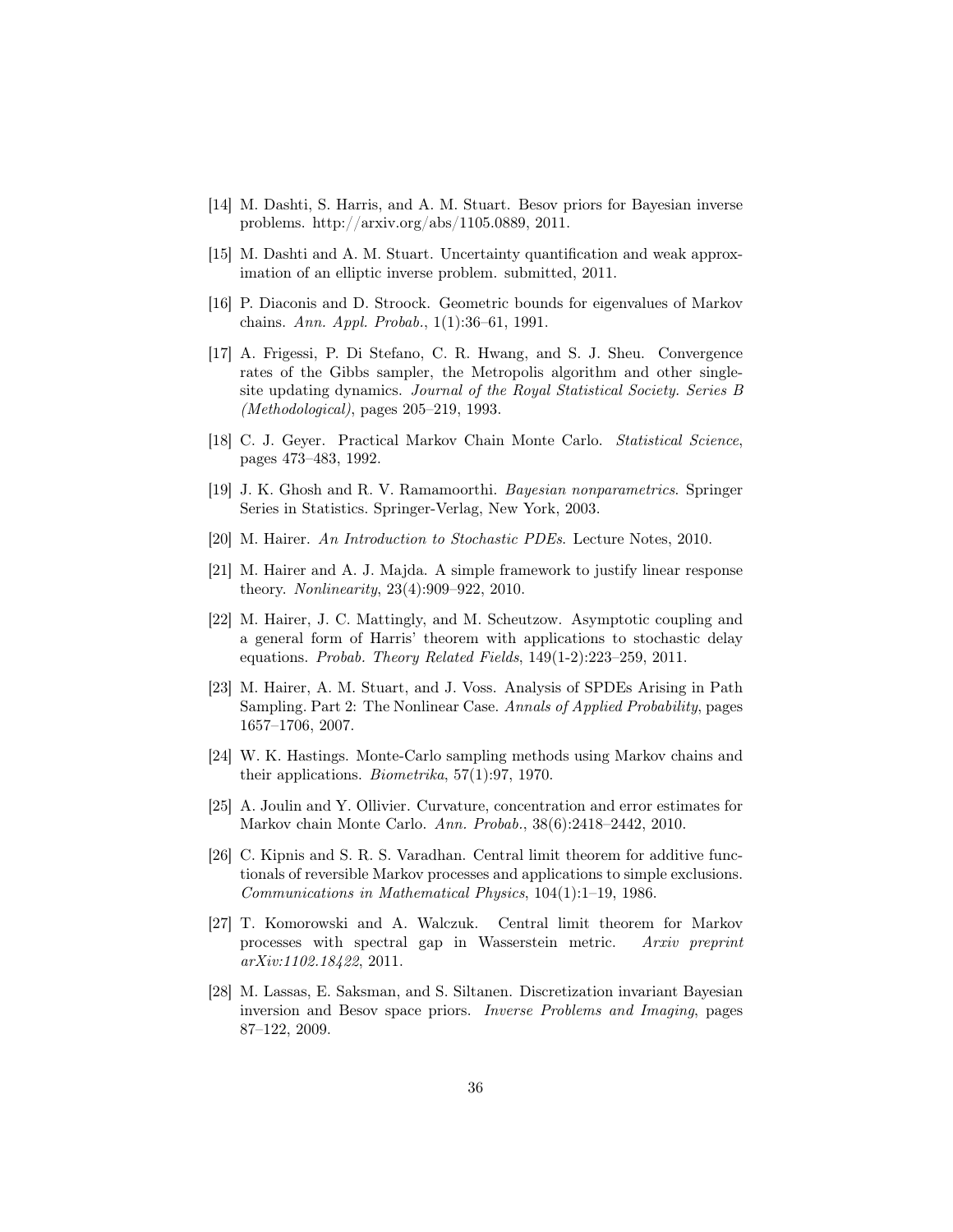- [29] K. Latuszynski and W. Niemiro. Rigorous confidence bounds for MCMC under a geometric drift condition. J. Complexity, 27(1):23–38, 2011.
- [30] K. Latuszynski and G.O. Roberts. CLTs and asymptotic variance of timesampled Markov chains. Methodology and Computing in Applied Probability, pages 1–11, 2011.
- [31] G. F. Lawler and A. D. Sokal. Bounds on the  $L^2$  spectrum for Markov chains and Markov processes: a generalization of Cheeger's inequality. American Mathematical Society, 309(2), 1988.
- [32] Peter M. Lee. Bayesian statistics. Arnold, London, third edition, 2004. An introduction.
- [33] Jun S. Liu. Monte Carlo strategies in scientific computing. Springer Verlag, 2008.
- [34] L. Lovász and M. Simonovits. Random walks in a convex body and an improved volume algorithm. Random Structures Algorithms, 4(4):359–412, 1993.
- [35] J. C. Mattingly, N. S. Pillai, and A. M. Stuart. Diffusion limits of the random walk metropolis algorithm in high dimensions. to appear Ann. Appl. Prob, 2010.
- [36] N. Metropolis, A. W. Rosenbluth, M. N. Rosenbluth, A. H. Teller, E. Teller, et al. Equation of state calculations by fast computing machines. The journal of chemical physics, 21(6):1087, 1953.
- [37] Sean Meyn and Richard L. Tweedie. Markov Chains and Stochastic Stability. Communications and Control Engineering Series. Springer-Verlag London Ltd., London, 1993.
- [38] E. Nummelin. A splitting technique for Harris recurrent Markov chains. Probability Theory and Related Fields, 43(4):309–318, 1978.
- [39] Y. Ollivier. Ricci curvature of Markov chains on metric spaces. Journal of Functional Analysis, 256(3):810–864, 2009.
- [40] Frank W. J. Olver, Daniel W. Lozier, Ronald F. Boisvert, and Charles W. Clark, editors. NIST Handbook of Mathematical Functions. Cambridge University Press, 2010.
- [41] N. S. Pillai, A. M. Stuart, and A. H. Thiery. On the random walk metropolis algorithm for Gaussian random field priors and the gradient flow. submitted, 2011.
- [42] Michael Reed and Barry Simon. Methods of modern mathematical physics. I. Functional analysis. Academic Press, New York, 1972.